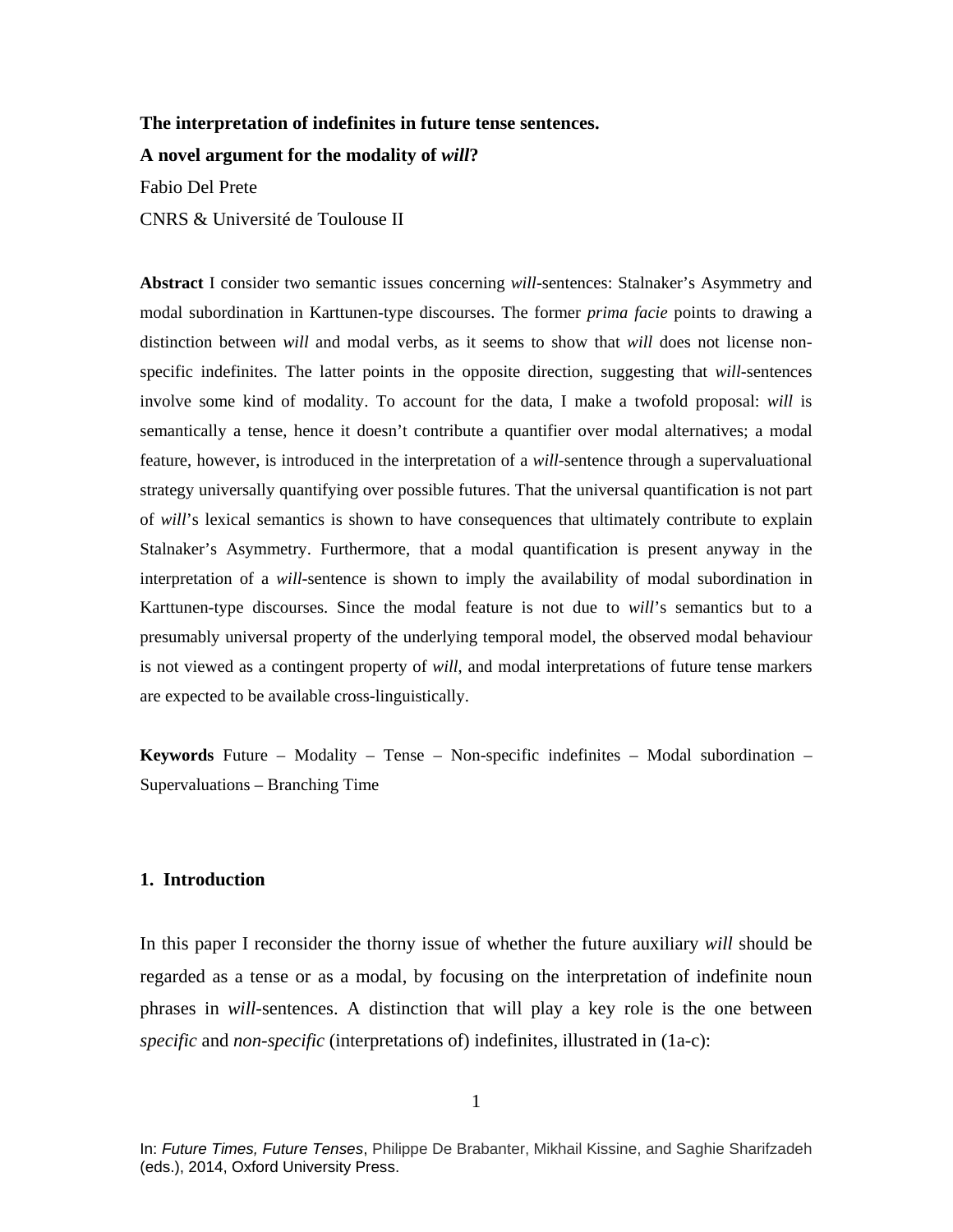- (1) a. Mary is trying to find a book on modality.
	- b. ∃*x* [book-on-modality(*x*) ∧ try(Mary, ^find(Mary, *x*))] ('There is a particular book on modality that Mary is trying to find.')
	- c. try(Mary,  $\exists x$  [book-on-modality(*x*)  $\land$  find(Mary, *x*)]) ('Mary is trying to find some book on modality or other.')

The indefinite is specific in (1b), the characteristic feature of this interpretation being that a certain book corresponds to the NP. By contrast, it is non-specific in (1c), as there is no particular book semantically related to the NP on this interpretation.<sup>[1](#page-1-0)</sup>

The main question that I will address is the following:

(Q) Can the indefinite object of an extensional verb be non-specific in a *will*sentence? $2^2$  $2^2$ 

The idea behind the argument is simple: if *will* is a modal (hence an intensional) operator, it should be able to give rise to non-specific indefinites in object position, as the intensional predicate *is trying to* does in (1a). We will see that *will* does give rise to nonspecific indefinites, although to ones that, at the surface, seem to differ from non-specific indefinites of the more familiar sort, for which wide scope existential quantification of the indefinite's variable (for short, WSE) blatantly fails. To detect this sort of non-

<span id="page-1-0"></span><sup>&</sup>lt;sup>1</sup> The distinction between specific and non-specific indefinites, as I make use of it in this paper, is not to be intended as implying that the English determiner *a* is lexically ambiguous. In particular, it should not be understood in terms of the semantic opposition "referential" *vs. "*quantificational" indefinites in the sense of Fodor & Sag (1982). The way I intend it is as a surfacy semantic distinction, one which is in fact compatible with a uniform analysis of indefinites as existential quantifiers, as will be proposed in sect. 5.

<span id="page-1-1"></span><sup>2</sup> The attention in (Q) is restricted to *extensional* verbs for an obvious reason. Indefinite objects of *intensional* verbs can naturally obtain non-specific interpretations, both in past and in future tense contexts, as shown in  $(i)$  and  $(ii)$ :

<sup>(</sup>i) Mary looked for a book on modality, but she didn't find one.

<sup>(&#</sup>x27;Mary looked for some book on modality or other, but she didn't find any such book.')

<sup>(</sup>ii) Mary will look for a book on modality, but she won't find one.

<sup>(&#</sup>x27;Mary will look for some book on modality or other, but she won't find any such book.') The non-specific interpretation of *a book on modality* in (i) and (ii) has the same source: it depends on the

intensionality of the verb *look for*, thus it does not tell us anything about whether the future tense itself has some intensional feature that makes it possible for the indefinite to be interpreted non-specifically.

In: *Future Times, Future Tenses*, Philippe De Brabanter, Mikhail Kissine, and Saghie Sharifzadeh (eds.), 2014, Oxford University Press.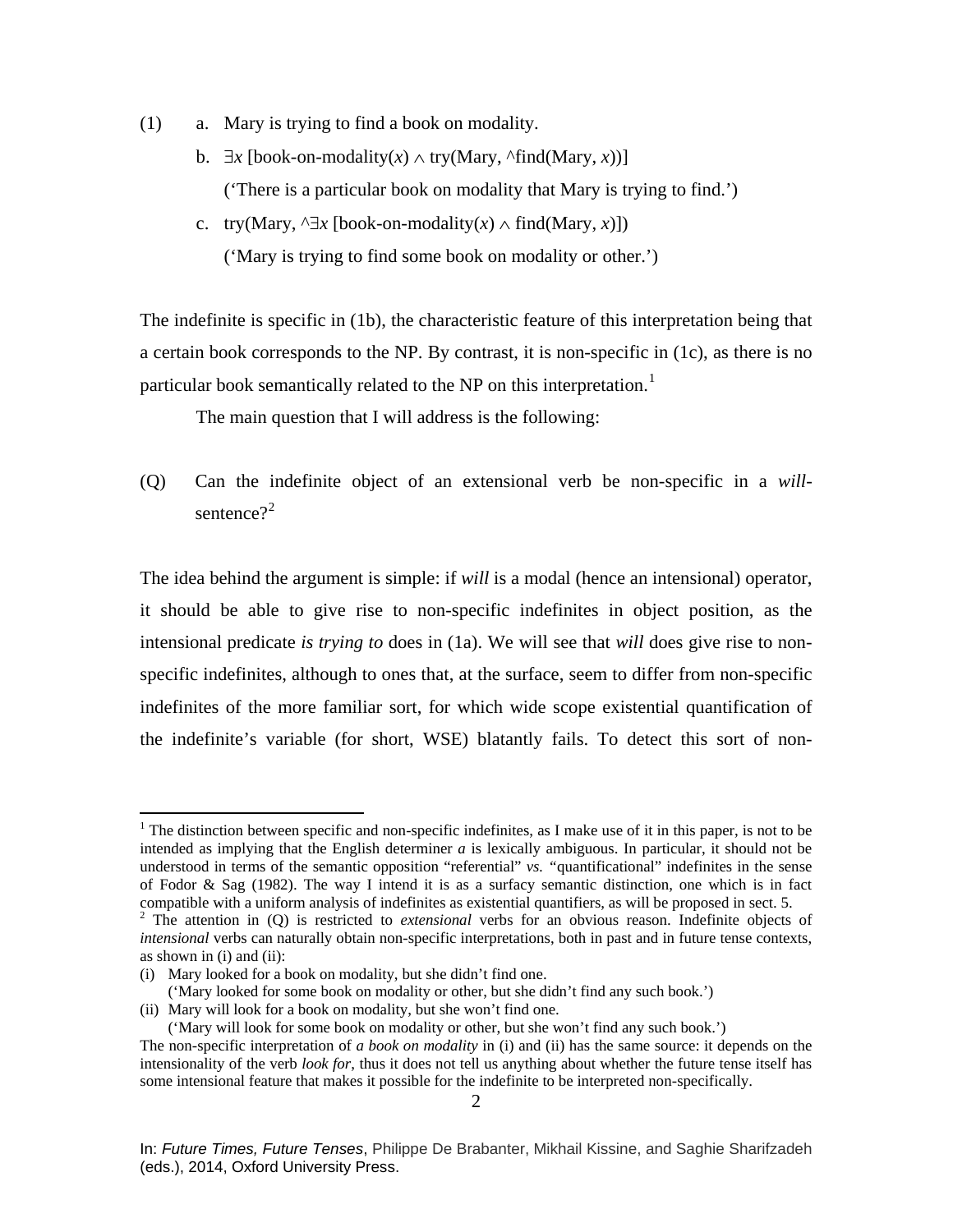specific indefinites, other tests are needed, and I'll discuss some relevant linguistic data in the following sections.

The structure of the paper is as follows. In sect. 2 I introduce *Stalnaker's Asymmetry*, the *prima facie* observation that the inferences in (2) and (3) differ in logical status: the former is valid only under a reading of its premise in which the president's obligation is in relation to a certain woman – WSE fails as a general inference rule in this case; the validity of the latter, however, does not seem to depend on a particular interpretation of the premise in a similar way – WSE seems to be validly applicable as a general inference rule there.<sup>[3](#page-2-0)</sup>

- (2) a. President Carter has to appoint a woman to the Supreme Court.
	- b. Therefore, there is a particular woman that the president has to appoint.
- (3) a. President Carter will appoint a woman to the Supreme Court.
	- b. Therefore, there is a particular woman that the president will appoint.

From Stalnaker's Asymmetry, I provisionally conclude that (Q) has a negative answer. In sect. 3 some data are presented which question this conclusion. At first, I consider the interpretation of discourses like (4):

(4) Mary wants to marry a rich man. He must be a banker. [Karttunen 1976]

As Karttunen (1976) remarks, (4) is ambiguous between two readings: the specific interpretation of *a rich man* correlates with the epistemic interpretation of *must*, while the non-specific interpretation of the indefinite is associated with a deontic-like interpretation of the modal, described later on as *teleological*. [4](#page-2-1) I observe that the variant of (4) with *will* 

<span id="page-2-0"></span> $3$  Sentences (2a) and (3a) are from Stalnaker (1981).

<span id="page-2-1"></span><sup>4</sup> Karttunen (2007) speaks of 'epistemic' and 'deontic' interpretation of *must* when he refers to the interpretations of (i.a) given in (i.b) and (i.c), respectively:

<sup>(</sup>i) a. The director is looking for an innocent blonde. She must be 17 years old.

b. The director is looking for an innocent blonde. It is likely that she is 17 years old.

c. The director is looking for an innocent blonde. It is necessary that she be 17 years old.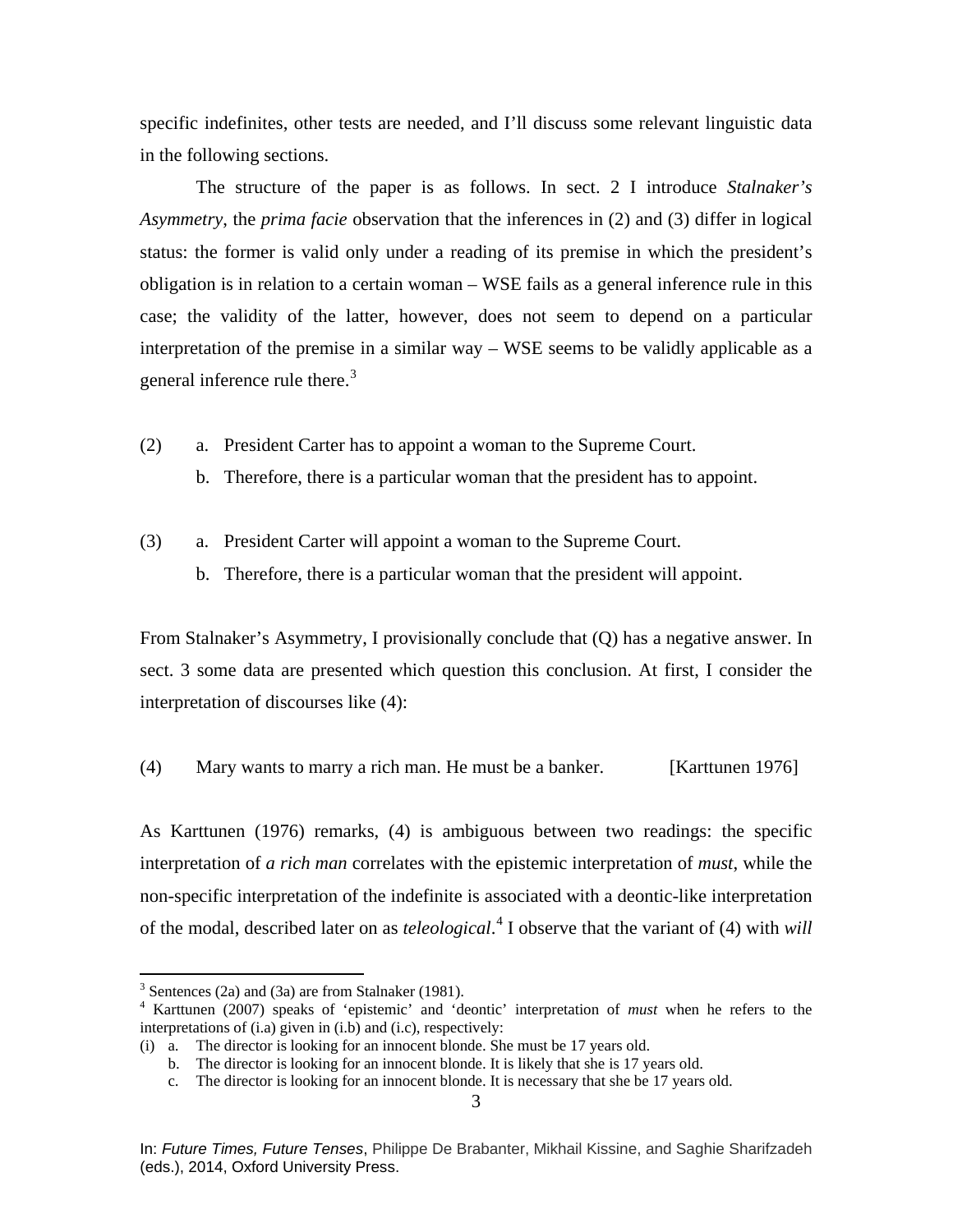in the place of *want* doesn't seem to allow for a reading in which *a rich man* is nonspecific and *must* teleological:

(5) Mary will marry a rich man. He must be a banker.

While this conforms with the provisional conclusion from sect. 2, I then show that we do find Karttunen-type discourses with *will* followed by *must*, in which *must* is teleological; furthermore, as we switch from *must* to *should*, it becomes easier to observe a parallel between *want* and *will*, as in discourses (6) and (7), both displaying the teleological interpretation of *should*:

- (6) Mary wants to marry a rich man. He should be a banker.
- (7) Mary will marry a rich man. He should be a banker.

In sect. 4 I examine the possibility that the teleological interpretation of the modal would not require non-specificity of the indefinite in the *will*-sentence but a weaker condition of ignorance of the actual referent's identity. Here I argue that there is genuine nonspecificity and make a preliminary informal suggestion to explain away the *prima facie*  contrast between non-specificity of the indefinite object and some critical data at the basis of Stalnaker's Asymmetry. In sect. 5 a formal analysis of *will* is proposed on which its basic semantic contribution is that of a tense, as conceived in referential/presuppositional analyses (e.g. Heim 1994): a temporal variable whose value is presupposed to be a situation in the future of the utterance situation. A central assumption is that speakers represent the future state of the world as open to themselves, in terms of a plurality of possible futures branching off from the present situation; this is reflected in the interpretation model, a variant of classical Branching Time (Thomason

Following a suggestion by an anonymous reviewer, I will adopt the different term 'teleological' to refer to the interpretation of *must* in (i.c), exploiting the intuition that this reading can be paraphrased as 'to be eligible to be picked up by the director, a blonde must be seventeen years old'. I will reserve the term 'deontic' for the interpretation of *must* in sentences like (ii) instead:

<sup>(</sup>ii) John must return the book to the library by October  $15<sup>th</sup>$ .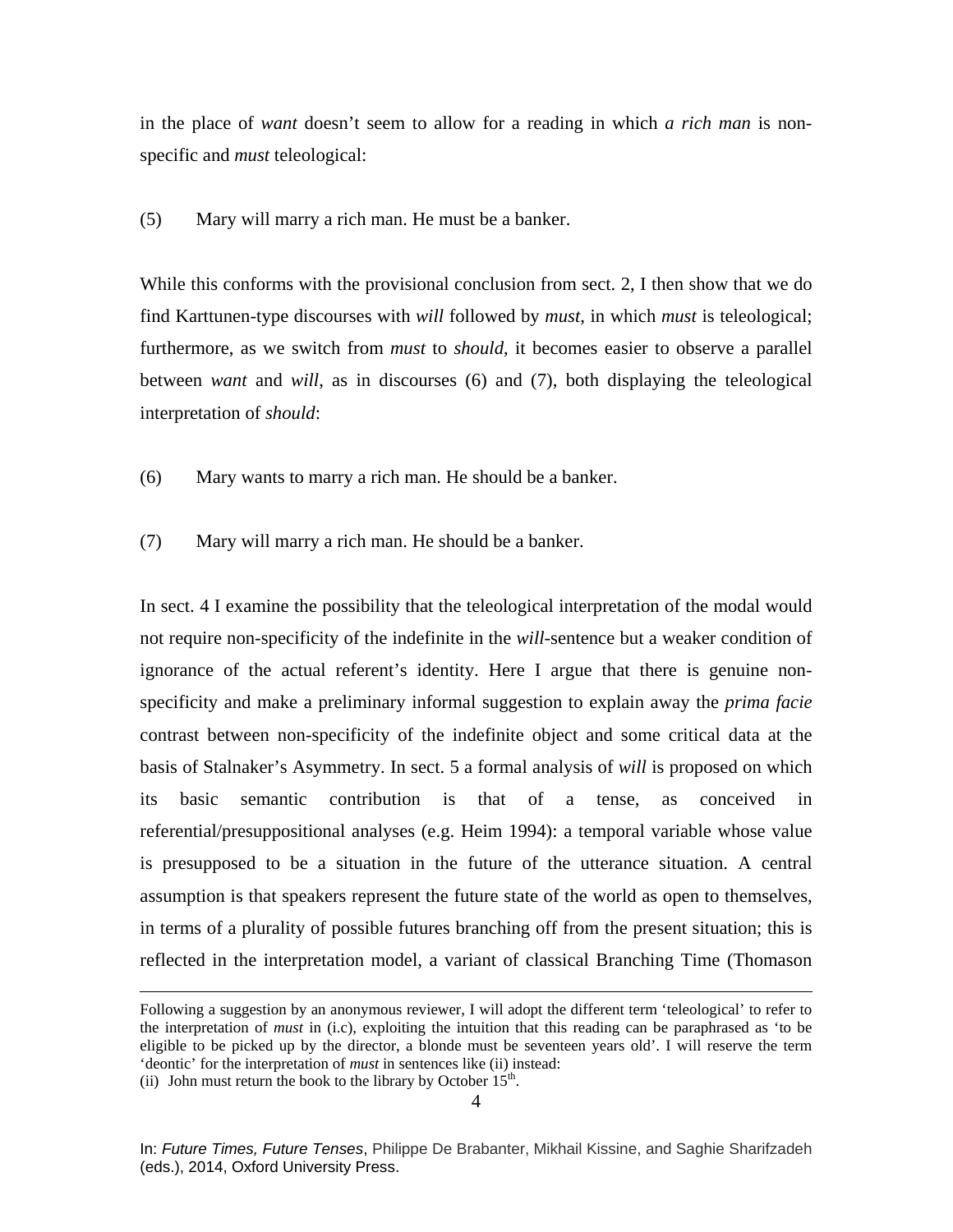1984, Belnap et al. 2001). All these possible futures are assumed to be equally eligible candidates for the truth-conditional evaluation of a *will-*statement. I further assume that, on top of *will*'s basic semantics, a default universal quantification over the domain of possible futures comes into play as a supervaluational strategy to overcome their plurality. This quantification introduces a modal feature in the interpretation of *will*, which accounts for the relation of modal dependence between *will* and a subsequent teleological modal *should* / *must*. Furthermore, from the assumption that this quantification is due to a supervaluational strategy, it follows that it invariantly takes maximum scope. The lack of scope interactions between the quantifier over futures and the existential quantifier of the indefinite provides the key to explain why Stalnaker's Asymmetry arises. In sect. 6 I address the issue of the theoretical status of the supervaluational strategy, and discuss some general consequences of the proposed analysis with regard to the interaction between semantics and pragmatics. Sect. 7 concludes.

# **2. Stalnaker's Asymmetry**

Against an intensional analysis of *will* as a modal of necessity, one could argue that the answer to our initial question (*Can the indefinite object of an extensional verb be nonspecific in a will-sentence?*) is negative, based on the contrast between the dialogues (8) and  $(9)$ :<sup>[5](#page-4-0)</sup>

- (8) X: President Carter has to appoint a woman to the Supreme Court.
	- Y: Who do you think he has to appoint?
	- X: He doesn't have to appoint any particular woman; he just has to appoint some woman or other.

<span id="page-4-0"></span> $<sup>5</sup>$  Both dialogues are from Stalnaker (1981: 93-94).</sup>

In: *Future Times, Future Tenses*, Philippe De Brabanter, Mikhail Kissine, and Saghie Sharifzadeh (eds.), 2014, Oxford University Press.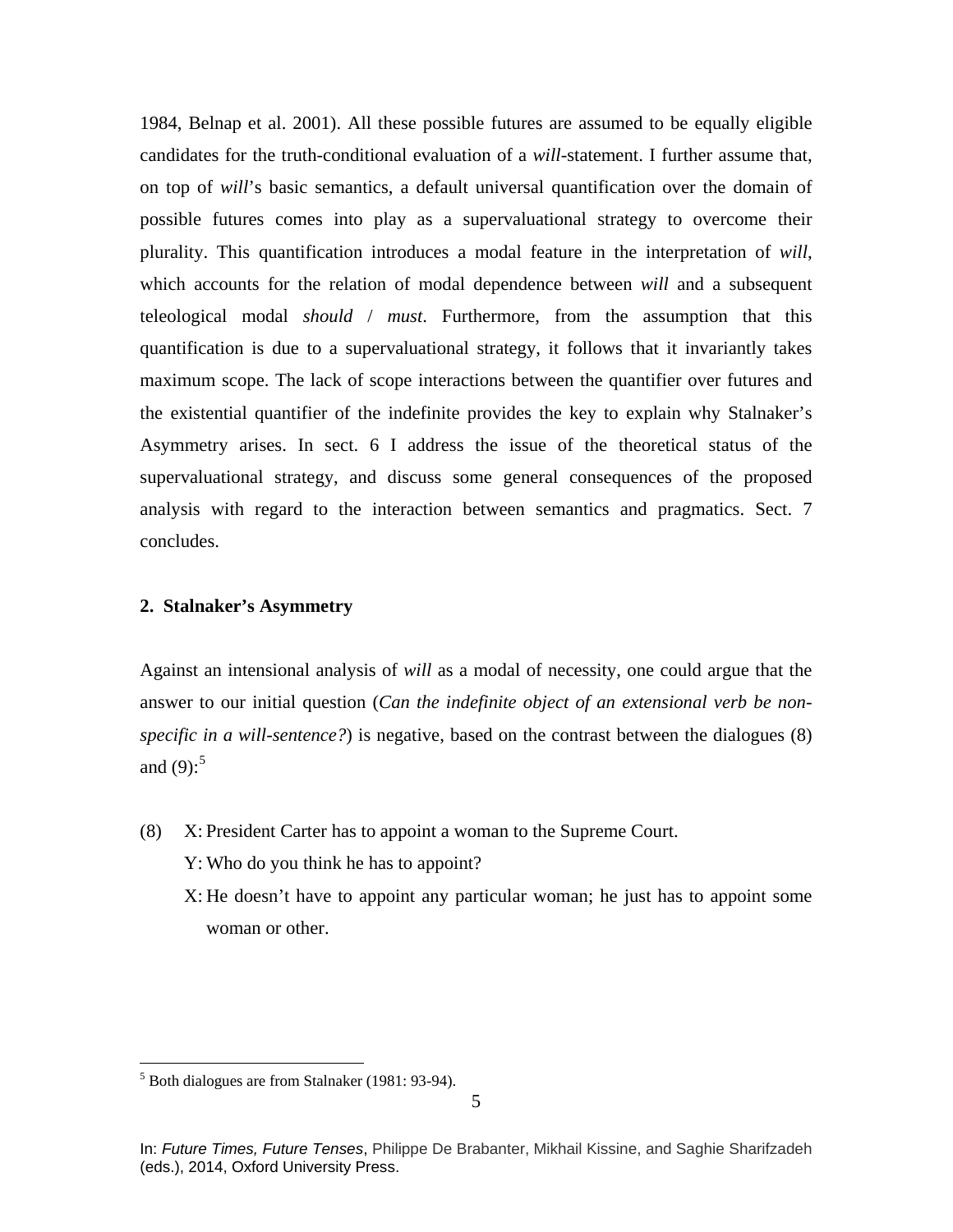- (9) X: President Carter will appoint a woman to the Supreme Court.
	- Y: Who do you think he will appoint?
	- X: He won't appoint any particular woman; he just will appoint some woman or other.

In dialogue (8), "Y gives the quantified expression *a woman* wide scope in interpreting X's statement. X, in his response to Y, shows that he meant the quantifier to have narrow scope". $6$  The acceptability of X's answer shows that the indefinite can indeed be interpreted in the semantic scope of the necessity modal in this case, hence nonspecifically. X's response in dialogue (9), on the other hand, "is obviously non-sense. There must be a particular person that [the president] will appoint, although the speaker need not know who it is".<sup>[7](#page-5-1)</sup>

Following Stalnaker's line of reasoning, we can submit that there is a contrast in logical status between the inference in (10) and the one in (11):

- (10) a. The president will appoint a woman.
	- b. Therefore, there is a particular woman that he will appoint.
- (11) a. The president has to appoint a woman.
	- b. Therefore, there is a particular woman that he has to appoint.

On the one hand, for (10a) to be true there should be a particular woman of whom it is true that the president will appoint her at some point. We may not know who that particular woman is, the president himself may not know her identity; in principle, the woman may even not have been born yet. Still, the truth of (10a) appears to require that there *is* (in a temporally unrestricted sense) a particular woman that the president will

<span id="page-5-0"></span> $6$  Stalnaker (1981: 93). In the same passage Stalnaker also remarks that the ambiguity between the tworeadings of *a woman* in (8) "is of course not a matter of whether the speaker knows who the woman is. X might have meant the wide scope reading and still not have known who the woman is.". I will return later on on the issue of subjective ignorance of the referent's identity (in sect. 4), while discussing supposed nonspecific readings of indefinites in *will*-sentences.<sup>7</sup> Stalnaker (1981: 94).

<span id="page-5-1"></span>

In: *Future Times, Future Tenses*, Philippe De Brabanter, Mikhail Kissine, and Saghie Sharifzadeh (eds.), 2014, Oxford University Press.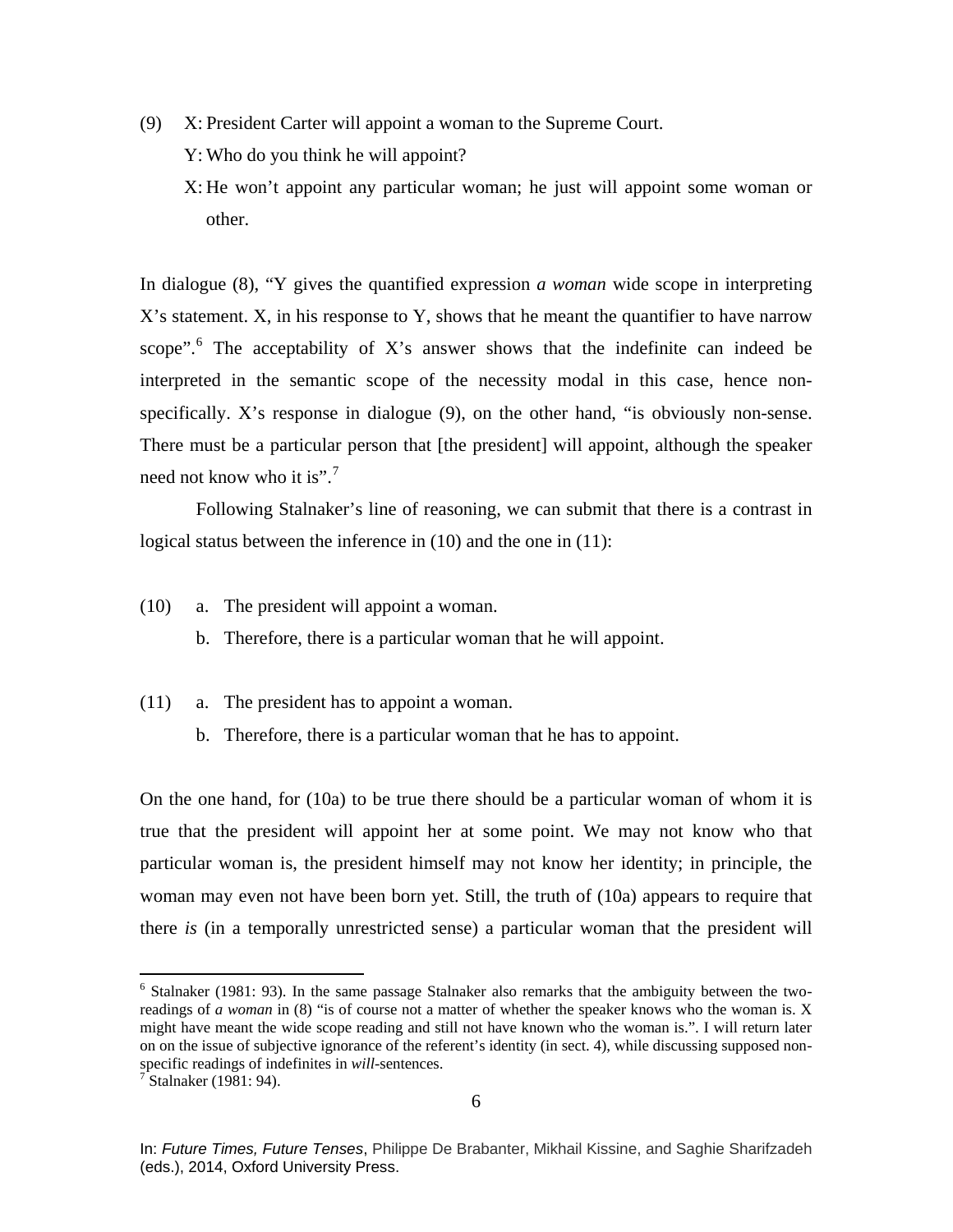appoint. On the other hand, for (11a) to be true there need not be a particular woman of whom it is true that the president has to appoint her. Accordingly, if we take the quantificational idiom *there is* in (10b) and (11b) to express temporally unrestricted quantification (over a domain which includes future individuals, as well as present ones), we regard the inference in (10) as unconditionally valid, whereas the validity of the inference in (11) is seen as contingent upon a construal of the premise in which the indefinite *a woman* is interpreted specifically – indeed, only on the specific interpretation is there a particular individual semantically related to the indefinite. Crucially, the premise (11a) has an alternative reading, one in which the president's obligations could be fulfilled by his appointing anyone of different women. On the latter interpretation, there is no particular individual corresponding to the indefinite, and the inference in (11) does not go through. I will refer to the *prima facie* contrast between the unconditional validity of (10) and the conditional validity of (11) as *Stalnaker's Asymmetry*.

As suggested by Stalnaker's description of dialogue (8) quoted above, the envisaged ambiguity of (11a) could be explained by assuming a standard, Hintikka (1962)-style account of *have to* as a universal quantifier over possible worlds: the possible worlds in which all the obligations that the president has in the actual world are fulfilled – the president's *deontic alternatives* with respect to the actual world  $w_0$ . If the modal *have to* expresses universal quantification over such deontic alternatives, the contrast between the two readings of (11a) can be explained in terms of a scope interaction between the universal quantifier corresponding to the modal verb and the existential quantifier corresponding to the indefinite. On the specific construal, it is the same woman that is picked out across different deontic alternatives, and this is captured by the wide scope construal of the indefinite, given in (12a). On the non-specific construal, different women can be selected relative to different alternatives, and this is captured by the narrow scope construal of the indefinite, given in (12b).

(12) a.  $\exists x$  [woman(*x*, *w*<sub>0</sub>)  $\land \forall w$  [Alt<sub>deontic</sub>(*w*<sub>0</sub>, *w*, Carter)  $\rightarrow$  appoint(Carter, *x*, *w*)]]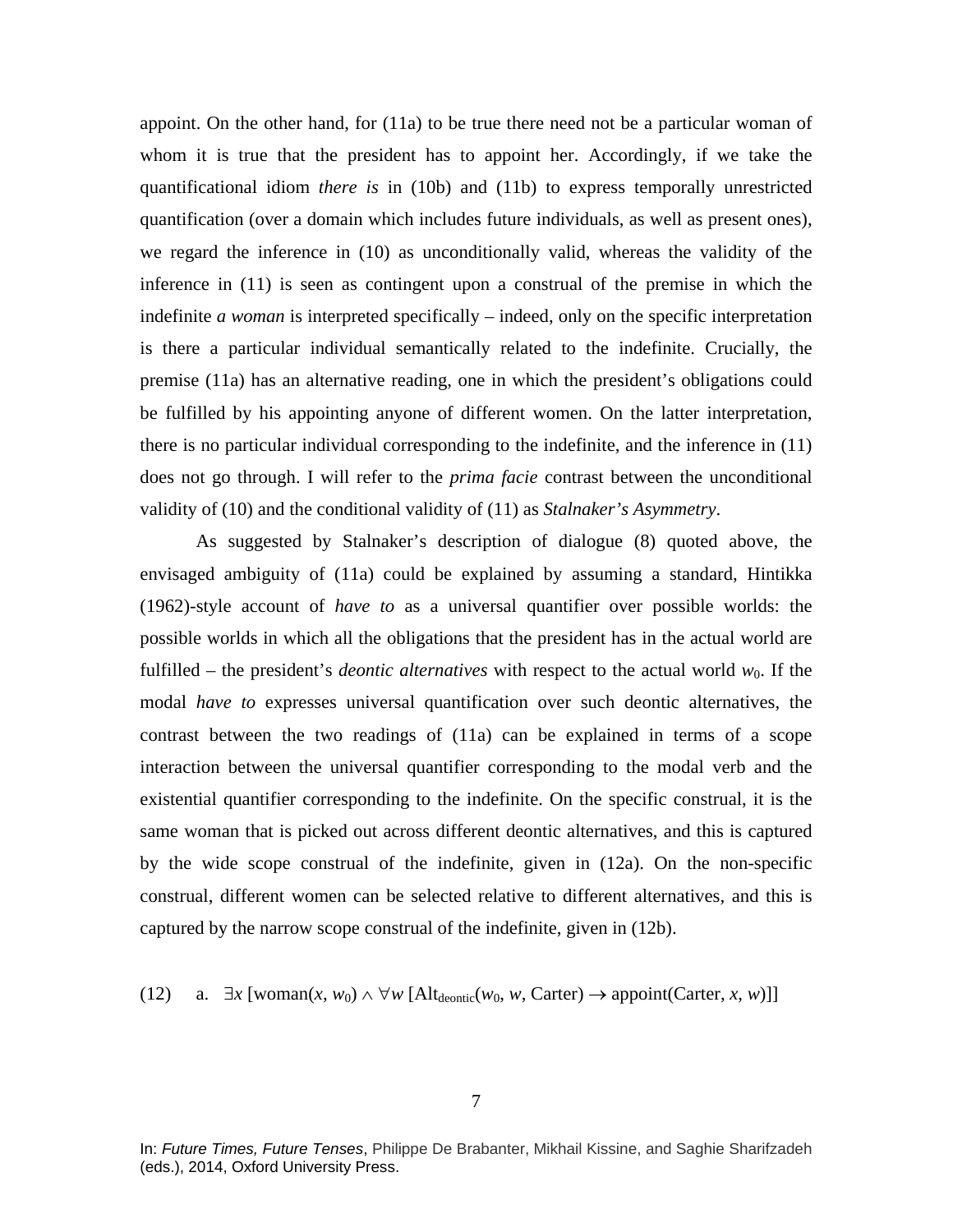b. ∀*w* [Alt<sub>deontic</sub>(*w*<sub>0</sub>, *w*, Carter) →  $\exists x$  [woman(*x*, *w*) ∧ appoint(Carter, *x*, *w*)]]<sup>[8](#page-7-0)</sup>

Now, if *will* too were to introduce universal quantification over a domain of modal alternatives, the same ambiguity should be present in (10a) as has been found in (11a), and the validity of the inference in (10) should also be contingent on the specific construal of its premise. But (10) appears to be *unconditionally* valid. The conclusion, by *modus tollens*, is that the auxiliary *will*, unlike the modal verb *have to*, does not introduce universal quantification over alternatives.

The obvious possibility that one could consider at this point is that *will* should be analyzed as an extensional tense operator, on a par with the past tense morphology. The semantics of *will* should thus be thought of in terms of existential quantification over times.<sup>[9](#page-7-1)</sup> The unconditional validity of (10) would thus be explained as follows: (10a) says that there is a time  $t_1$  such that  $t_1$  follows the time of utterance  $t_0$  and the president appoints a woman at  $t_1$ ; but from this it follows that there is (in a temporally unrestricted sense) a woman x such that there is a time  $t_1$  following  $t_0$  such that the president appoints  *at*  $t<sub>1</sub>$ *, and this is exactly what the conclusion (10b) says. This theory, however, could not* be the whole story about *will*. We will see why in the next section.

# **3. Modal subordination in Karttunen-type discourses**

Karttunen (1976) observes a correlation between the specific/non-specific interpretation of the indefinite *a rich man* and the type of interpretation of the modal *must* in discourses like (13) (where we intend that the pronominal subject of the *must*-sentence is anaphorically related to the indefinite  $a$  rich man):<sup>[10](#page-7-2)</sup>

<span id="page-7-0"></span><sup>&</sup>lt;sup>8</sup> For my present expository purposes, I temporarily assume the standard account of the specific/nonspecific ambiguity, in terms of a scope interaction between the indefinite NP and the modal verb, as an intuitive and descriptively adequate explanation. The formal analysis that I will put forward in sect. 5, however, while maintaining that indefinites are interpreted as existential quantifiers in both specific and non-specific construals, keeps to a principle of interpretation *in situ*, even in cases of specific interpretation (Reinhart 1997, Kratzer 1998, Schwarzschild 2002).

<span id="page-7-1"></span> $9$  Pretty much in the same way as the semantics of the Priorian tense operators P and F is given in firstorder temporal logic. See Kissine (2008) for a proposal in which the future auxiliary *will* is analyzed as a Priorian tense operator.

<span id="page-7-2"></span><sup>&</sup>lt;sup>10</sup> Karttunen makes the observation in question in footnote 3 of Karttunen (1976):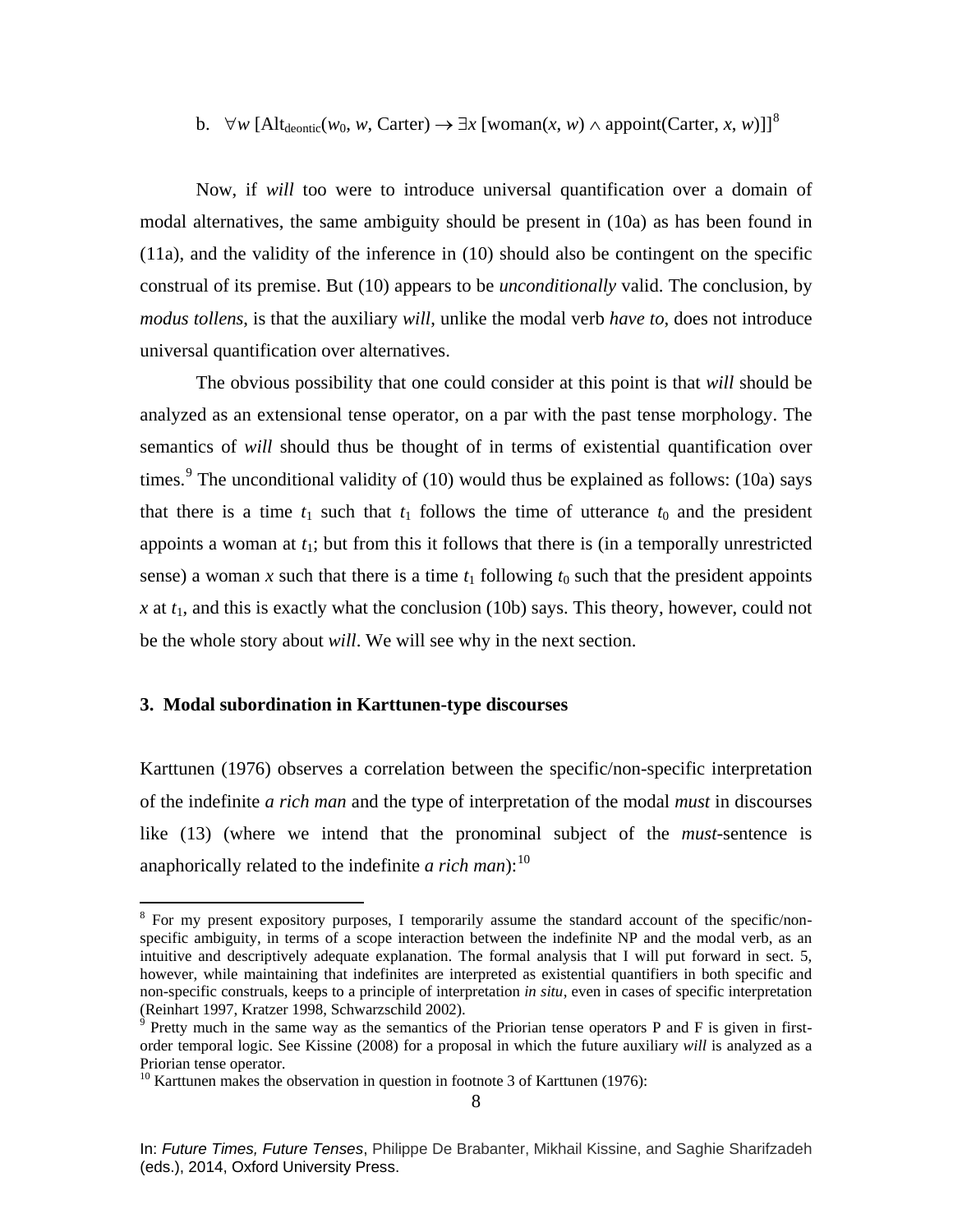(13) Mary wants to marry a rich man. He must be a banker.

His observation about (13) is two-fold:

- (a) The specific reading of *a rich man* in the left sentence of the sequence naturally correlates with the epistemic reading of *must* in the right sentence, paraphrasable as 'It is likely that he is a banker'.
- (b) The non-specific reading of the indefinite naturally correlates with a teleological reading of the modal, along the lines of the paraphrase 'It is required that he be a banker'. $^{11}$  $^{11}$  $^{11}$

In support of Karttunen's observation, we can adduce a couple of considerations. First, on its specific interpretation, the indefinite *a rich man* introduces a particular discourse referent *x* which provides a suitable target for the subsequent guess: *that very x must be a banker*; crucially, it would not make sense to make a guess of this form if the variable *x* were not anchored to a particular previously established referent. Second, on its non-specific interpretation, the indefinite *a rich man* can antecede the definite pronoun *he* only if the latter is in the semantic scope of *must* – indeed, a non-modal continuation like *She saw him at the opera* would not be acceptable, while a *one-*anaphora would be needed in such context, e.g. *She saw one at the opera*; on this scope construal of the continuation, the modal *must* is naturally understood as elaborating on Mary's bouletic worlds: intuitively, it brings in a further condition that has to be satisfied in each one of those worlds.

 <sup>&</sup>quot;What remains unexplained here is the fact (pointed out to me by John Olney) that *must* in [(4a)] [*Mary wants to marry a rich man. He must be a banker.*] has two meanings depending on the specificity of the NP *a rich man* in the preceding sentence. If the first sentence is about a specific man, then *must* in the second sentence is interpreted in a rather weak sense: 'It is likely that he is a banker'. But if the NP *a rich man* is nonspecific, the second sentence means: 'It is necessary that he be a banker'."

<span id="page-8-0"></span> $11$  The terminology adopted here is based on Portner (2009), who distinguishes deontic modality from teleological modality as two different sub-types of what he calls *priority modals* (Portner 2009: 135). On the one hand, deontic modals are based on moral concepts such as obligation, right and wrong. On the other, teleological modals are based on the morally neutral concept of goal. In the reading of discourse (13) in which *must* expresses a requirement, clearly there is no moral concept involved, but only a goal.

In: *Future Times, Future Tenses*, Philippe De Brabanter, Mikhail Kissine, and Saghie Sharifzadeh (eds.), 2014, Oxford University Press.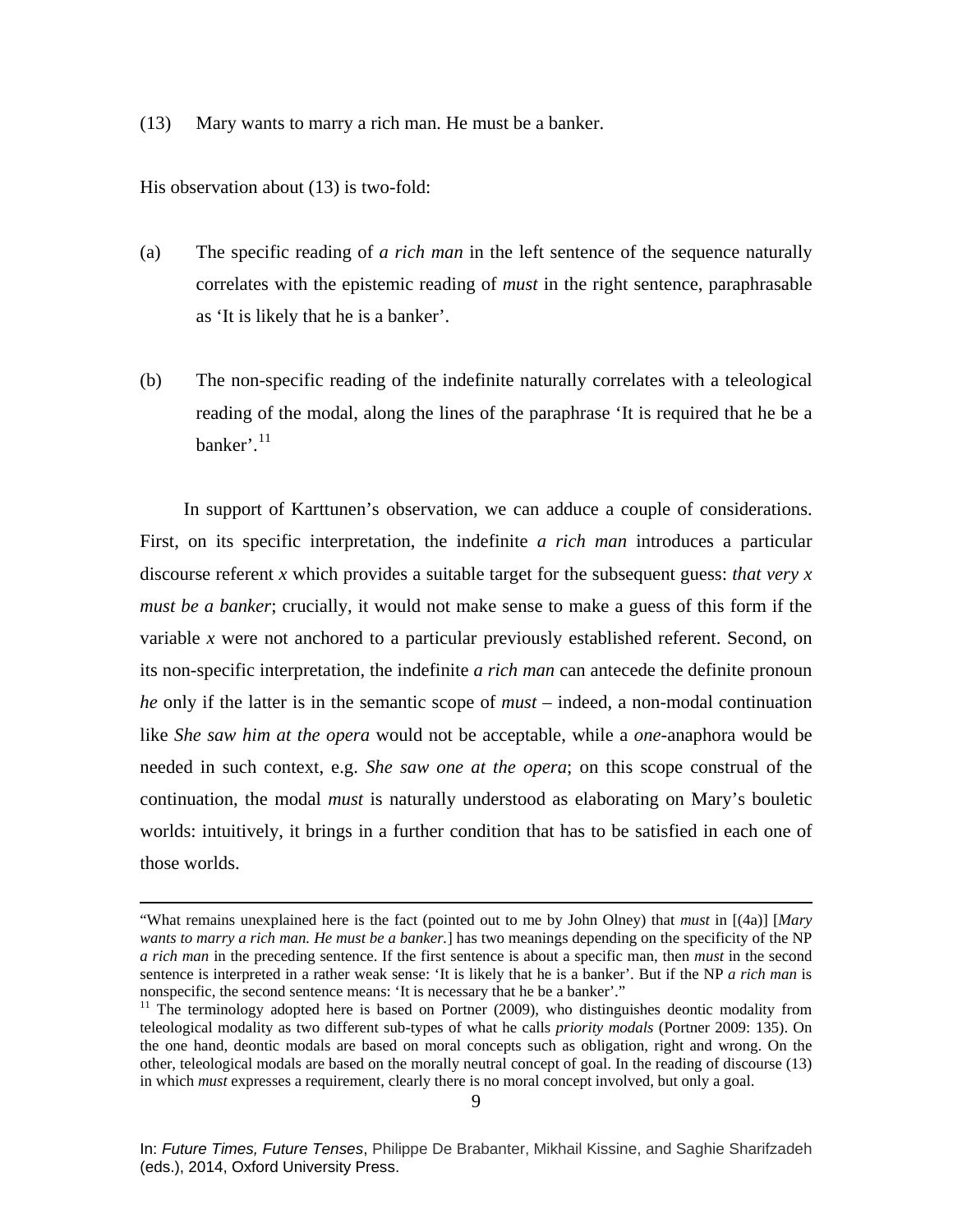A criticism which is worth addressing at this preliminary stage, to pave the way to the argument that I will develop later on, is the possibility of contexts in which *a rich man* is specific and *must* is nevertheless teleological. One such type of context is characterized by the fact that the source of the teleological modal base of *must* is not Mary, that is, it is not Mary who imposes the requirements that a man must meet in order to be eligible to become her husband.<sup>[12](#page-9-0)</sup> Suppose that you are the teleological source in question, and among the requisites that the future husband of Mary has to satisfy, you contemplate the property of being a banker. Suppose further that you have overheard that there is a certain wealthy fellow whom Mary wants to marry. In this case, you could say  $(14)$  to me:

(14) I heard that *Mary wants to marry a rich man*. You should remind her that *he must be a banker*!

At least if embedded in a discourse like (14), which favors the dissociation between Mary and the modal source, (13) does allow for the combination of a specific interpretation of *a rich man* and a teleological interpretation of *must*. [13](#page-9-1) We will thus take the possibility of this context into account in restating Karttunen's observation in the form of a stricter generalization, along the following lines:

#### (15) *Karttunen's Generalization*

In a discourse of the form **NP** wants to V  $[a N']$ *<sub>i</sub>***.** He<sub>*i*</sub> / She<sub>*i*</sub> must be P:

a. The epistemic interpretation of *must* requires the specific interpretation of **[a N']**.

<span id="page-9-1"></span><span id="page-9-0"></span><sup>&</sup>lt;sup>12</sup> Thanks to an anonymous reviewer for pointing this out to me.<br><sup>13</sup> It still seems to me that, in the sentence *You should remind her that he must be a banker!* from discourse (14), the definite pronoun *he* must have some sort of indeterminate or generic referent, in spite of its indefinite antecedent *a rich man* being interpretable specifically in this context. To be sure, the variant of (14) given in (i) would be odd:

<sup>(</sup>i) I heard that *Mary wants to marry Bill*. You should remind her that *Bill must be a banker*!

The sort of generic interpretation of the definite pronoun *he* that I suppose to characterize (14) could be a phenomenon similar to the interpretation of *you* in (ii):

<sup>(</sup>ii) To get that job, you must have an expertise in formal semantics.

Here, the pronoun *you* doesn't seem to work as a device to refer to the particular addressee of the utterance, but rather as a variable that gets universally quantified, as in the semi-formal paraphrase 'for all *x*, for *x* to get that job, *x* must have an expertise in formal semantics'.

In: *Future Times, Future Tenses*, Philippe De Brabanter, Mikhail Kissine, and Saghie Sharifzadeh (eds.), 2014, Oxford University Press.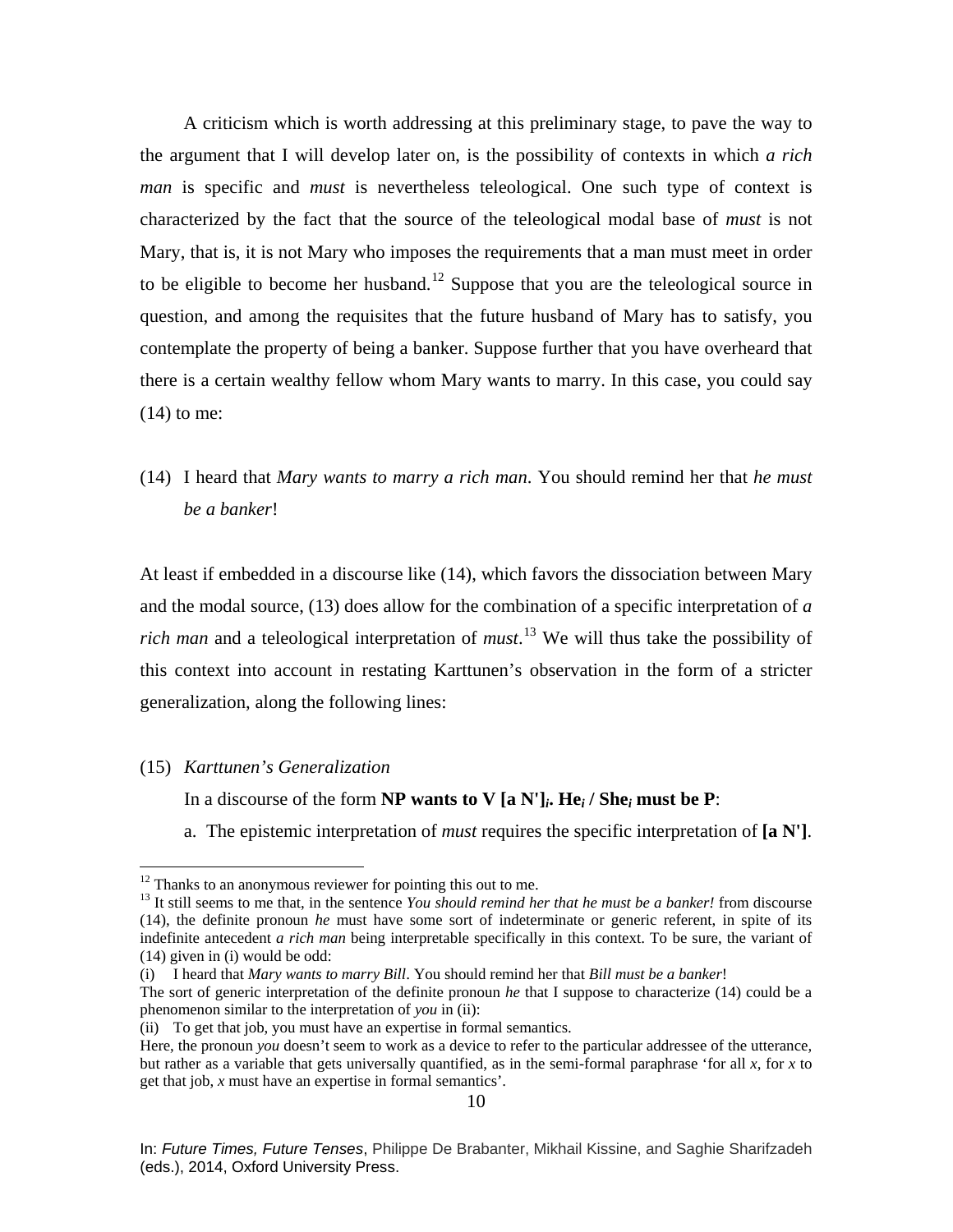b. The teleological interpretation of *must* requires that **[a N']** be non-specific (provided that the denotation of **NP** is the relevant teleological source).

In what follows, I will restrict the interpretation of my target discourses exclusively to contexts satisfying the proviso in (15b), and I will disregard contexts such as the one backgrounding (14). I will describe the interpretation of a Karttunen-type discourse as (i) *modally independent*, when it is characterized by a specific indefinite followed by an epistemic modal, or as (ii) *an instance of modal subordination*, otherwise. Consider (13), for example: on the one hand, the interpretation paraphrased as 'Mary wants to marry a rich man. As far as I know, he is a banker.' will be described as modally independent, since the modal base of *must* in this case is anchored to an external source (plausibly, the speaker's information state) and is independent from the bouletic modal base of *want*; on the other hand, the interpretation rendered as 'Mary wants to marry a rich man. To be eligible to become her husband, the man is required by Mary to be a banker.' will be described as an instance of modal subordination, since the modal base of *must*, intuitively, is dependent on the preceding bouletic modal base.

Let's now look at how the future *will* patterns in discourses similar to (13) above. First, consider the following minimal variant of  $(13)$ :

(16) Mary will marry a rich man. He must be a banker.

It seems that the only possible reading of (16) is one in which *a rich man* is specific and *must* is epistemic (e.g. *Mary will marry a certain rich man. As far as I know, he is a banker.*), while a reading in which *must* is teleological doesn't seem possible.<sup>[14](#page-10-0)</sup> This is as we would expect, given the negative conclusion we drew from Stalnaker's Asymmetry.<sup>[15](#page-10-1)</sup> If in (16) we replace *must* with *will have to*, however, something interesting emerges:

(17) Mary will marry a rich man. He will have to be a banker.

<span id="page-10-1"></span><span id="page-10-0"></span><sup>&</sup>lt;sup>14</sup> Remind you that we are assuming that Mary is the relevant source for the teleological modal base. <sup>15</sup> The conclusion was: the future *will* does not license non-specific indefinites.

In: *Future Times, Future Tenses*, Philippe De Brabanter, Mikhail Kissine, and Saghie Sharifzadeh (eds.), 2014, Oxford University Press.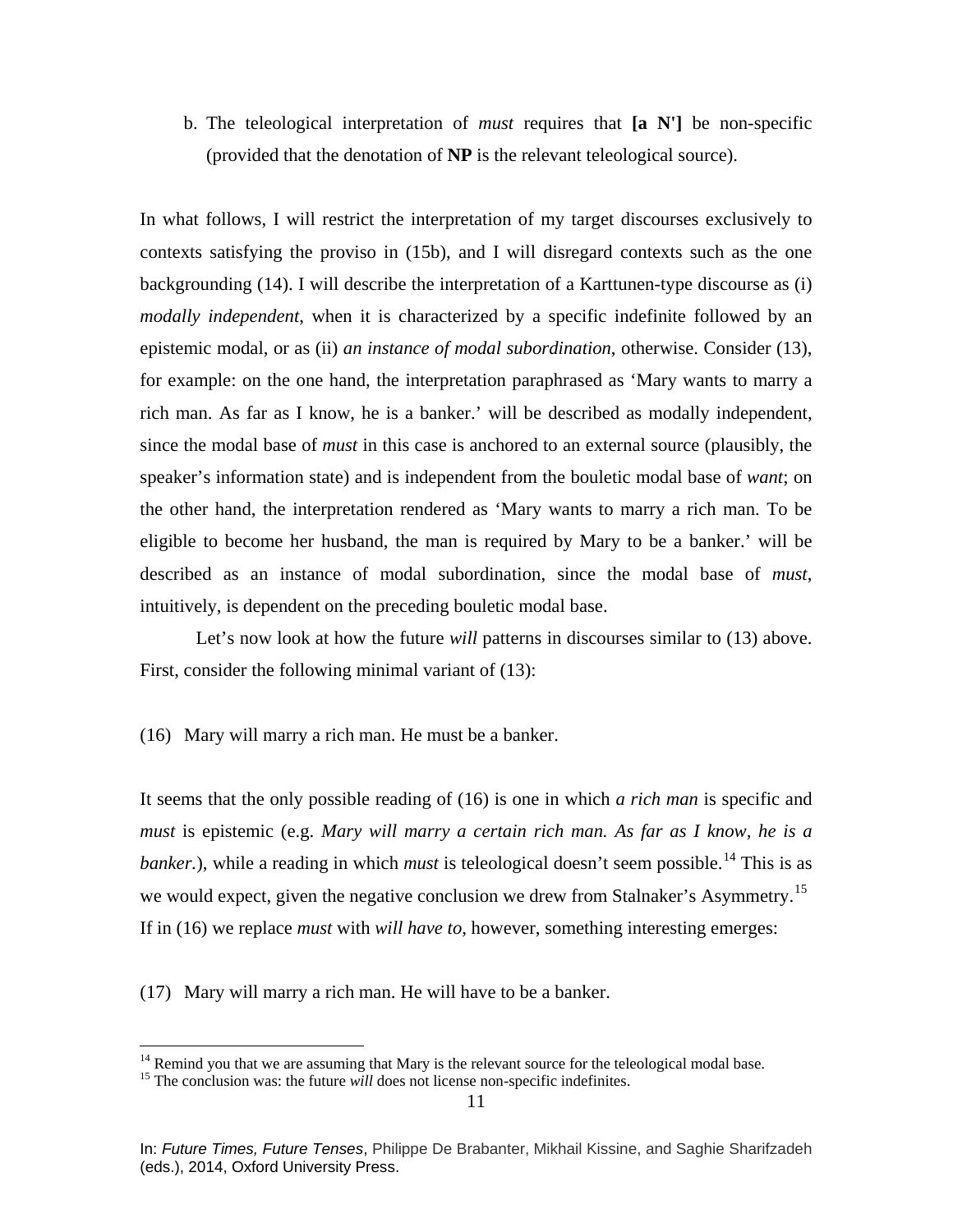For the variant (17), we do get the teleological interpretation that the rich man Mary will marry, whoever he will be, is required by her to be a banker.<sup>[16](#page-11-0)</sup> My intuition about (17) is that the teleological modality, as in Karttunen's original example, is associated with a non-specific interpretation of *a rich man*, and that if we forced specificity of the object (e.g. by using a definite NP instead), we would obtain a different interpretation for the whole discourse, as illustrated by  $(18)$ :

(18) Mary will marry the rich man over there. He will have to be a banker.

While this discourse is probably interpretable in some way, whatever is the interpretation that we obtain for it, it doesn't seem to have a reading in common with (17).

Before considering further data with different necessity modals, it is worth noting that, even though (16) lacks a reading in which *must* is teleological, we would go too far if we claimed that a sequence *will* + *must* in a Karttunen-type discourse never displays the teleological interpretation of *must*. Consider the web-based discourses (19a,b) (the former is reported with its preceding context):

- (19) a. [I'm looking to bid farewell to my trusty 1997 Audi A4 2.6 Estate which has 200,000km on the clock. I'm looking for something just as solid and the same size but with much better fuel economy.] I will be buying a used car and it must be under £6,000.
	- b. When your EP comes out, I will buy a copy. It must be autographed though!

These examples seem to unambiguously express the teleological reading of *must* that was missing from (16), and, correspondingly, to feature a non-specific interpretation of the indefinite object: (19a)'s intuitive meaning is that the speaker plans on buying a used car and puts the requirement of costing less than 6,000 pounds on whatever car he will buy;

<span id="page-11-0"></span><sup>&</sup>lt;sup>16</sup> Thanks to Bridget Copley for bringing my attention to this example (p.c.). Notice that discourse (17) doesn't have an epistemic interpretation for the second sentence – the sentence cannot mean 'it is likely that the rich man she will marry is a banker'. What uniquely matters here, however, is the possibility of the teleological reading.

In: *Future Times, Future Tenses*, Philippe De Brabanter, Mikhail Kissine, and Saghie Sharifzadeh (eds.), 2014, Oxford University Press.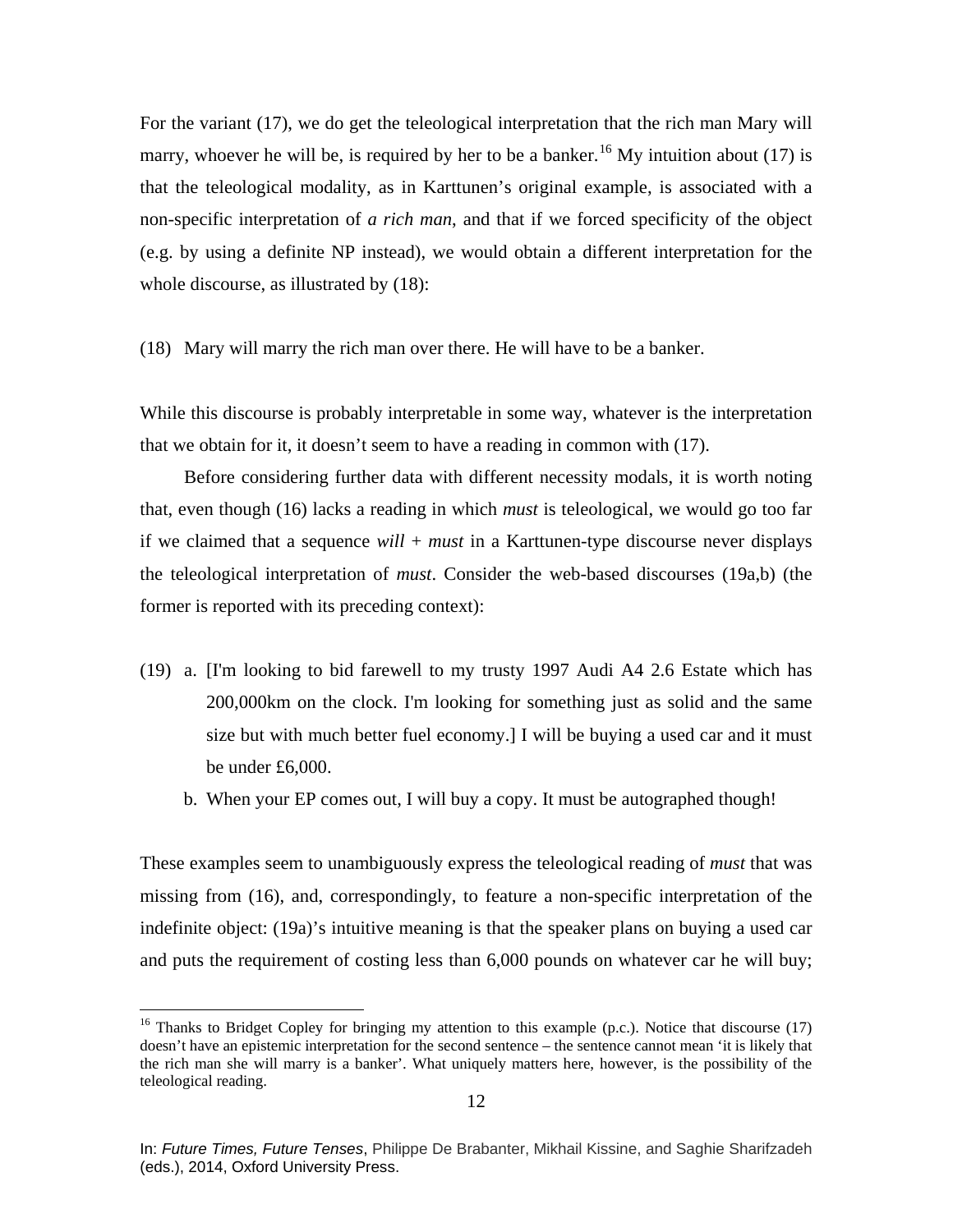in a parallel way, the intuitive meaning of (19b) is that the speaker plans on buying a copy of the addressee's extended-play and puts the requirement of being autographed on the copy he will buy, whatever that will be.

Other data bearing on the possibility of non-specific indefinites in *will*-sentences are Karttunen-type discourses in which the modal *should* occurs instead of *must*. Consider the following constructed example to begin with:<sup>[17](#page-12-0)</sup>

(20) Mary will marry a rich man. He should be a banker.

The modal *should* here is naturally interpreted as introducing a preference of Mary's on the candidates that she would positively consider for marriage, with an associated nonspecific interpretation of the indefinite – whatever rich man she will end up marrying, she has a preference for him to be a banker. It thus appears that a continuation with *should*  gives rise to the "non-specific indefinite + teleological modal" reading more easily than a continuation with *must*.

The fact just noted might well depend on a lexical difference between *must* and *should* with respect to their ability to undergo modal subordination, and this in turn might be related to a lexical difference between the two with respect to their temporal properties. Indeed, *must* seems to be more constrained than *should* in allowing for temporal shifts towards the future with stative complements,  $18$  as shown by the constrast between  $(21a)$  and  $(21b)$ :

- (21) a. John will arrive at 3pm. I should be at home then.
	- b. John will arrive at 3pm. I must be at home then.

<span id="page-12-0"></span> <sup>17</sup> The interesting fact about *should* is that, like *must*, and unlike *will have to*, it allows for both epistemic and root (e.g., deontic and teleological) readings. Thanks to Nicholas Asher for bringing my attention to the fact that *should* seems to be more prone to elaborate on a preceding *will*-sentence than *must* (p.c.).<br><sup>18</sup> Portner (2009: 235) makes a similar observation, but he limits his claim to epistemic *must*, which he

<span id="page-12-1"></span>contrasts with epistemic *may*. His own example of the contrast is (i) *vs.* (ii) (his own [300a,b]), but we can add (iii) to his pattern to show the contrasting temporal behavior of *should*, analogous to *may* in this respect:

<sup>(</sup>i) #John must be happy when he gets here tomorrow.

<sup>(</sup>ii) John may be happy when he gets here tomorrow.

<sup>(</sup>iii) John should be happy when he gets here tomorrow.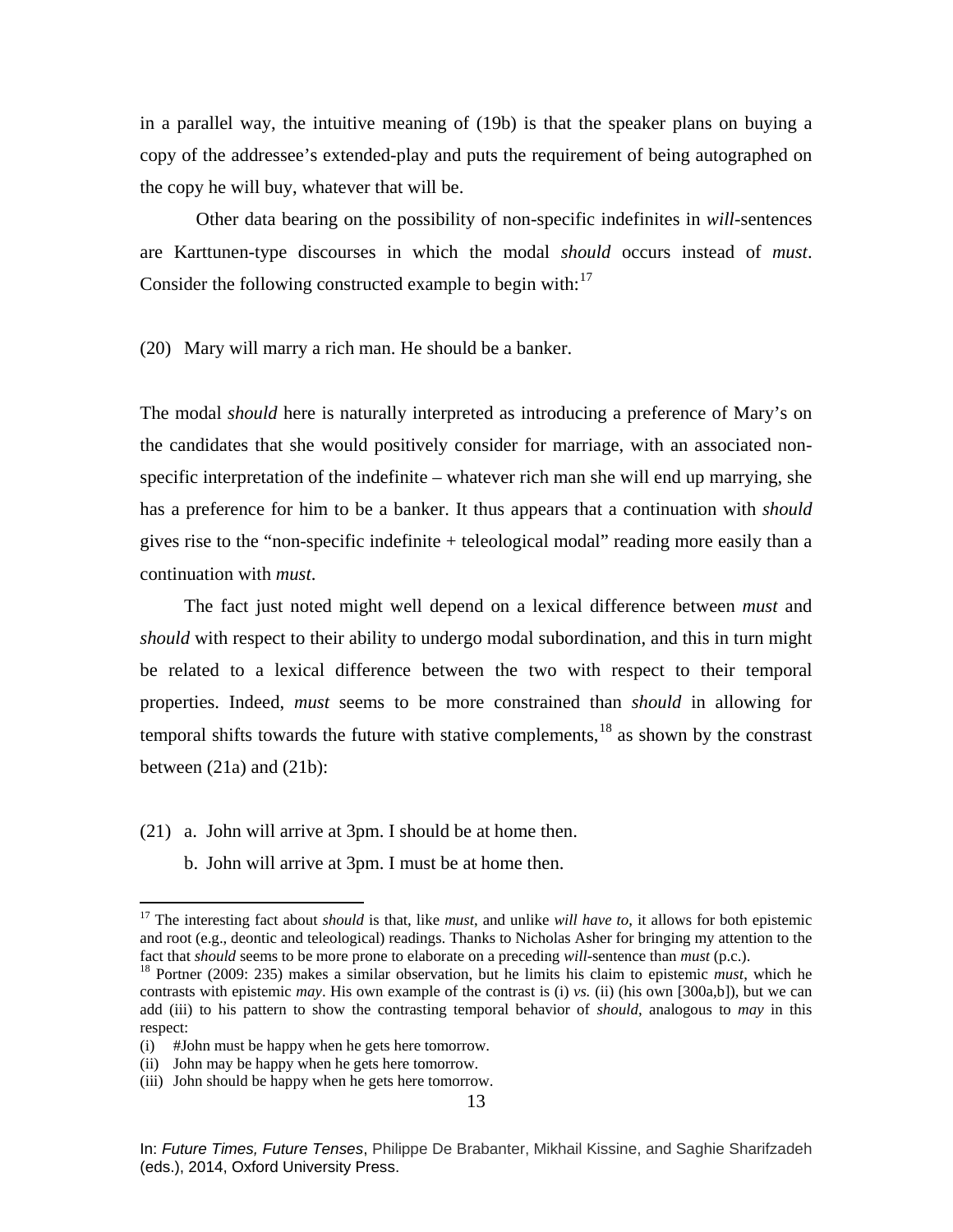Only the former seems to allow for a relation of temporal anaphora between the *will*sentence and the *should*-sentence. The issue under discussion, however, would require a separate empirical investigation to be settled. Such an inquiry would go far beyond the scope of this paper, and I will not have anything more to say about this anyway in what follows.

Some web-based examples of *will* + *should* which show the possibility of a "nonspecific indefinite + teleological modal" reading are reported in (22):

- (22) a. You will probably only buy a safe once in your life. It should therefore be the best and most secure available.
	- b. The Director of Policy and Research will hire and supervise a Policy and Research Associate. S/he should be comfortable working in a small team environment and partnering with staff members with varying experience and levels.
	- c. The commanding Officer of Troops will appoint a mess officer for the troops. He should report to the Executive Officer of the ship any irregularities which may arise.

In intuitive terms, a common trait of the *will*-sentences in (22a-c) is that they introduce some generic profile through their indefinite objects, which is then constrained by the subsequent *should*-sentence.<sup>[19](#page-13-0)</sup> The intuition here is that the indefinite objects in these examples are not specific at all – hence, they are non-specific indefinites.

Let me conclude the present section by summarizing the main outcomes. The claim that the indefinite object of an extensional verb in a *will*-sentence is necessarily specific would now appear to be problematic, in view of the crucial examples with *must*  and *should* considered above. Apparently, we can make sense of the idea that *will* licenses non-specific indefinites in certain contexts, and we could be tempted at this point

<span id="page-13-0"></span> <sup>19</sup> As an anonymous reviewer has pointed out to me, discourses (22b) and (22c) involve *will-*sentences that are not interpreted as predictions, but as teleological statements themselves; for example, the *will*-sentence in (22b) could be paraphrased as 'The Director of Policy and Research is required to hire and supervise a Policy and Research Associate'. This remark reinforces my point regarding the possibility of non-specific indefinite objects in *will*-sentences.

In: *Future Times, Future Tenses*, Philippe De Brabanter, Mikhail Kissine, and Saghie Sharifzadeh (eds.), 2014, Oxford University Press.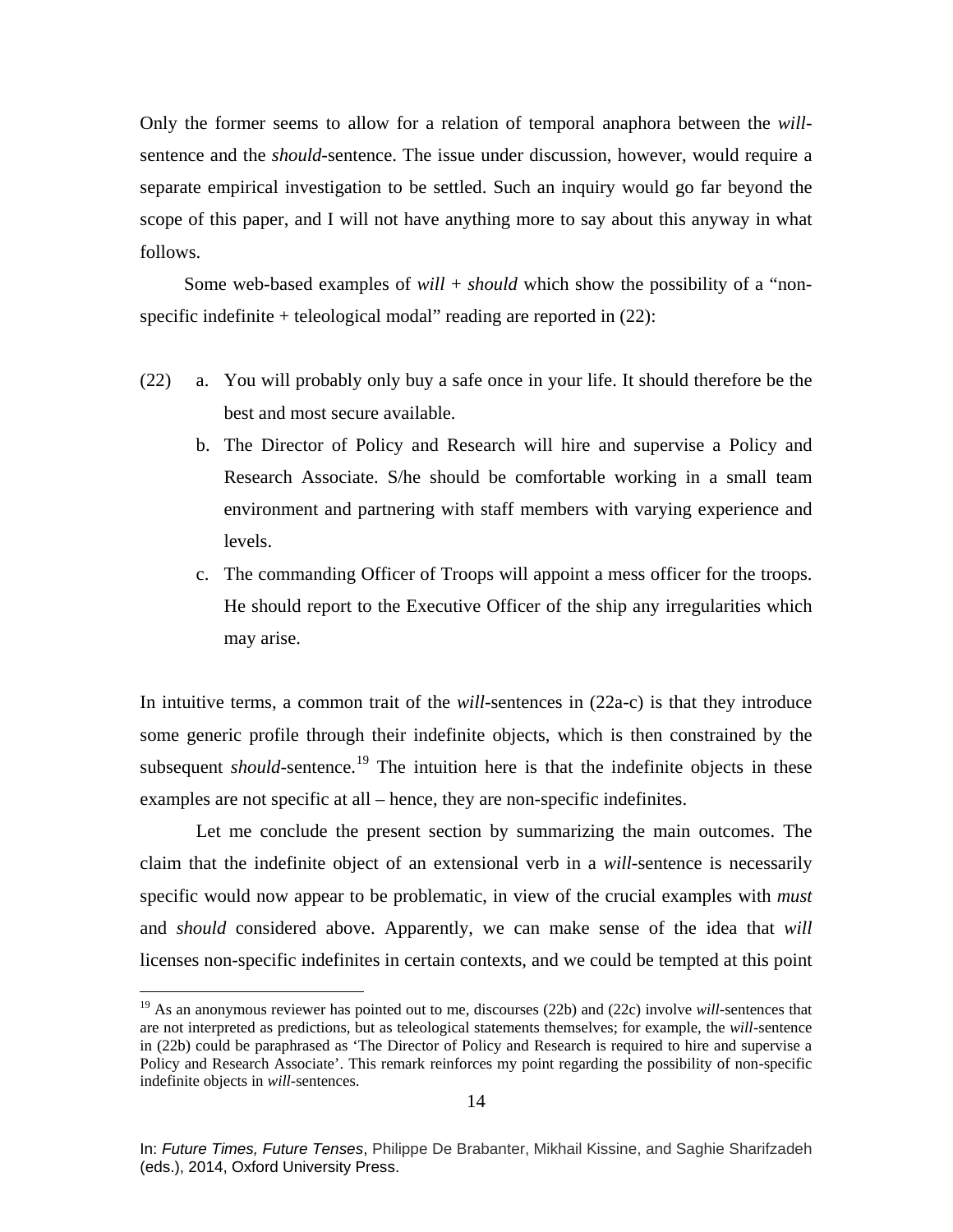to propose a modal analysis of *will*. The problem with such an analysis is that it would still have to explain why Stalnaker's Asymmetry arises. I'll return to this dilemma at the end of the next section and again in sect. 5, where a formal framework will be proposed in which a solution to the problem can be cast. In the next section, I'll start addressing an objection against the claim that, in Karttunen-type discourses, the teleological interpretation of the necessity modal requires the indefinite antecedent to be non-specific.

## **4. Non-specific indefinite or ignorance of the referent's identity?**

As we saw in the previous section, discourse (20) ('Mary will marry a rich man. He should be a banker.') has a reading which points to the existence of non-specific interpretations of indefinites in *will*-sentences. I will now consider an argument to the effect that the interpretation of *a rich man* in (20) would only have a superficial resemblance to the genuine non-specific interpretation of indefinite objects in the complement of *want*. [20](#page-14-0) The argument, which ultimately will take us back to Stalnaker's Asymmetry, is as follows.

Consider dialogue (23):

- (23) Bill: John will marry an Italian.
	- Jane: Who is she?
	- Bill: ??No one in particular / He doesn't know yet. She should be from Tuscany, though (as he would very much like to go live there)*.*

Bill's reply to Jane's question clearly shows the teleological interpretation of *should*. Importantly, it also shows that the answer *No one in particular* is unacceptable, while the statement of ignorance *He doesn't know yet* is good. This is in striking contrast with the variant of (23) given in (24), in which *want* occurs instead of *will*. Both answers make full sense here:

<span id="page-14-0"></span> $20$  The argument has been presented to me by Sandro Zucchi (p.c.).

In: *Future Times, Future Tenses*, Philippe De Brabanter, Mikhail Kissine, and Saghie Sharifzadeh (eds.), 2014, Oxford University Press.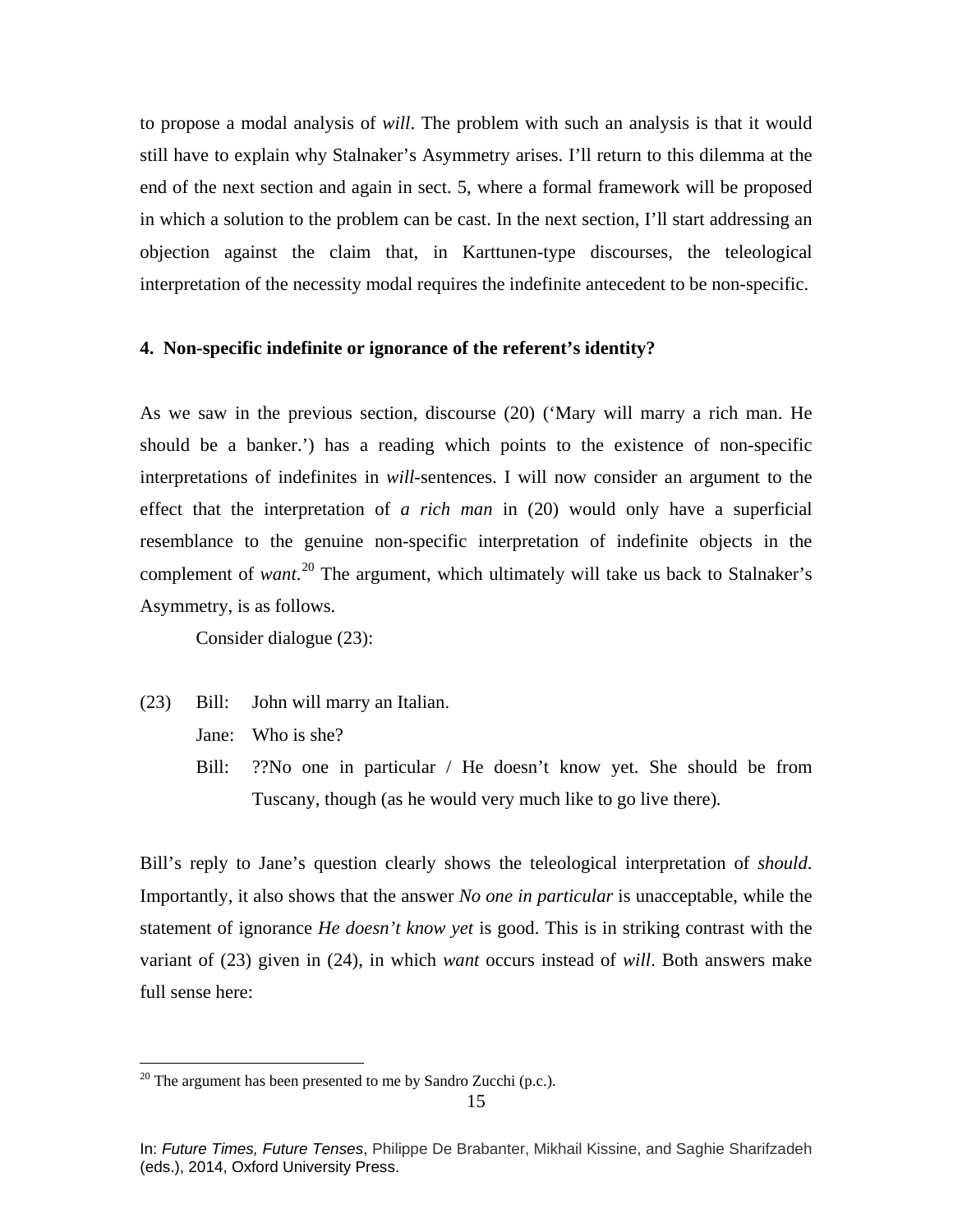(24) Bill: John wants to marry an Italian.

Jane: Who is she?

Bill: No one in particular / He doesn't know yet. She should be from Tuscany, though (as he would very much like to go live there)*.*

Taking the unacceptability of *No one in particular* in (23) at face value, the objection is that there would be no genuine non-specific interpretation of the indefinite *an Italian* in this dialogue, but only ignorance on the part of the conversational participants (mainly on the part of John) with regard to the identity of the actual referent; relatedly, the teleological interpretation of *should* in (23) would be made possible precisely by the fact that the identity of the referent is not known, not by the fact that there is no particular woman semantically related to the indefinite (there *has* to be such particular woman – so the argument runs, otherwise we would not understand why the answer *No one in particular* is bad).

I would like to suggest that there is more than ignorance of the woman's identity involved in (23). Provided that people normally decide themselves in advance on who they are going to marry, the fact that John doesn't know yet which Italian he will marry can be claimed to make *objectively* indeterminate which woman that will be, i.e. to make it the case that there actually is no particular woman *x* of whom it is true that John will marry  $x$ . So, it would remain that the indefinite is non-specific in  $(23)$ .

Assuming that the indefinite is non-specific in (23), exactly as in (24), what must be explained is why the answer *No one in particular* is good in the latter dialogue but odd in the former. Here I'll put forward a suggestion, to be formally developed in the following section. Assuming that the answer *No one in particular* abbreviates *John won't marry any particular Italian* in (23) and *John doesn't want to marry any particular Italian* in (24), respectively, the contrast between the two dialogues corresponds to the contrast between the contradictory (25a) and the consistent (25b):

(25) a. ??John will marry an Italian, but he won't marry any particular Italian.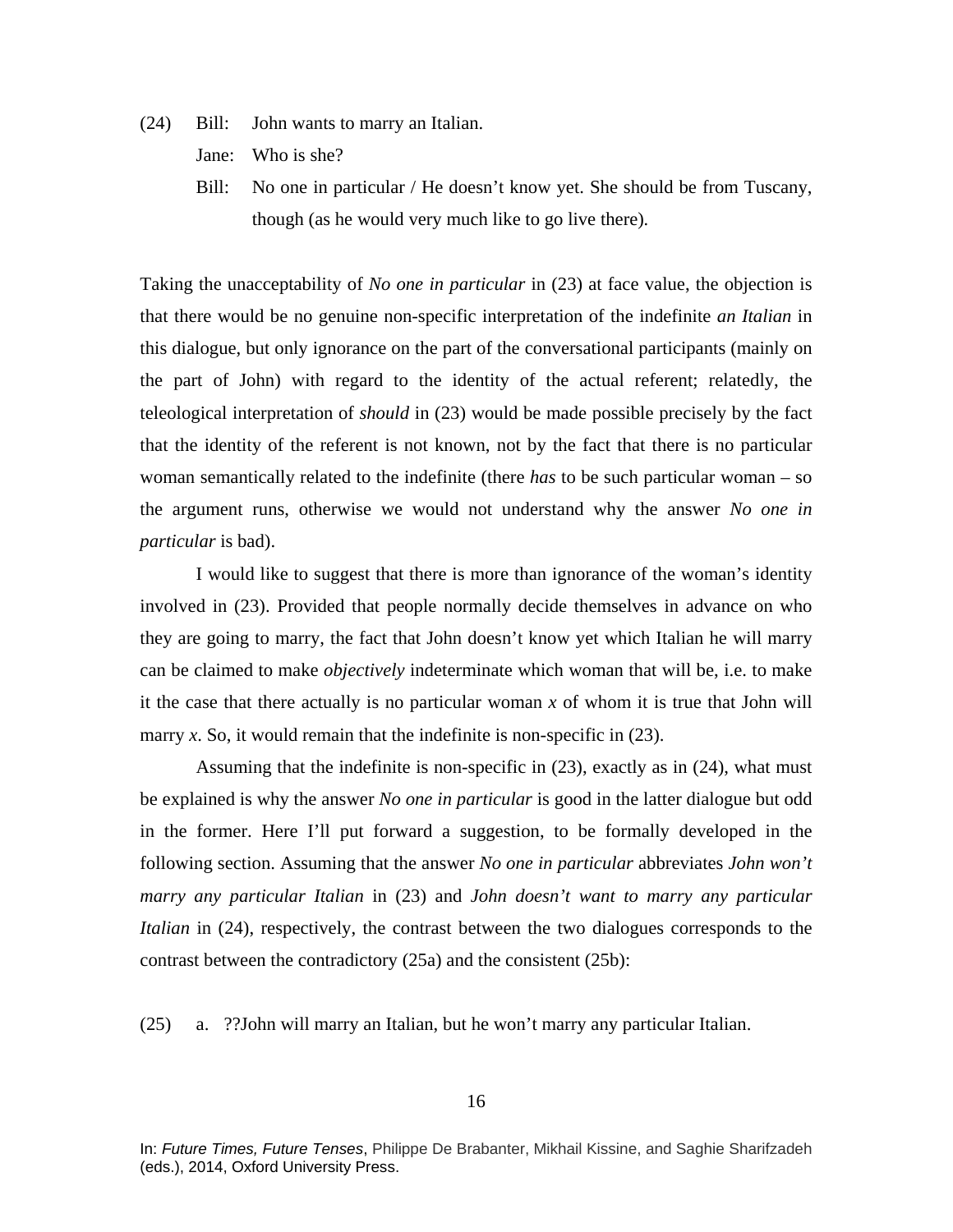b. John wants to marry an Italian, but he doesn't want to marry any particular Italian.

The formulation in (25a) makes it clear that the problem with the answer *No one in particular* in (23) is actually determined by a logical contradiction: that answer directly denies what has been previously asserted by uttering *John will marry an Italian*. Intuitively, if it is true that John will marry an Italian, then it is true that he will marry some particular Italian. On the other hand, it can be true that John wants to marry an Italian, without being true that he wants to marry some particular Italian.

However – and here we come to the core of my suggestion, we cannot conclude from these observations that *an Italian* is specific in (25a), since we have not yet excluded the possibility that an indefinite in a *will*-sentence would be in the scope of a modal quantifier that, unlike the modal quantifier underlying *want*, would for some reason be bound to take maximum scope. According to this possibility, there would be a modal quantifier ∀ underlying each one of the two *will*-sentences in (25a), and this hypothetical quantifier would take scope over the positive indefinite *an Italian* and, crucially, over the negative indefinite *(not) any particular Italian* as well, that is, (25a) would be formally represented as the conjunction of two statements of the form  $\forall \alpha \exists \beta X$ and  $\forall \alpha \neg \exists \beta X$ , which, assuming that the domain of  $\forall \alpha$  is not empty, logically contradict each other. On the other hand, the modal quantifier lexically provided by *want* in (25b) would be able to take narrow scope with respect to other scope-bearing elements, so that the non-contradictory conjunction of two statements of the form  $\forall \alpha \exists \beta X$  and  $\neg \exists \beta \forall \alpha X$ would be a possible formal representation of (25b).

The core of my proposal is precisely that the possibility just highlighted is in fact realized. In the next section I will cast my proposal in a formal framework and show how the proposed analysis applies to the main data considered above.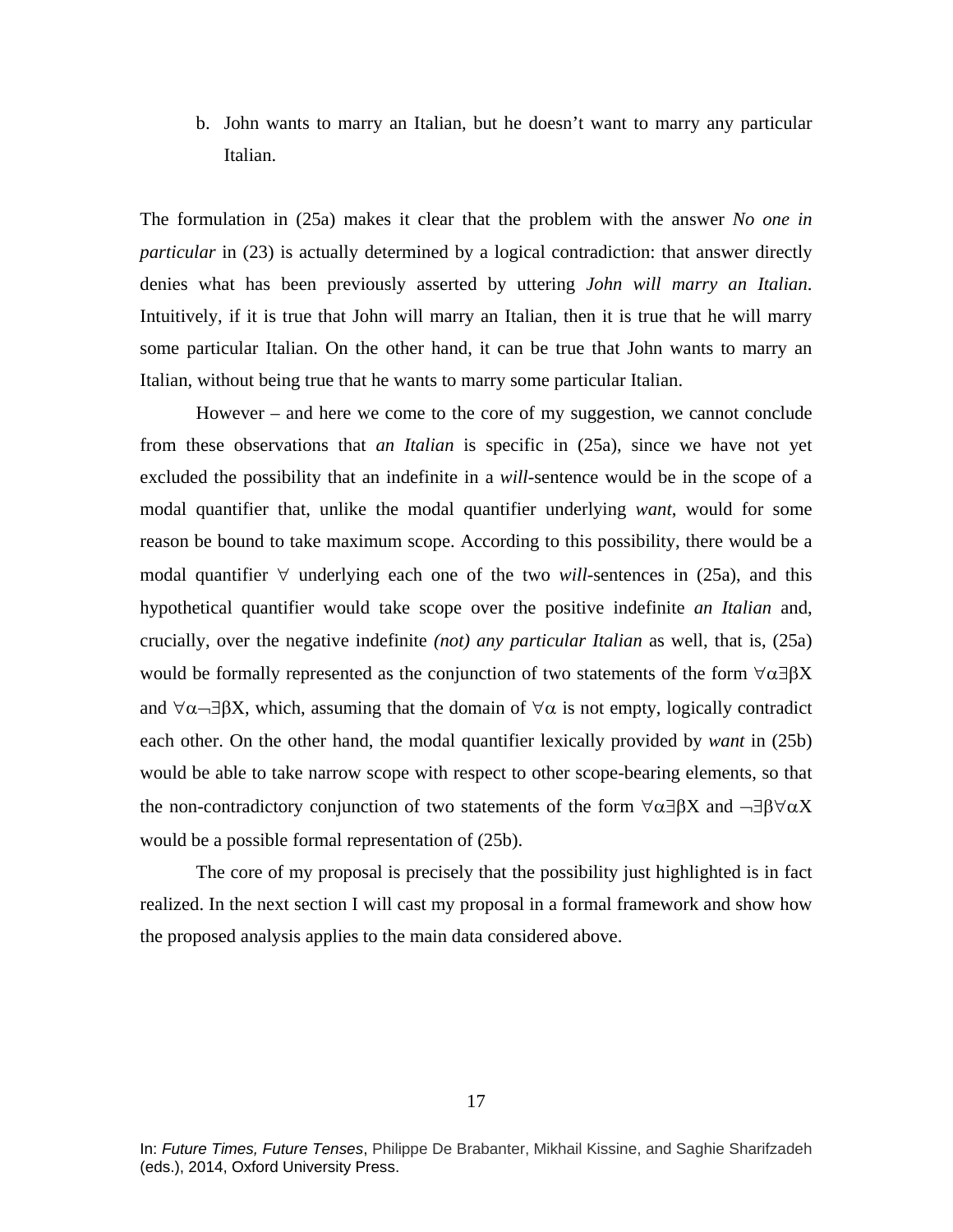## **5. Formalization of the proposal**

To anticipate the main lines, I am going to propose that *will*-sentences, though not being modal in the same sense as sentences with *must*, still involve a universal quantification over a domain of modal alternatives: the domain of possible futures that are open at the time of utterance (Prior 1967, Thomason 1984). This universal quantification is due to a supervaluational strategy aimed at achieving the truth-conditional assessment of the *will*sentence in spite of the plurality of possible futures that are all legitimate candidates for the world of evaluation. I already stress that the universal quantification is not part of the basic semantics of *will*, which on my analysis is treated as an extensional tense marker, and it cannot enter into scope interactions with other scope-bearing elements occurring in the sentence, unlike the quantification lexically triggered by *must* and similar modal verbs.

## **5.1 The semantic framework**

#### *5.1.1 The model and the semantic metalanguage*

I cast the analysis in a semantic framework called *Partial Branching Time* (PBT) in Del Prete (2013). A PBT-model is built on a domain of Kratzerian situations (Kratzer 1989): maximal moments of classical Branching Time, $^{21}$  $^{21}$  $^{21}$  that is, instantaneous events maximally extended through space, are replaced by partial situations as basic elements which are partially ordered by the relation of temporal precedence. The central idea of Branching Time is extended to PBT: every situation comes with a unique past but many possible futures. Formally, this means that the relation of temporal precedence  $\leq_S$  will not be a linear order on the domain of situations, but a partial order generating tree structures. Given any two situations  $s_1$ ,  $s_2$ , the interpretation of the relational statement  $s_1 \leq s_2$  is that  $s_1$  *did* occur from the perspective of  $s_2$ , while  $s_2$  *might* occur from the perspective of  $s_1$ (Belnap 1992), the occurrence of  $s_2$  being expected given some relevant facts in  $s_1$  and in

<span id="page-17-0"></span> <sup>21</sup> By *classical Branching Time*, I refer to the conception of BT which is proposed in Prior (1967) and Thomason (1984). The reader is referred to Belnap et al. (2001) for an in-depth investigation of BT-models and a proposal of semantic analysis of natural language constructions based on such models.

In: *Future Times, Future Tenses*, Philippe De Brabanter, Mikhail Kissine, and Saghie Sharifzadeh (eds.), 2014, Oxford University Press.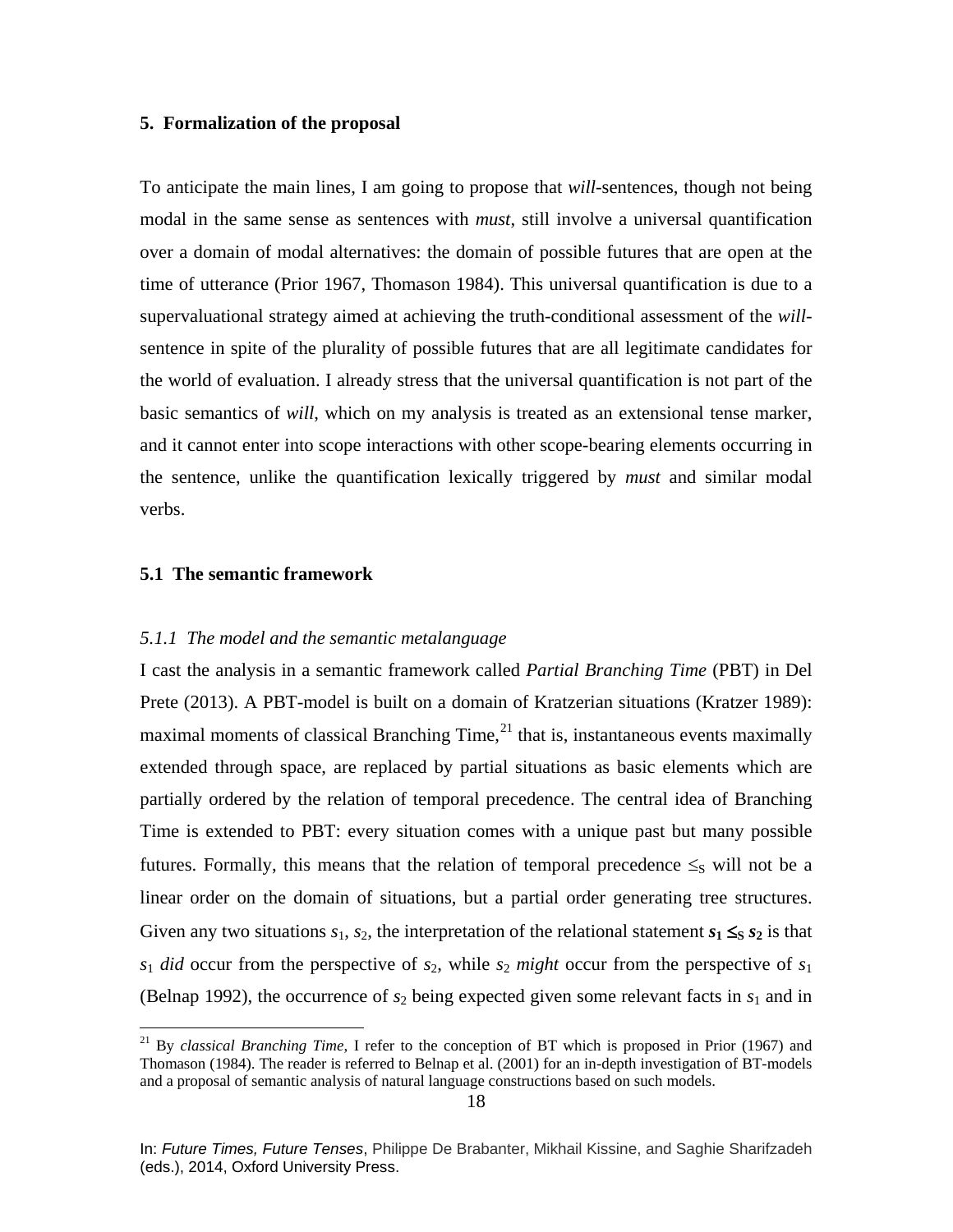its past. World-histories are defined as maximal chains of situations. Given any two (world-)histories *h*, *h'*, and given any situation *s*, the relational statement  $h \approx_{s} h'$  means that *h* and *h'* are identical up to and including situation *s* and diverge from *s* onwards – in other terms,  $h'$  is a historical alternative to  $h$  at  $s$ .<sup>[22](#page-18-0)</sup>

I assume a type system containing the basic semantic types **e** (for individuals), **t**  (for truth values), **i** (for situations), and **s** (for world-histories).<sup>[23](#page-18-1)</sup> The letters **h**, **h**<sub>1</sub>, **h**<sub>2</sub>…, **s**,  $s_1, s_2, \ldots$  and **x**, **y**,  $x_1, y_1, \ldots$  are used as variables over histories, situations, and individuals, respectively. **c** is a context of utterance, i.e. a sequence of parameter values among which we find the time of utterance **c***t*, i.e. a given situation containing the utterance event, and the circumstance of utterance  $\mathbf{c}_w$  – in the cases of interest to us, as we'll see,  $\mathbf{c}_w$  does not correspond to a single history in the PBT-model, but to a set of such histories. Two valueassignments are used: **f** is a one-place function which assigns individuals to variables of type **e**, while **g** is a two-place function which assigns situations to variables of type **i** relative to a world-history: given variable  $s_i$  of type **i** and world-history *h*,  $g(s_i, h)$  is a situation belonging to *h*.

As in Heim & Kratzer (1998), the lambda-term λ*x***:** ϕ**.** ψ represents a partial function *f* which is defined for an object *x* if and only if the domain condition  $\varphi$  is satisfied; if f is defined for x, then the value it assigns to x is whatever value is described by ψ. I introduce a notation that will enable us to represent the result of applying a partial function  $f$  to an object  $x$ , while keeping track of the definedness condition of  $f$  in the description of the output: if  $\lambda x$ **:**  $\varphi[x]$ **.**  $\psi[x]$  represents the partial function *f*, then the result of applying *f* to an object denoted by a constant *a* is described by the notation  $\{\varphi[a]\}$  $\n *w*[*a*],$  whose intuitive meaning is that we get the value  $\n *w*[*a*]$  *provided that* the domain condition ϕ[*a*] is satisfied.

The evaluation function  $\llbracket \cdot \rrbracket$  is parameterized to a context c, assignment functions f and g, and a world (circumstance of evaluation) *w*. When the circumstance *w* is set up by the context, i.e. *w* is the circumstance of the context (or *actual* circumstance), we have

<span id="page-18-1"></span><span id="page-18-0"></span><sup>&</sup>lt;sup>22</sup> For a full-fledged presentation of a PBT-model, see Del Prete (2012).<br><sup>23</sup> Notice that this system does not contain a type for times; this is because, in the adopted model, situations play the same role as is played by time intervals in other systems.

In: *Future Times, Future Tenses*, Philippe De Brabanter, Mikhail Kissine, and Saghie Sharifzadeh (eds.), 2014, Oxford University Press.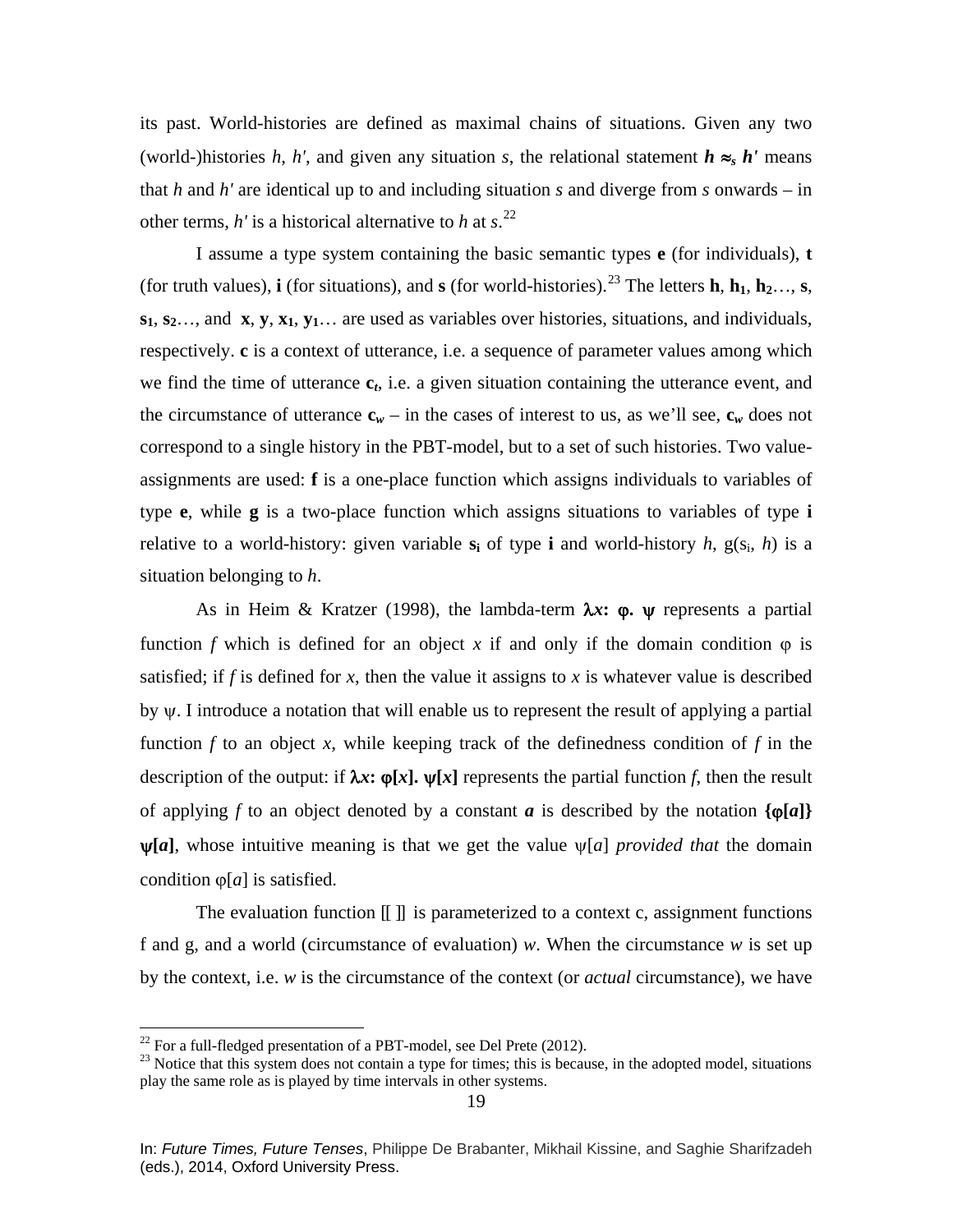the case of denotation in context, which, for sentential utterances, coincides with truth in context. Since we are only interested in truth in context here, the circumstance parameter *w* in  $\iint_{0}^{\infty} \int_{0}^{\infty} f(x, y, y, z) dx$  will always take the actual circumstance c<sub>*w*</sub> as its value.<sup>[24](#page-19-0)</sup> I assume that contexts normally set up a determinate value for their parameters, e.g. the agent parameter is valuated as the particular author of the utterance, the time parameter as the particular time at which the utterance occurs, and so on.

## *5.1.2 Openness of the world parameter*

As far as the world parameter is concerned, however, I assume that we face a lack of determinateness: due to the open character of the future state of the world, the context cannot set up a particular history as value for this parameter. Thus, the world parameter is an instance of *open contextual parameter* (Belnap et al. 2001, Bonomi & Del Prete 2008), i.e. a contextual parameter that allows for any one of a plurality of equally legitimate valuations. In the following, I will technically implement the openness of the world parameter  $\mathbf{c}_w$  by having its value represented as the set of all the candidates for the future continuation of the present situation  $c_t$ , i.e. the set of all histories  $h$  in the PBTmodel such that  $c_t \in h$  – these histories are identical up to and including the present situation  $c_t$  and diverge only from some point after  $c_t$ . As far as the semantic evaluation of past tensed sentences is concerned, the openness of the world parameter does not pose any problem to us, given the backward-linear structure of the PBT-model. As we turn to the evaluation of a future tense sentence  $\text{WILL}(p)$ , however, the openness of the world parameter does raise a problem: in this case, we face a plurality of possible histories that are all legitimate candidates to represent the actual future state of the world, and we don't know *a priori* which one should be selected for the semantic evaluation of the prejacent proposition *p*. I will assume that the way out of this indeterminateness problem is a supervaluational strategy of universal quantification over the domain of possible histories (Thomason 1984), whereby the temporal variable that on my analysis is introduced by

<span id="page-19-0"></span><sup>&</sup>lt;sup>24</sup> The metalinguistic expression  $[$ **[** $E$  $]$  $]$ <sup> $f$ </sup>, $f$ ,g,w<sub></sub> should be read as 'the denotation of *E* relative to context c, assignments f and g, and world *w*'. In the following, I will freely skip reference to any evaluation parameters whenever they are not relevant for the semantic evaluation of a linguistic expression.

In: *Future Times, Future Tenses*, Philippe De Brabanter, Mikhail Kissine, and Saghie Sharifzadeh (eds.), 2014, Oxford University Press.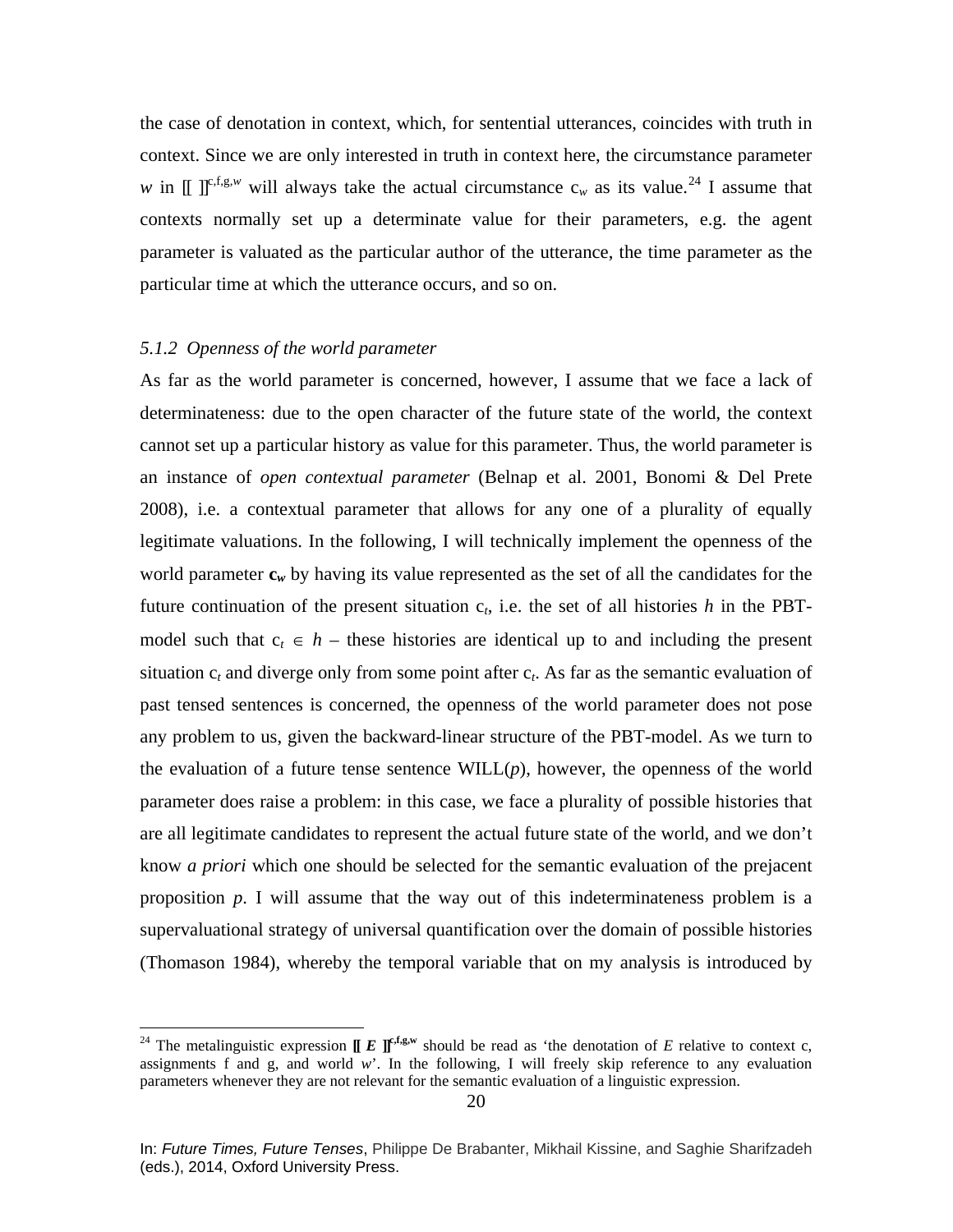*will* gets instantiated on every possible future. The default interpretation of a *will*sentence will thus be a universal quantification over a domain of possible futures.

In the following subsections, I will provide the technical details of the semantic analysis of the main linguistic ingredients in our examples: verbal and nominal predicates, modal predicates, indefinite NPs and anaphoric definite pronouns, and, finally, the future auxiliary *will* – the main target of our inquiry.

#### **5.2 Verbal and nominal predicates**

I assume that verbal and nominal predicates alike introduce a situation argument into the semantic representation, besides the individual arguments that are predictable from their surface argument structures. Situation and individual arguments alike get locally bound by λ-operators in the usual way. This is shown in (26) for the transitive verb *marry* and in (27) for the noun *woman*:

(26) 
$$
[[\text{marry}]] = \lambda s. \lambda y. \lambda x. \text{marry}(s, x, y)
$$

(27) 
$$
[[\text{woman}]] = \lambda s. \lambda x. \text{woman}(s, x)
$$

Thus, the verb *marry* denotes a function which takes a situation *s*, an individual *y* and another individual *x* as arguments, and yields the true as value if and only if *x* marries *y* in *s*, whereas the noun *woman* denotes a function which takes a situation *s* and an individual *x* as arguments and yields the true as value if and only if *x* is a woman in *s*.

#### **5.3 Modal predicates**

As in Kratzerian approaches to modality, I analyze both the epistemic and the teleological interpretation of *must* and *should* in terms of universal quantification over a domain of modal alternatives, where the difference between the two interpretations comes down to a difference in how the domain of quantification is defined. I will not make explicit

In: *Future Times, Future Tenses*, Philippe De Brabanter, Mikhail Kissine, and Saghie Sharifzadeh (eds.), 2014, Oxford University Press.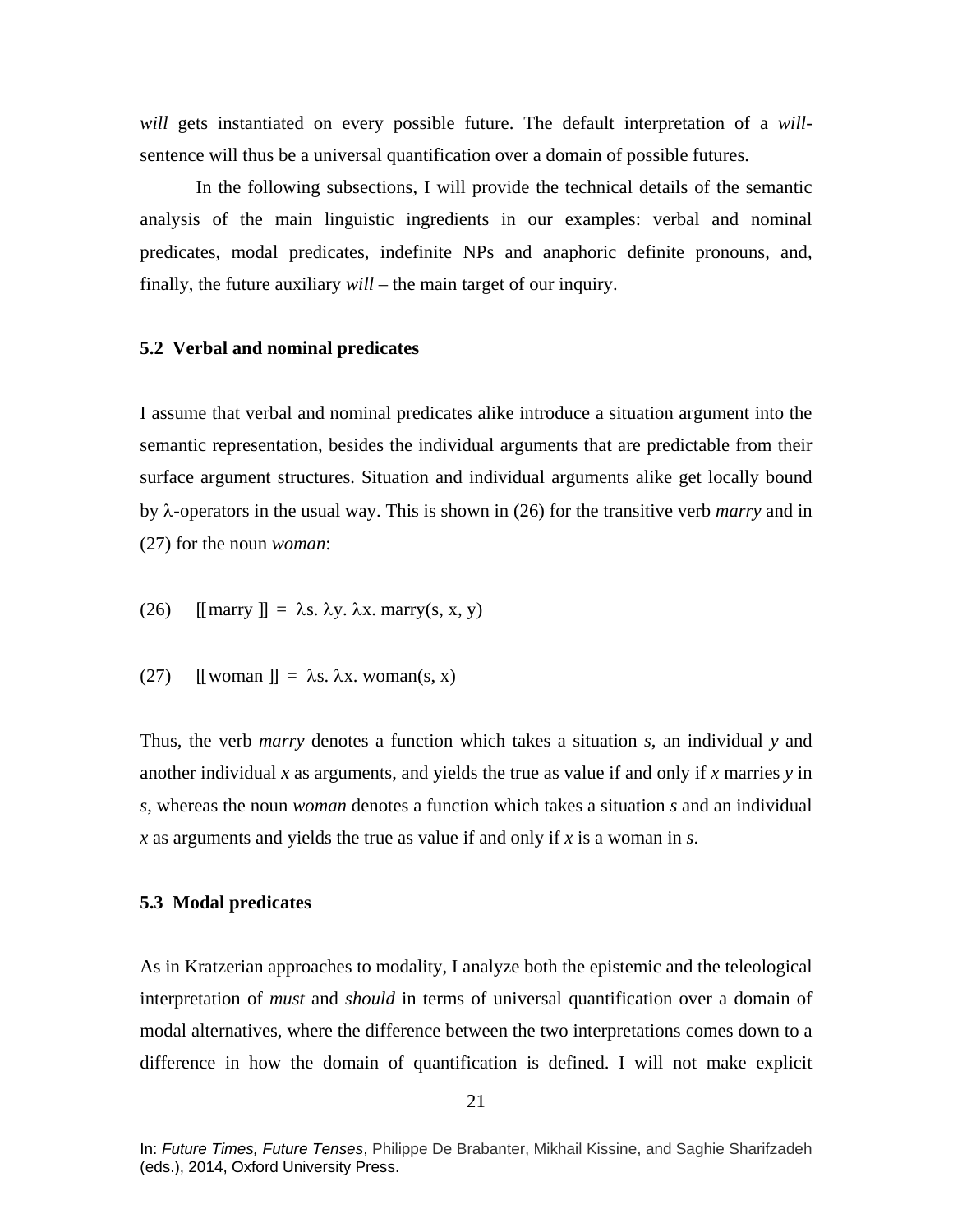reference to ordering sources, though, and I will instead use the simplified notation  $ALT_{\text{enistemic}}(w, w')$  (respectively,  $ALT_{\text{teleo}}(w, w')$ ) to mean that *w'* is an epistemic (respectively, teleological) alternative to *w* which is most compatible with certain relevant norms holding in *w*. The intensional verb *want*, which unlike modal auxiliaries expresses a propositional attitude of its subject, is also analyzed in terms of universal quantification over modal alternatives, i.e. the possible worlds in which the subject's desires are realized (or *bouletic alternatives* of the subject with respect to the actual world).

To account for the intuitive relation of modal dependence between *must* / *should*  and *want* in Karttunen-type discourses like (13) (repeated below as [28]), I assume that *must* / *should* can quantify over a domain of possible worlds that they inherit from a preceding modal sentence.

(28) Mary wants to marry a rich man. He must be a banker.

In the case of (28), *want* is interpreted relative to a modal base which is the set of Mary's bouletic alternatives to the actual world (in symbol,  $\{w: ALT_{boule}(c_w, w, Mary)\}\)$ , and the first sentence says that in every one of these worlds Mary marries somebody who is a rich man in that world. Then the subsequent modal *must* is interpreted relative to a modal base which in fact coincides with the preceding one: the second sentence says that every world *w* which is one of Mary's bouletic alternatives to the actual world  $c_w$  in which she marries a rich man (hence, every *w* which is one of Mary's bouletic alternatives to c*<sup>w</sup> tout court*) is such that the rich man Mary marries in *w* is a banker in *w*.

I do not assume that the future auxiliary *will* is to be treated on a par with modal predicates like *want*; accordingly, I will treat it in a separate subsection (sect. 5.5).

## **5.4 Indefinite NPs and discourse-level definite pronouns**

Indefinite NPs are assumed to semantically contribute existential quantification, as in standard Russellian treatments. More specifically, indefinites are Generalized Quantifiers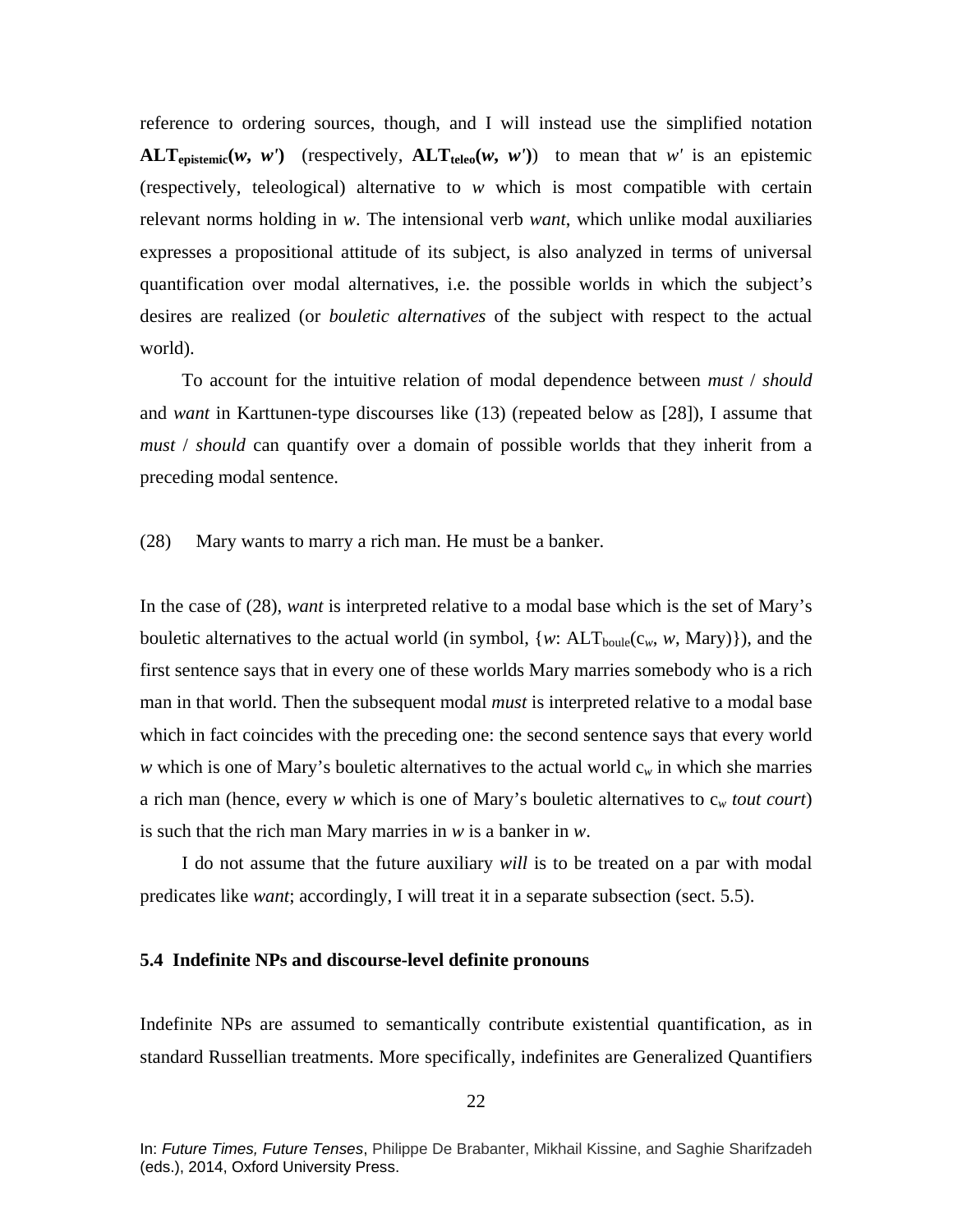over individuals (usual semantic type  $\langle\langle e,t\rangle,t\rangle$ ). As such, they undergo Quantifier Raising (QR) at LF, leaving a coindexed trace behind which gets bound by a local  $\lambda$ operator. By QR, an indefinite may end up being adjoined to a VP. On my analysis, VPs have semantic type  $\langle i, t \rangle$ , the type of properties of situations. This means that when QR targets an indefinite  $\alpha$  in a structure [ $v_P \ldots \alpha \ldots$ ], the resulting adjunction site  $\lambda_i$  [ $v_P \ldots t_i \ldots$ ] will end up having semantic type  $\langle i, \langle e, t \rangle \rangle$ , not  $\langle e, t \rangle$ . For cases of this sort, I assume that the indefinite is shifted from its basic type  $\langle\langle e,t\rangle, t\rangle$  to the type  $\langle\langle i,\langle e,t\rangle\rangle, \langle i,t\rangle\rangle$ .<sup>[25](#page-22-0)</sup> Unlike in standard Russellian treatments (e.g. Ludlow & Neale 1991), and following insights from "choice-function" theorists (e.g. Reinhart 1997, Kratzer 1998), I assume that the representation of an indefinite NP at LF involves a variable over choice-functions (*c-functions*, for short) which is carried by the indefinite determiner *a*, and can either be assigned a contextually salient function or be bound by an existential quantifier with free scope options relative to other scope-bearing elements in the sentence. I follow Kratzer (1998) more closely in assuming that c-functions have variable adicity; in the cases of interest to us, a c-function *f* will take two arguments, i.e. a property *P* and a situation or possible world *s*, and will yield an individual  $f(P, s) = x$  which has property *P* in *s*. To give an example, the NP *a blond woman* is interpreted as follows (the subscript '*f*' on the indefinite determiner is the c-function variable provided by it):

(29) 
$$
[[ [a_f \text{blond woman}] ]] = \lambda P_{\text{si},\text{se},\text{t}} \lambda s_j
$$
.  $\exists x \, [f(\text{blond-woman}, s_i) = x \wedge P(s_j, x)]^{26}$ 

I further assume an *e*-type analysis of definite pronouns in discourse-level anaphoric relations, along the lines of Heim (1990) and Elbourne (2002). To show how all these assumptions work together in a particular case, consider discourse (30):

<span id="page-22-0"></span> <sup>25</sup> A type-shift of this kind is an instance of what is known as *Geach's Rule* in flexible categorial grammars.these truth

<span id="page-22-1"></span> $^{26}$  The variables s<sub>i</sub>, s<sub>j</sub> can, but need not, refer to the same situation. The empirical motivation for this is as follows. In a sentence like *I saw a blonde*, the most likely interpretation is that I saw a woman in a past situation *s*\*, and the woman was blond in that same situation *s*\*. On the other hand, the sentence *A friend of mine was born in Novosibirsk* is most likely interpreted as saying that somebody who is a friend of mine in the present situation was born in *Novosibirsk* in some past situation. Therefore, we have reasons to preserve the possibility that the situation out of which the c-function selects an individual and the situation projected by the verb predicate do not coincide.

In: *Future Times, Future Tenses*, Philippe De Brabanter, Mikhail Kissine, and Saghie Sharifzadeh (eds.), 2014, Oxford University Press.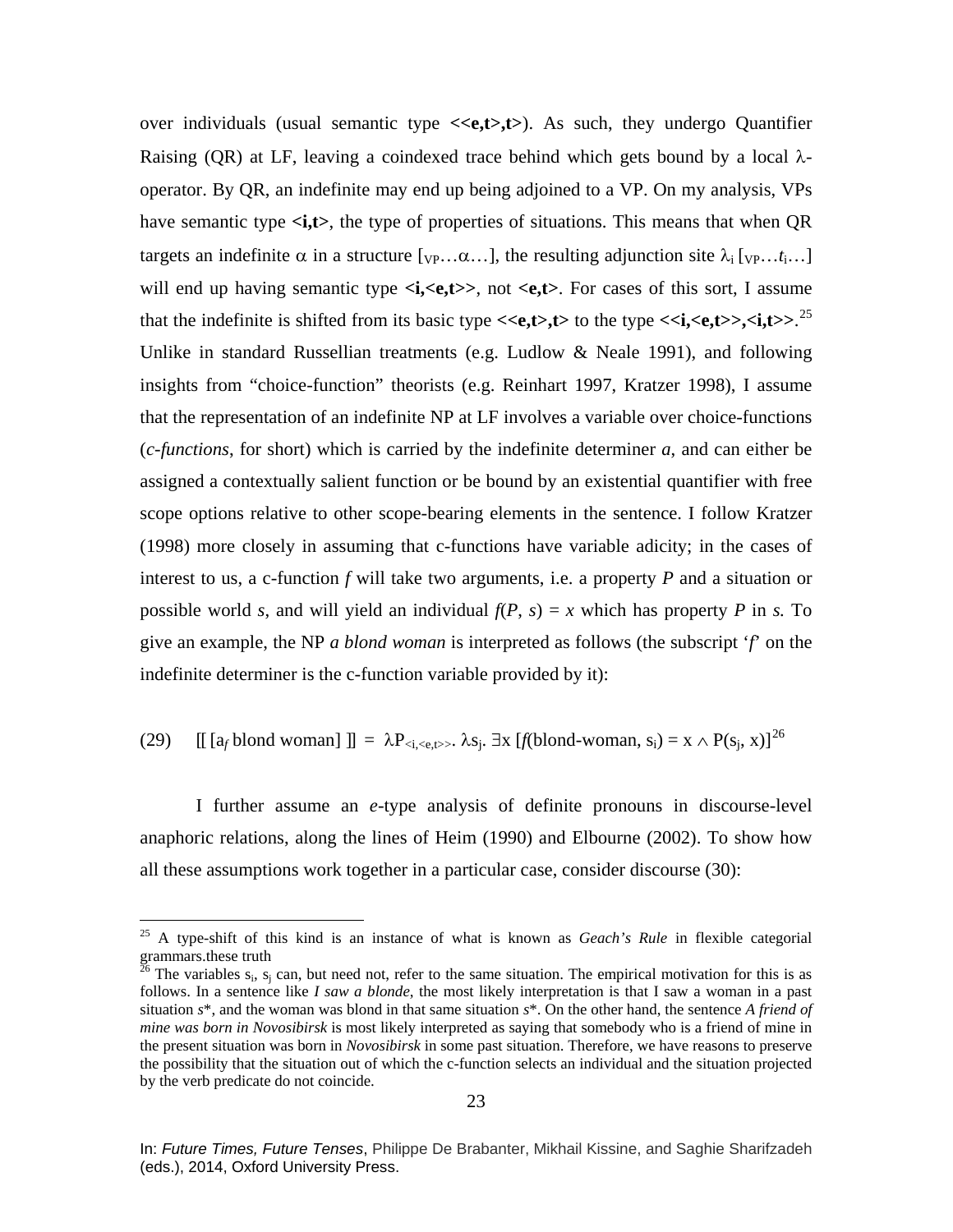(30) John married a blond woman. She was twenty years old.

For the sake of simplicity, let's assume that the LF of (30) is as in (31), where the past tense morpheme **-ed** carries a referential index whose value must be a situation in the past, as in referential/presuppositional analyses of tense (Heim 1994).

(31)  $\left[\begin{array}{cc} \text{Tr } -\text{ed}_0 \end{array}\right]$  [<sub>VP</sub>  $\left[\begin{array}{cc} a_f \end{array}\right]$ blond woman]<sub>1</sub>  $\lambda_1$ [<sub>VP</sub> John marry  $t_1$ ]]]  $\left[\begin{array}{cc} \text{Tr } -\text{ed}_2 \end{array}\right]$  [<sub>VP</sub> she<sub>1</sub> be twenty years old]]

The semantic values of the LF-constituents  $[a_f \text{ blond woman}]_1$ ,  $\lambda_1[\text{vp John marrow } t_1]$ , and  $she<sub>1</sub>$  are given in (32a-c) below, while the truth conditions of the whole discourse are given in (32d). Since the meaning of the second sentence in (30), intuitively, is that the relevant woman was 20 years old at the same time that John married her, I assume that the past tense morpheme  $-ed_2$  in the second sentence refers to the same situation as the past tense morpheme  $-\text{ed}_0$  in the first sentence. Furthermore, I assume that the c-function variable *f* carried by the indefinite determiner is assigned a contextually salient function *f***<sup>c</sup>** in this case.

- (32) a.  $[[ [a_f \text{blond woman}]_1 ]]^c = \lambda P_{\langle i, \langle e, t \rangle \rangle}$ .  $\lambda s_j$ .  $\exists x [f_c(\text{blond-woman}, s_i) = x \wedge P(s_j, x)]$ 
	- b.  $[\![ \lambda_1[\}_{\forall P}]$  John marry  $t_1]\!] = \lambda s_j$ .  $\lambda x$ . marry( $s_j$ , John, x)
	- c.  $[[ \text{ she}_1 ]]^c = [tx][f_c(\text{blond-woman}, s_i) = x]$
	- d.  $[[ (30) ]]^{c} = 1$  *iff*  $\exists x \{s_0 \leq s \ c_t\} [f_c(\text{blond-woman}, s_0) = x \land \text{marry}(s_0, \text{John}, x)]$  $\land$  20-years-old(s<sub>0</sub>, [*ux*][*f<sub>c</sub>*(blond-woman, s<sub>0</sub>) = x])

The analysis correctly predicts that (30) is true if and only if there is a blond woman *x*, selected in the contextually relevant past situation *s* by the contextually relevant procedure  $f_c$ , such that John marries  $x$  in  $s$  and  $x$  is twenty years old in  $s$ .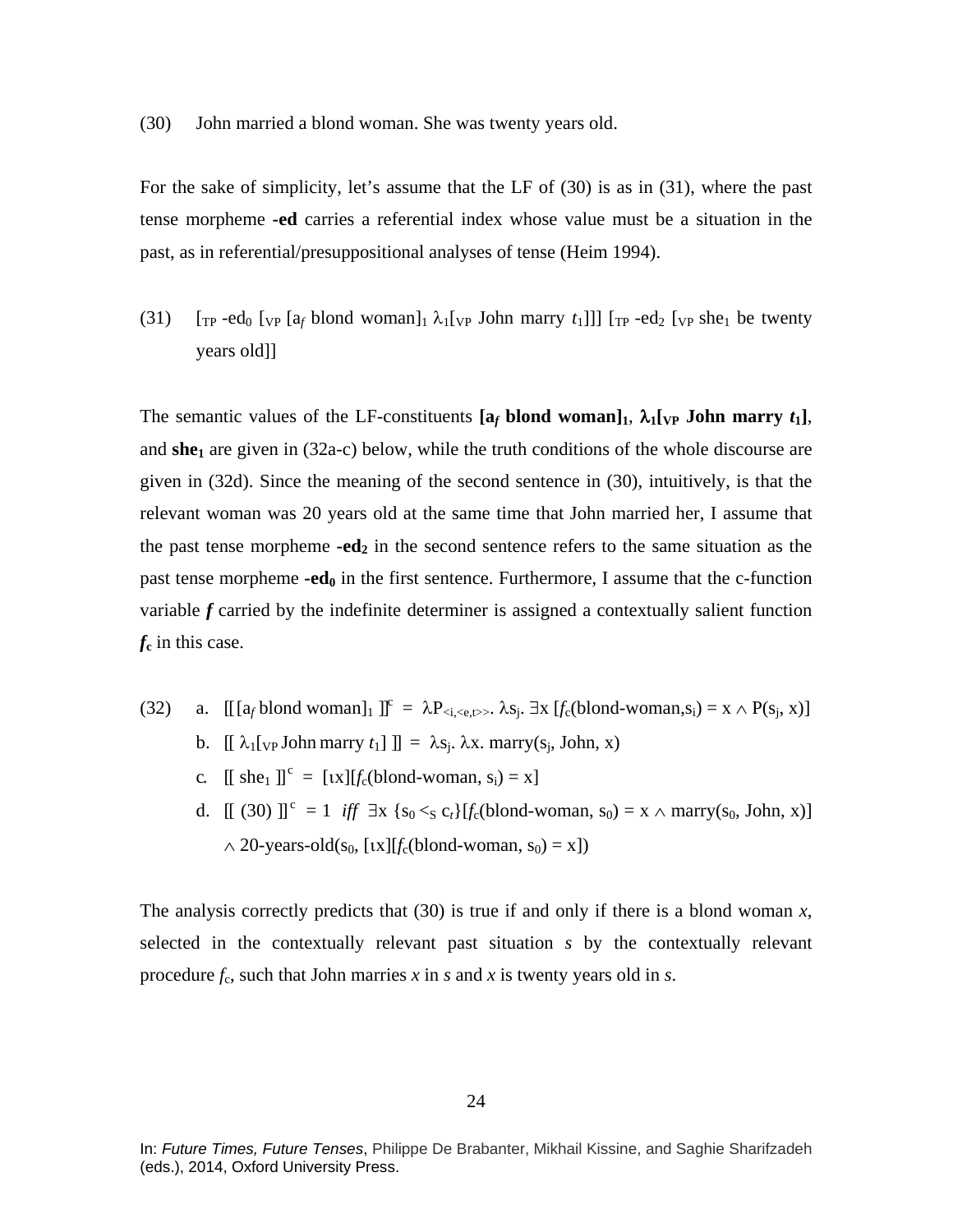## **5.5 The future auxiliary** *will*

I propose that *will* has the semantics of a tense marker: it introduces a temporal variable into the semantic representation, whose value is presupposed to be a situation in the future of the utterance situation. No quantification whatsoever over modal alternatives is semantically contributed by *will*. Hence, *will* is different from modal predicates like *want*, that, as we have seen in sect. 5.3, do semantically contribute quantification over a domain of modal alternatives.

The lexical entry for *will* is given in (33) (the subscript '*k*' on the tense marker is the temporal index that it bears at LF, which matches the situation variable  $s_k$  in the semantic representation):

(33) 
$$
[[\text{will}_k]]^{c, g, h} = \lambda P_{\text{si}, \text{t}} : c_t \leq_S g(s_k, h). P(g(s_k, h))
$$

On this analysis, *will* takes a property of situations as argument and yields a truth value, provided that a certain condition is satisfied. The domain condition  $c_t \leq_S g(s_k, h)$  in (33) is the presupposition triggered by *will*, according to which the value of the temporal variable 's<sub>k</sub>' has to be in the future of the utterance situation  $c_t$  along the history of evaluation *h*.

To see how this analysis works on a concrete case, consider sentence (34), given along with its LF (35).

- (34) John will marry a blond woman.
- (35)  $\left[\frac{1}{TP} \text{ will } k \left[\frac{1}{TP^2} \left( \frac{1}{TP} \lambda_1 \right) \left( \frac{1}{TP^2} \lambda_1 \right) \left( \frac{1}{TP^2} \lambda_1 \right) \left( \frac{1}{TP^2} \lambda_1 \right) \left( \frac{1}{TP^2} \lambda_1 \right) \left( \frac{1}{TP^2} \lambda_1 \right) \left( \frac{1}{TP^2} \lambda_1 \right) \left( \frac{1}{TP^2} \lambda_1 \right) \left( \frac{1}{TP^2} \lambda_1 \right) \left( \frac{1}{TP^2} \lambda_1 \right) \$

I will first make the simplifying assumption that the world parameter of the evaluation function [[ ]] is set to a determinate world-history *h*. Given this assumption, the truth conditions of (34), relative to LF (35), are compositionally derived as follows (I also

In: *Future Times, Future Tenses*, Philippe De Brabanter, Mikhail Kissine, and Saghie Sharifzadeh (eds.), 2014, Oxford University Press.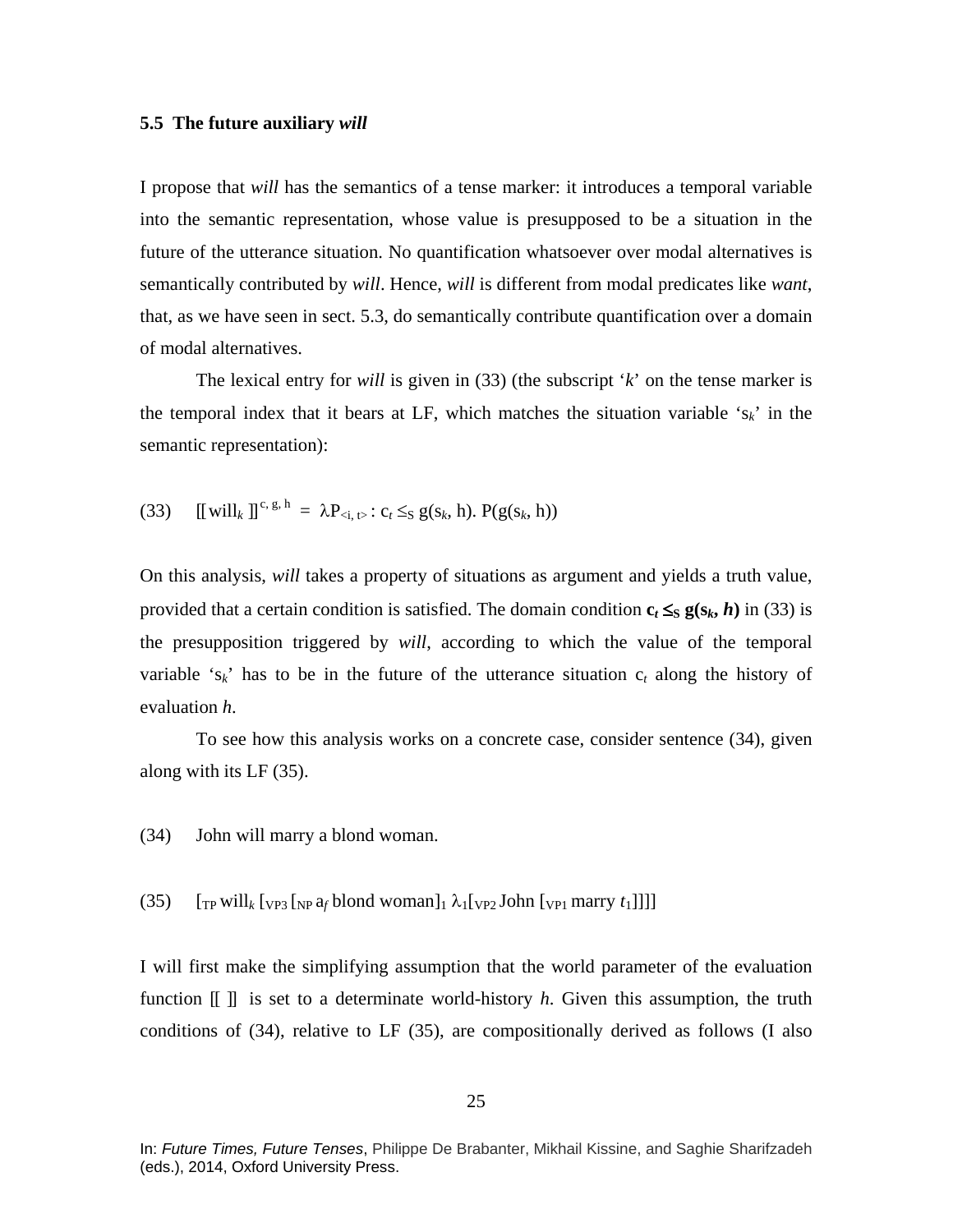assume that the context of utterance provides a value for the c-function variable of the indefinite):

 $(36)$   $\text{[John]} = \text{John}$  $[\text{marry }]] = \lambda s_i$ .  $\lambda y_e$ .  $\lambda x_e$ . marry(s, x, y)  $[[$  [<sub>VP1</sub> marry  $t_1$ ]  $]]^{c, f, h} = \lambda s$ .  $\lambda x$ . marry(s, x, f( $t_1$ ))  $[[$  [<sub>VP2</sub> John [<sub>VP1</sub> marry  $t_1$ ]]  $]$ <sup>c, f, h</sup> =  $\lambda$ s. marry(s, John, f( $t_1$ ))  $[[ \lambda_1[\text{vP2} \text{John } [\text{vP1} \text{mary } t_1]]]]^{c, f, h} = \lambda s. \lambda x. [[ [\text{vP2} \text{John } [\text{vP1} \text{mary } t_1]]]]^{c, f[1/x], h \cdot 27}$  $[[ \lambda_1[\text{vP2} \text{John } [\text{vP1} \text{mary } t_1]]]]^{c, f, h} = \lambda s. \lambda x. [[ [\text{vP2} \text{John } [\text{vP1} \text{mary } t_1]]]]^{c, f[1/x], h \cdot 27}$  $[[ \lambda_1[\text{vP2} \text{John } [\text{vP1} \text{mary } t_1]]]]^{c, f, h} = \lambda s. \lambda x. [[ [\text{vP2} \text{John } [\text{vP1} \text{mary } t_1]]]]^{c, f[1/x], h \cdot 27}$  $[[a\textrm{ blond woman }]]^{c, f, h} = \lambda P_{\langle i, \langle e, t \rangle \rangle}$ .  $\lambda s. \exists x [f_c(\textrm{blond-woman}, s) = x \wedge P(s, x)]$  $[[$  [vp<sub>3</sub> [<sub>NP</sub> a blond woman]<sub>1</sub>  $\lambda_1$ [<sub>VP2</sub> John [<sub>VP1</sub> marry  $t_1$ ]]] ]]<sup>c, f, h</sup> =  $\lambda$ s.  $\exists x$  [*f<sub>c</sub>*(blondwoman,  $s$ ) = *x*  $\land$  marry(*s*, John, *x*)]  $[[[\]$ <sub>TP</sub> will<sub>k</sub>  $[\]$ <sub>NP3</sub>  $[\]$ <sub>NP</sub> a blond woman]<sub>1</sub>  $\lambda_1[\]$ <sub>VP2</sub> John  $[\]$ <sub>VP1</sub> marry  $t_1$ ]]]]  $[]$ <sup>c, g, h</sup> = 1 *iff*  ${c_t ≤_S g(s_k, h)} \exists x [f_c(blond-woman, g(s_k, h)) = x ∧ marry(g(s_k, h), John, x)]$ 

Thus, on the assumption that the world parameter of the evaluation function is set to the particular history *h*, the analysis predicts that (34) is true if and only if there is a blond woman *x*, selected in the situation  $g(s_k, h) \in h$  by the contextually relevant procedure  $f_c$ , such that John marries x in  $g(s_k, h)$  – provided that  $g(s_k, h)$  follows the utterance situation  $c_t$  along  $h$ .<sup>[28](#page-25-1)</sup>

This, however, is not the whole story about *will* – only the whole *semantic* story. Indeed, I have assumed in sect. 5.1 that when a sentence  $\text{WILL}(p)$  is uttered, normally the context of utterance does not set up a determinate history as the world of evaluation, due

<span id="page-25-0"></span><sup>&</sup>lt;sup>27</sup> Where n is an individual variable and *i* an individual,  $f[n/i]$  is the value-assignment such that, for any individual variable m  $\neq$  n, f[n/*i*](m) = f(m), and f[n/*i*](n) = *i*.<br><sup>28</sup> The fictional assumption that I have made, to the effect that the world parameter of the evaluation

<span id="page-25-1"></span>function is set to a particular history, seems to describe a situation that actually obtains in "narrative" contexts, in which the historical present is typically used, as in the following example taken from a Chronological History of Wyoming (http://www.shgresources.com/wy/timeline/):

<sup>(</sup>i) 1941 - Richard Cheney is born in Lincoln, Nebraska, on January 30th. He will grow up in Casper, Wyoming, and earn his bachelor's and master's of arts degrees from the University of Wyoming.

The purely temporal value of *will* appears clearly from examples of this type, where the narrated events are located in the past (in spite of being reported in the present tense) and the narrator has complete information about the relevant sequence of events. In examples of this sort there seems to be no plurality of possible futures involved in the evaluation of a *will*-sentence.

In: *Future Times, Future Tenses*, Philippe De Brabanter, Mikhail Kissine, and Saghie Sharifzadeh (eds.), 2014, Oxford University Press.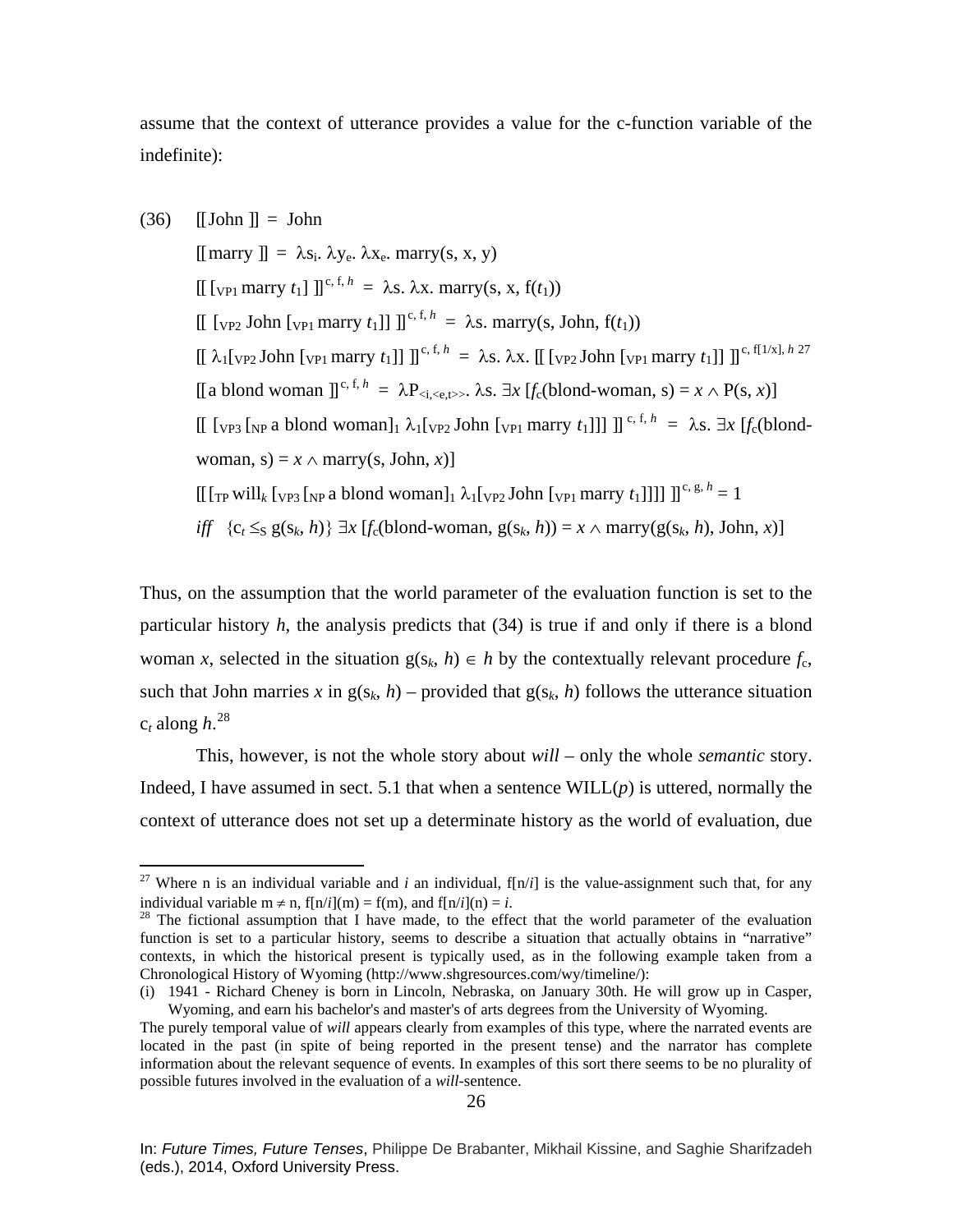to the openness of the future. Accordingly, the other part of the story about *will* is that it comes to have a modal potential which depends on the forward branching structure of the PBT-model. The whole range of histories passing through  $c<sub>t</sub>$  is relevant for the truth conditional evaluation, and in order to overcome the plurality of histories speakers resort to a supervaluational strategy requiring that the future tensed statement hold for any such history. To see how the analysis works in a concrete case, consider (34) again. The "supervaluated" truth conditions are now given in (37) (as before, I assume that the context provides a value for the c-function variable):

(37)  $\left[\left[\frac{1}{T_P} \text{ will } k \left[\text{v}_P\right] \left[\text{v}_P\right] \phi \right] \right] \left[\frac{1}{T_P} \phi \right]$  (1)  $\left[\text{v}_P\right] \left[\text{v}_P\right]$  marry  $t_1$ ]]]]  $\left[\text{v}_P\right] \left[\text{v}_P\right]$ *iff*  $\forall h_1$  [ $h_1 \approx_{c_t} h_0 \rightarrow \{c_t \leq_S g(s_k, h_1)\}$  ∃*x* [*f*<sub>c</sub>(blond-woman,  $g(s_k, h_1)$ ) = *x* ∧ marry( $g(s_k, h_1)$ , John,  $x$ )]]

The analysis predicts that  $(34)$  is true, relative to the (open) actual circumstance  $c_w$ , if and only if for every history  $h_1$  in  $c_w$ , there is a blond woman x, selected by the contextually relevant procedure  $f_c$  in the situation  $g(s_k, h_1)$ , such that John marries x in  $g(s_k, h_1)$  – provided that  $g(s_k, h_1)$  follows the utterance situation  $c_t$  along  $h_1$ . Notice that, from these modalized truth conditions for (34), it follows that there may be different women married by John on different futures. This is precisely the upshot of the openness of the future: it may be indeterminate which woman John will marry.

Before moving to the next section, it is worth emphasizing that, on the analysis that I have proposed, universal quantification is not contributed by the semantics of *will*, but enters the picture through the (super)valuation of the global linguistic context in which *will* is embedded. The only contribution of *will* to the semantic representation is a temporal variable. Notice that a consequence of the supervaluational approach is the following: if the event reported by the future sentence occurs at some values of the temporal variable but not at others, the statement cannot be evaluated as true, since the event may fail to occur at the relevant time, nor can it be evaluated as false, since the

In: *Future Times, Future Tenses*, Philippe De Brabanter, Mikhail Kissine, and Saghie Sharifzadeh (eds.), 2014, Oxford University Press.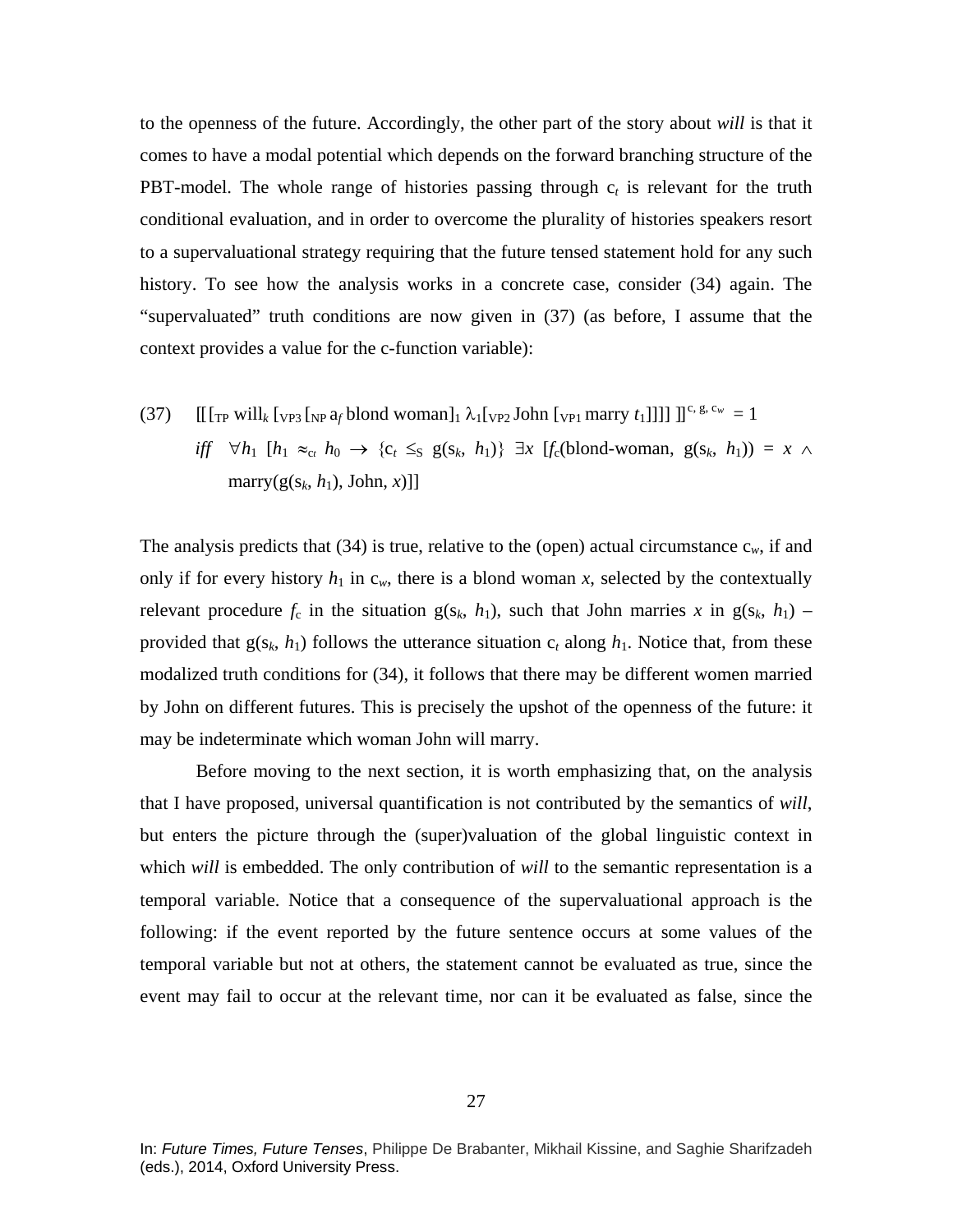event may occur then.<sup>[29](#page-27-0)</sup> This, I believe, correctly accounts for the intuition that genuine "future contingents", such as the statement *The die will come up six next time* – made in a context in which the die is known to be fair, cannot possibly be evaluated as either true or false at the time they are uttered, while one has to wait for positive or negative future evidence in order to assess the utterance (see MacFarlane 2003, 2007).

# **5.6 Stalnaker's Asymmetry explained**

Given that the universal quantification is not lexically contributed by *will* but comes from the supervaluational strategy aimed at evaluating the whole sentential utterance, one might wonder how the universal quantifier may scopally interact with the existential quantifier of the indefinite to generate the specific/non-specific ambiguity. In fact, I claim that there is no possible scope interaction between the two. This lack of scope interaction is far from being an obstacle to explaining specific construals. So much so that I will propose that there are no scope interactions between the indefinite and the modal in lexically modal sentences either (e.g. *Mary wants to marry a rich man*).

<span id="page-27-0"></span><sup>&</sup>lt;sup>29</sup> The same situation arises in natural language in other cases in which the evaluator faces a plurality of objects relevant to the semantic evaluation – for example, when sentences containing vague predicates are used. Consider the pair in (i).

<sup>(</sup>i) a. Mount Everest is a high mountain.

b. Gran Sasso is a high mountain.

No matter what standard of height for mountains we select, (i.a) is certain to wind up true; accordingly, we are inclined to evaluate it as true, regardless of how the context of utterance is. The truth of (i.b), however, is contingent on what standard of height for mountains counts as the most relevant standard in the context; accordingly, if we face a plurality of potentially relevant standards, we may be unable to evaluate the sentence as true or false, insofar as the standards may differ significantly from one another and, consequently, the sentence may turn out to be true relative to some and false relative to others. The truthstatus of (i.b) becomes clearer as soon as a definite standard of height is referred to, or a restricted class of standards is isolated – in this case the sentence will be evaluated as true if it is true relative to the strictest standard in the class, hence relative to *any* standard therein. These considerations on the evaluation of sentences with vague predicates make it clear that the situation we face when we evaluate future sentences is not new: we have a plurality of entities that are equally relevant for the evaluation, and it would be arbitrary to select any one of such entities as the right input for the evaluation function. In both cases, the evaluator's strategy is supervaluational: evaluate as true (or false) just in case the choice of the entity relevant to the evaluation does not make any difference in the resulting value.

An anonymous reviewer has suggested that the supervaluation works differently for a vague predicate like *high* and for a *will-*sentence: in the former case, the context may provide a standard as to what counts as high, but no such provision would be available in the case of the future. I disagree with the reviewer in view of the data about narrative contexts referred to in footnote 28.

In: *Future Times, Future Tenses*, Philippe De Brabanter, Mikhail Kissine, and Saghie Sharifzadeh (eds.), 2014, Oxford University Press.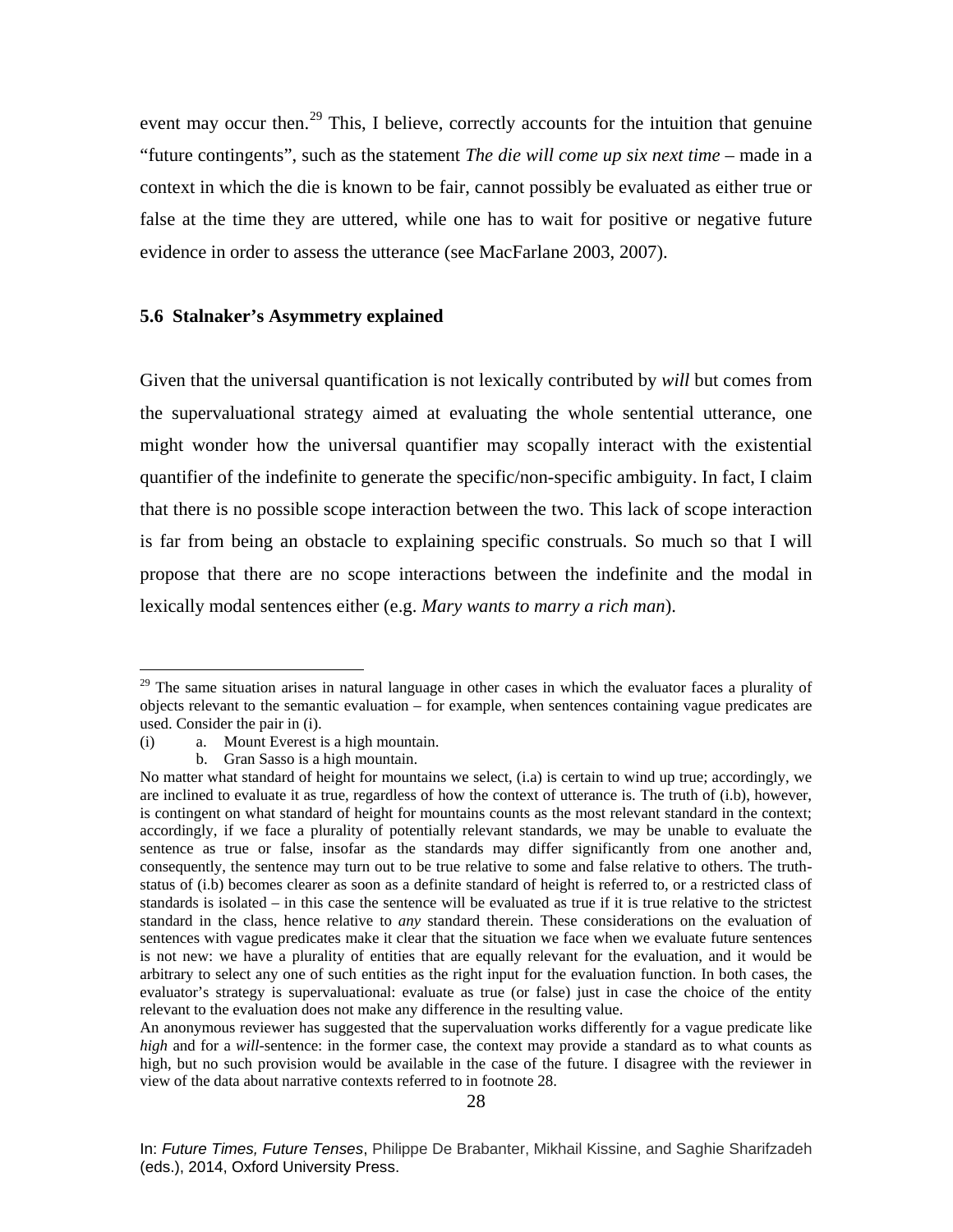The explanation of the specific/non-specific ambiguity in terms of scope ambiguity, which I have temporarily assumed in sect. 2, is not the only available option, and not even the most plausible one from the point of view of a principled theory of the syntax-semantics interface, as many scholars have emphasized (Reinhart 1997, Kratzer 1998, Schwarzschild 2002, to cite only a few). Here, I will show how the analysis of indefinites that I have delineated in sect. 5.4, together with the other semantic assumptions from the previous sections, can account for specific indefinites in modal and *will-*sentences, without the need to assign the existential quantifier of the indefinite wide scope relative to the modal quantifier.

Consider sentences (38) and (39) below. Assuming that the situation argument of the choice function is instantiated to the actual world  $c_w$  in both cases, my analysis predicts the truth conditions given in (38') and (39'):

(38) John will marry an Italian woman.

(38')  $\forall h_1$  [ $h_1 \approx_{ct} h_0 \rightarrow \{c_t \leq_S g(s_k, h_1)\}$   $\exists x$  [ $f_c$ (Italian-woman,  $c_w$ ) =  $x \land \text{marry}(g(s_k, h_1),$ John,  $x$ )]]

(There is an Italian woman *x*, uniquely identified in the actual world by the contextually relevant procedure  $f_c$ , such that, for every possible future  $h$ , John marries *x* on *h*.)

- (39) John wants to marry an Italian woman.
- (39')  $\forall w_1$  [ALT<sub>boule</sub>(c<sub>*w*</sub>, *w*<sub>1</sub>, John) →  $\exists x$  [*f*<sub>c</sub>(Italian-woman, c<sub>*w*</sub>) = x ∧ marry(*w*<sub>1</sub>, John, x)]] (There is an Italian woman *x*, uniquely identified in the actual world by the contextually relevant procedure  $f_c$ , such that, for every bouletic alternative of John's *w*, John marries *x* in *w*.)

Both truth conditions make it clear that the Italian woman selected by the c-function of the indefinite is independent from the modal alternative universally quantified over (be it

In: *Future Times, Future Tenses*, Philippe De Brabanter, Mikhail Kissine, and Saghie Sharifzadeh (eds.), 2014, Oxford University Press.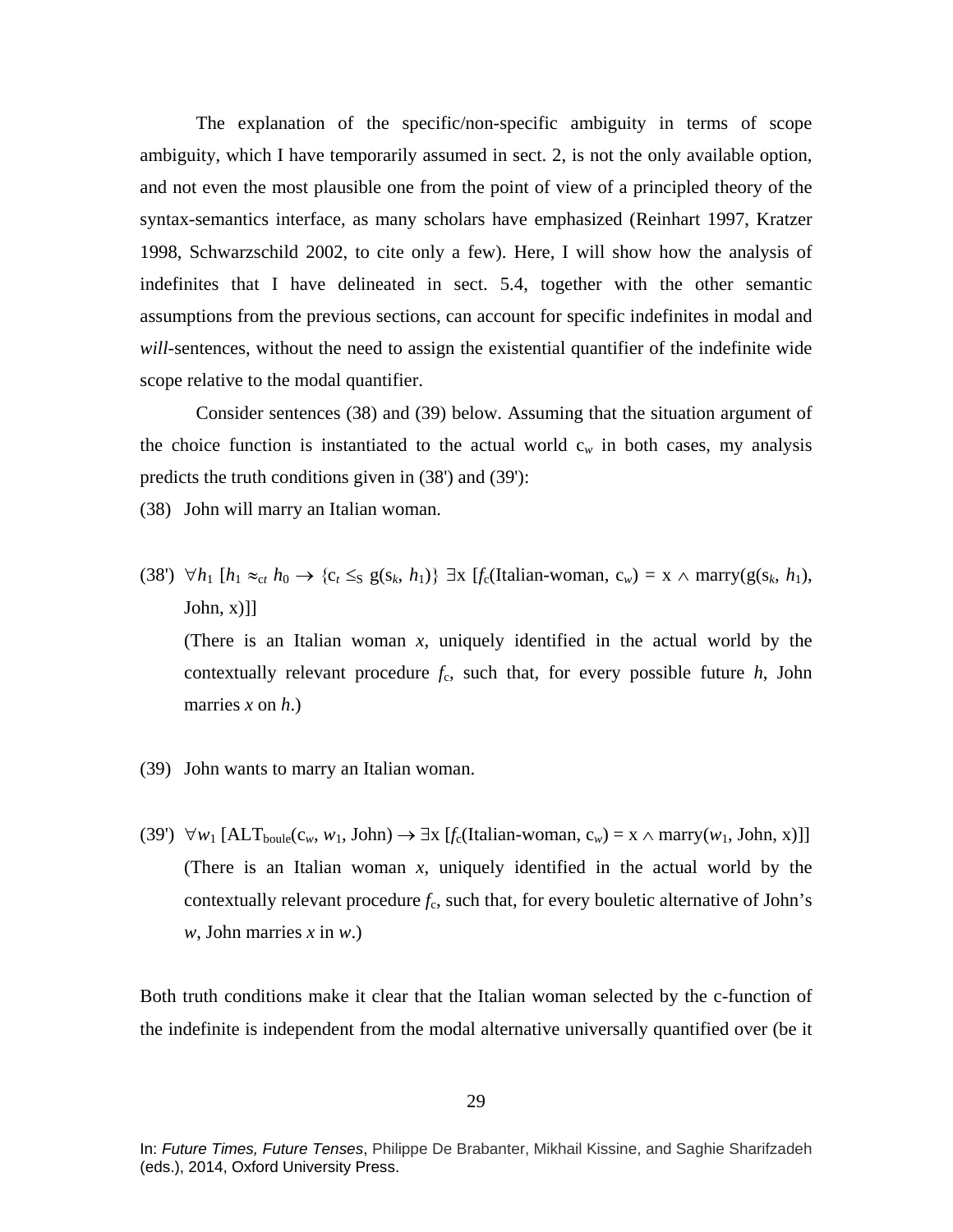a possible future, as in [38'], or a bouletic alternative of John's, as in [39']), since the woman is uniquely identified relative to the actual circumstance by the c-function.<sup>[30](#page-29-0)</sup>

I can now proceed to account for the data at the basis of Stalnaker's Asymmetry, namely the contrast between (40) and (41) below. As I said in sect. 5.4, my analysis allows for the possibility that the c-function variable carried by the indefinite determiner be bound by an existential quantifier with free scope options relative to other scopebearing elements. This possibility comes about whenever the context does not provide a value for the c-function variable. I suggest that the phrase *no one in particular*, as occurring in (40) and (41), signals that the context of utterance does not set up a cfunction which uniquely identifies an individual from the actual circumstance. Therefore, (40) and (41) are cases in which existential closure of the c-function variable is called for. Crucial for the explanation of the contrast between the two sentences is my assumption that the universal quantification underlying the *will-*sentence, unlike the one lexically triggered by *want*, is bound to have maximum scope: in particular, it cannot take narrow scope relative to negation in (41), nor can it take narrow scope relative to the existential closure of the c-function variable.

Given all this, the truth conditions that are derived on my analysis for (40) and  $(41)$  are  $(40')$  and  $(41')$ , respectively.<sup>[31](#page-29-1)</sup>

## (40) John wants to marry an Italian, but no one in particular.

 $(40')$  ∃*f* ∀*w*<sub>1</sub> [ALT<sub>boule</sub>(c<sub>*w*</sub>, *w*<sub>1</sub>, John) → ∃x [*f*(Italian, *w*<sub>1</sub>) = x ∧ marry(*w*<sub>1</sub>, John, x)]] ∧  $\neg \exists f \forall w_1 [\text{ALT}_{\text{boule}}(c_w, w_1, \text{John}) \rightarrow \exists x [\text{f(Italian}, c_w) = x \land \text{marry}(w_1, \text{John}, x)]]$ 

<span id="page-29-0"></span><sup>&</sup>lt;sup>30</sup> Note that the actual world  $c_w$  in (38') encompasses all the historical alternatives in the domain of the universal quantifier  $\forall h_1$ , according to my conception of the openness of the world parameter in PBT; thus, in (38') the actual world  $c_w$  is related to those historical alternatives in a way in which it is not related to John's bouletic alternatives in (39') – John's bouletic alternatives are not part of  $c_w$  as the historical alternatives at  $c_t$  are. In spite of this relationship between  $c_w$  and the world-histories quantified over in (38'), the point remains that the choice of the particular Italian woman  $f_c(Italian, c_w)$  is independent from the particular world-history *h* selected to instantiate the universal quantifier  $\forall h_1$ , that is to say, the selected woman does not co-vary with the world-history.

<span id="page-29-1"></span><sup>&</sup>lt;sup>31</sup> To simplify the logical formula representing (41)'s truth conditions, I skip the part  $\{c_t \leq_S g(s_k, h_1)\}\$ corresponding to the presuppositional requirement of *will* that its temporal variable be instantiated in the future.

In: *Future Times, Future Tenses*, Philippe De Brabanter, Mikhail Kissine, and Saghie Sharifzadeh (eds.), 2014, Oxford University Press.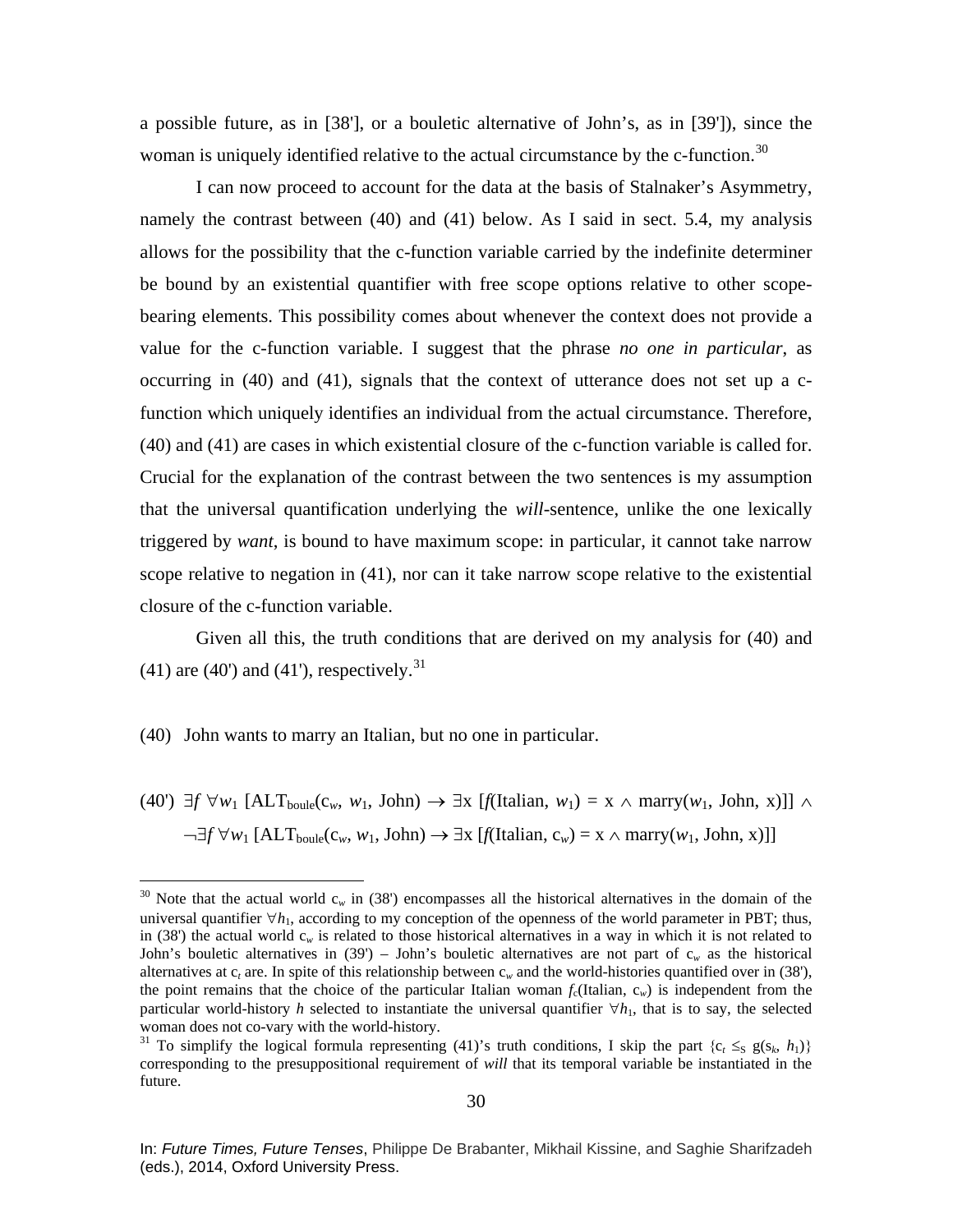#### (41) ??John will marry an Italian, but no one in particular.

(41') 
$$
\forall h_1 [h_1 \approx_{cr} h_0 \rightarrow \exists f \exists x [f(\text{Italian}, h_1) = x \land \text{marry}(g(s_k, h_1), \text{John}, x)]] \land \forall h_1 [h_1 \approx_{cr} h_0 \rightarrow \neg \exists f \exists x [f(\text{Italian}, c_w) = x \land \text{marry}(g(s_k, h_1), \text{John}, x)]]
$$

On the one hand, sentence (40) is predicted to be true if and only if there is some way *f* to select Italian women relative to bouletic alternatives of John's such that, for every such alternative *w*, John marries the woman selected by  $f$  in  $w$ , but there is no way to select a particular Italian woman x in the actual world  $c_w$  such that, for every one of John's bouletic alternatives *w*, John marries precisely *x* in *w*. These truth conditions are coherent and correspond to the intuitive meaning of (40).

On the other hand, the truth conditions in (41') say that for every possible future *h*, there is some way *f* to select an Italian woman *x* in *h* such that John marries *x* in *h*, and for every possible future *h*, there is no way *f* to select a particular Italian woman *x* in the actual world  $c_w$  such that John marries precisely x in h. These truth conditions are incoherent: recall that the actual world  $c_w$  is made up exactly of those world-histories  $h$ which are open possibilities at the time of utterance c<sub>t</sub>, namely the histories which are universally quantified in (41'), therefore (41') expresses the unsatisfiable requirement that on every possible future be both possible to find an Italian woman married by John and impossible to find such a woman.

We have finally attained an explanation of why (41) sounds incoherent, unlike (40). Given that the contrast between (40) and (41) has been shown to be at the basis of Stalnaker's Asymmetry, we have by the same token explained the asymmetry in question.

### **5.7 Analysis of Karttunen-type discourses**

When the discourses  $(42a,b)$  below obtain the "non-specific indefinite  $+$  teleological modal" reading described in sect. 3 above, they provide instances of modal subordination (as argued for in sect. 3). In this case, the definite pronoun *he* is interpreted in the scope of *should* and fails to refer to an individual salient in the discourse-context.

In: *Future Times, Future Tenses*, Philippe De Brabanter, Mikhail Kissine, and Saghie Sharifzadeh (eds.), 2014, Oxford University Press.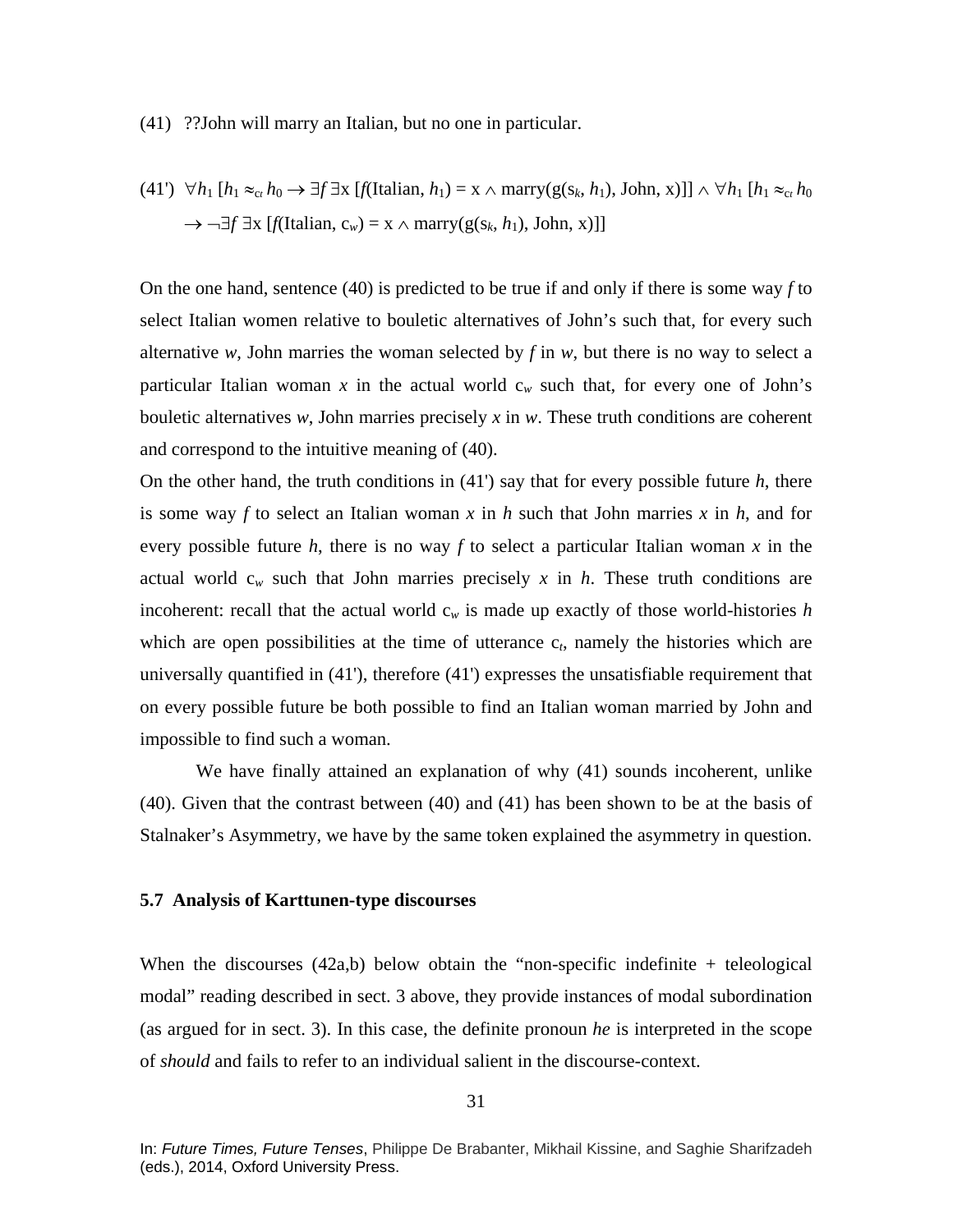- (42) a. Mary will marry a rich man*i*. He*<sup>i</sup>* should be a banker.
	- b. Mary wants to marry a rich man*i*. He*<sup>i</sup>* should be a banker.

I propose that in discourse (42a), under the modal subordination reading, the interpretation of *should* is dependent on the modal quantification over possible futures underlying the interpretation of the *will-*sentence, in a similar way as the interpretation of the same modal is dependent on the modal quantification lexically triggered by *want* in (42b). The dependence of the interpretation of a modal on a preceding modal context is to be understood as I have proposed in sect. 5.3: the modal *should* in (42a) quantifies over a modal base which coincides with the domain of the preceding universal quantifier over historical alternatives, that is to say, the domain of *should* is exactly the set of histories which are open possibilities at the time of utterance  $c_t$  (in symbols,  $\{h: c_t \in h\}$ ), and the *should*-sentence introduces an additional condition on each alternative *h* in this domain (on top of the condition introduced by the *will-*sentence, to the effect that Mary marries a rich man in *h*); intuitively, the *should*-sentence requires that any such historical alternative match some relevant norms originating from Mary.

Let's turn for a moment to (42b). In this case, intuitively, the rich man married by Mary in her bouletic worlds has to be a banker according to Mary's relevant standards of eligibility – the standards that any man has to meet in order to be eligible to become Mary's husband. Thus, the meaning of the whole discourse (42b) could be paraphrased as 'Each *w* which is one of Mary's bouletic alternatives is such that Mary marries a rich man in *w*, and each one of such alternatives *w* that is also most compatible with Mary's standards of eligibility is such that the rich man married by Mary in *w* is a banker in *w*'.

Now, in the case of (42a), the relevant norms to which the interpretation of *should*  refers are not fixed as easily as in the case of (42b), plausibly because the tense marker *will*, unlike the full modal verb *want*, is devoid of lexical meaning, therefore it is less clear to what propositional attitude of Mary the relevant norms presupposed by *should*  are related. It seems plausible to assume that, in (42a), the relevant norms are more sensitive to the context than in (42b): they could be related to Mary's bouletic attitude, but they need not.

In: *Future Times, Future Tenses*, Philippe De Brabanter, Mikhail Kissine, and Saghie Sharifzadeh (eds.), 2014, Oxford University Press.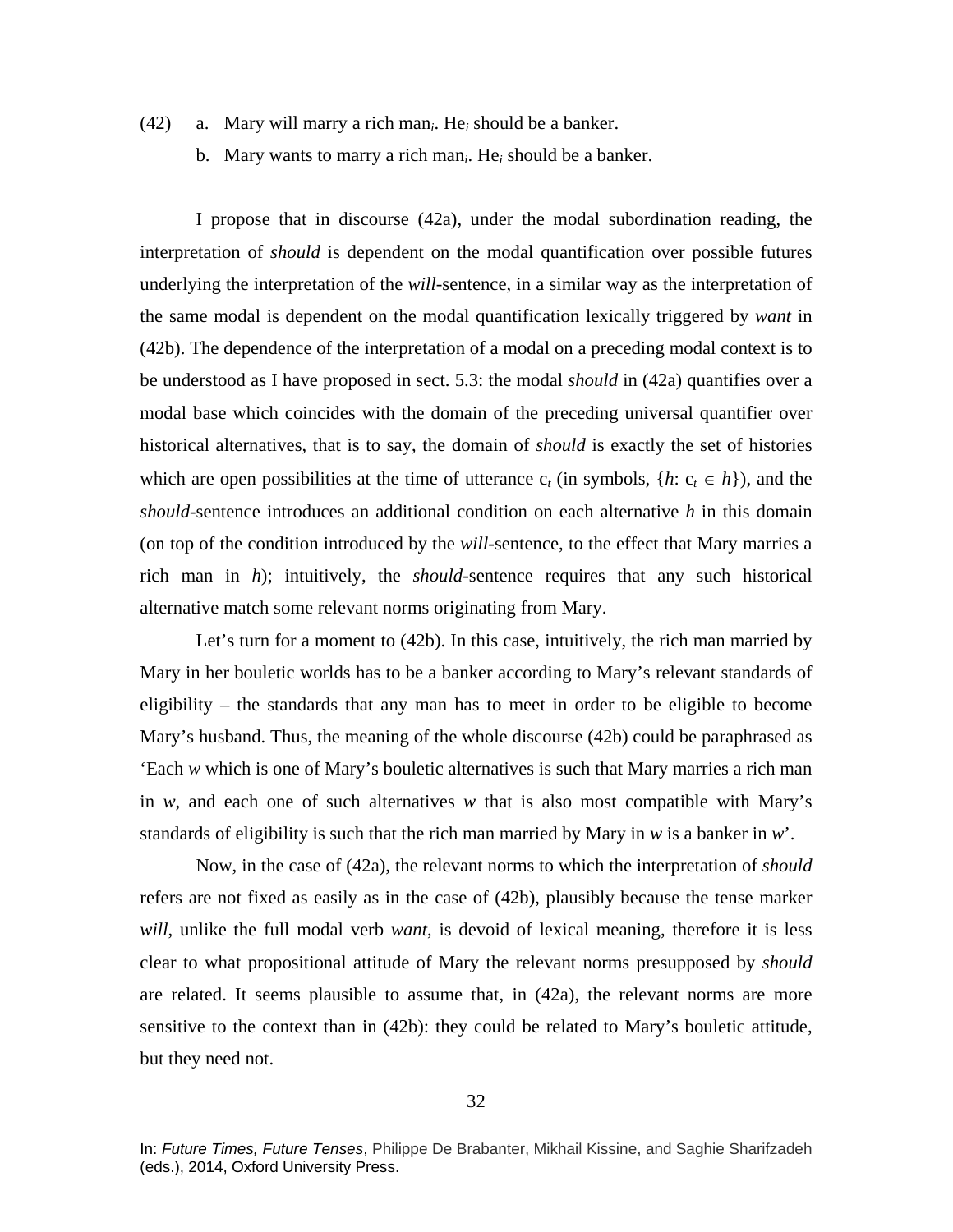Before proposing a formal analysis of the modal subordination reading of (42a), let us consider its modally independent reading, i.e. the one in which the indefinite is specific and *should* epistemic. The truth-conditions corresponding to this reading of (42a) are computed on the basis of the LF (43) and are expressed in (44):

- (43)  $\int_{\text{TP}} \text{will}_k$   $\int_{\text{NP}} \text{a} \text{ rich} \text{man}_1 \lambda_1 \int_{\text{VP2}} \text{Mary} \left[ \text{v}_{\text{PI}} \text{marry } t_1 \right]$ banker]]
- (44)  $[[ (40) ]]^{c, g, c_w} = 1$  *iff iff*  $\forall h_1$  [*h*<sub>1</sub> ≈<sub>ct</sub> *h*<sub>0</sub> → {c<sub>t</sub> ≤<sub>S</sub> g(s<sub>k</sub>, *h*<sub>1</sub>)} ∃*x* [*f*<sub>c</sub>(rich-man, c<sub>*w*</sub>) = *x* ∧ marry(g(s<sub>k</sub>, *h*<sub>1</sub>),  $\text{Mary}, x)$ ]]  $\land \forall w_1 [\text{ALT}_{\text{epistemic}}(c_w, w_1) \rightarrow \text{banker}(w_1, [x][f_c(\text{rich-man}, c_w) = x])]$

The analysis predicts that discourse (42a) is true under the modally independent reading if and only if for every possible future  $h$ , there is a rich man  $x$  which is uniquely identified in the actual world such that Mary marries  $x$  in  $g(s_k, h)$ , and every possible world *w* which is epistemically accessible from the actual world is such that the particular rich man *x* is a banker in *w*. Notice that the definite description  $\left[ \pi \right] [f_c(\text{rich-man}, c_w) = x]$ does not contain any occurrence of the variable ' $w_1$ ' bound by the universal quantifier  $\forall w_1$ ' and picks up the same value as the choice function  $f_c$ , i.e. the same rich man across different epistemic alternatives, and that rich man is said to be a banker on every epistemic alternative. This seems to be intuitively correct.

Turning to the modal subordination reading of (42a), the corresponding truthconditions are given in (45):

(45)  $\left[ \left[ (42a) \right] \right]^{c, g, c_w} = 1$  *iff iff*  $∀h_1$  [ $h_1 ≈_{c_t} h_0 → {c_t ≤_S g(s_k, h_1)} \exists x$  [*f*(rich-man,  $h_1$ ) = *x* ∧ marry(g(s<sub>k</sub>,  $h_1$ ),  $\text{Mary}, x)$ ]]  $\land \forall h_1$  [( $h_1 \approx_{c} h_0 \land \text{ALT}_{teleo}(c_w, h_1)) \rightarrow \text{banker}(g(s_k, h_1), [tx]]$  *f*(rich-man,  $h_1$ ) = *x*])]

In: *Future Times, Future Tenses*, Philippe De Brabanter, Mikhail Kissine, and Saghie Sharifzadeh (eds.), 2014, Oxford University Press.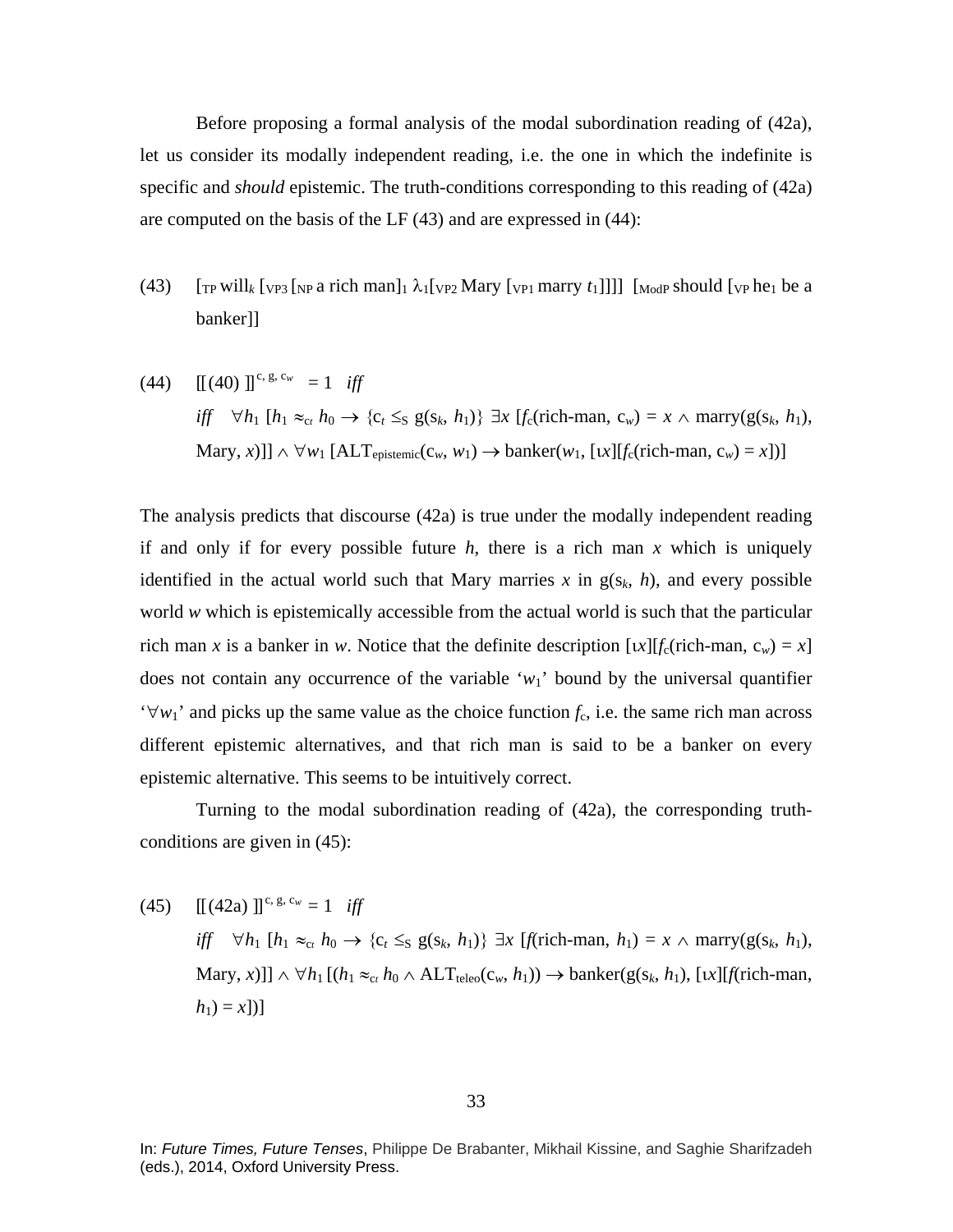The analysis predicts that discourse (42a) is true under the relevant reading if and only if for every possible future *h*, there is some rich man *x* which is selected in *h* by the procedure *f*, such that Mary marries *x* in  $g(s_k, h)$ , and if *h* is also most compatible with some relevant norms holding in the actual circumstance, the rich man *x* is a banker in  $g(s_k, h)$ . Notice that, in contrast with the truth conditions for the modally independent reading of (42a), the definite description  $\lceil x \rceil$  *f*(rich-man, *h*<sub>1</sub>) = *x*] does contain an occurrence of a variable that is bound by the universal quantifier  $\forall h_1$ <sup>'</sup>, thus it picks up different rich men across different teleological alternatives, and the selected man is said to be a banker on the corresponding teleological alternative. This too seems to correspond to the relevant interpretation of the discourse.

# **6. The status of the supervaluational mechanism and the interaction between pragmatics and semantics**

On the view that I have advocated, the supervaluational mechanism accounting for the presence of a universal quantification over possible histories in the truth conditions of a *will*-sentence is conceived of as pragmatic in nature. One might feel tempted to consider this mechanism as an instance of a top-down pragmatic process, comparable to those cases that have sometimes been described in the literature as *free enrichment* (Recanati 2001, 2004). The outcome of the supervaluation of a *will*-sentence, however, would not be correctly described as the result of a process of free enrichment, as I show below.

Consider sentence (46) below (the same as [34]): the proposition which is semantically expressed by this sentence in a context c, relative to an assignment g, is the function from world-histories to truth values given in  $(47)$  (standard semantic type  $\langle s,t \rangle$ ). No matter whether the context specifies a determinate history as value of the circumstance parameter (as in [48]) or not (as in [49]), the truth conditions of (46) are obtained through the same proposition (47), with the difference between the truth conditions in (48) and those in (49) being uniquely due to the fact that, in the former case, the proposition is required to hold of the particular history specified as value of the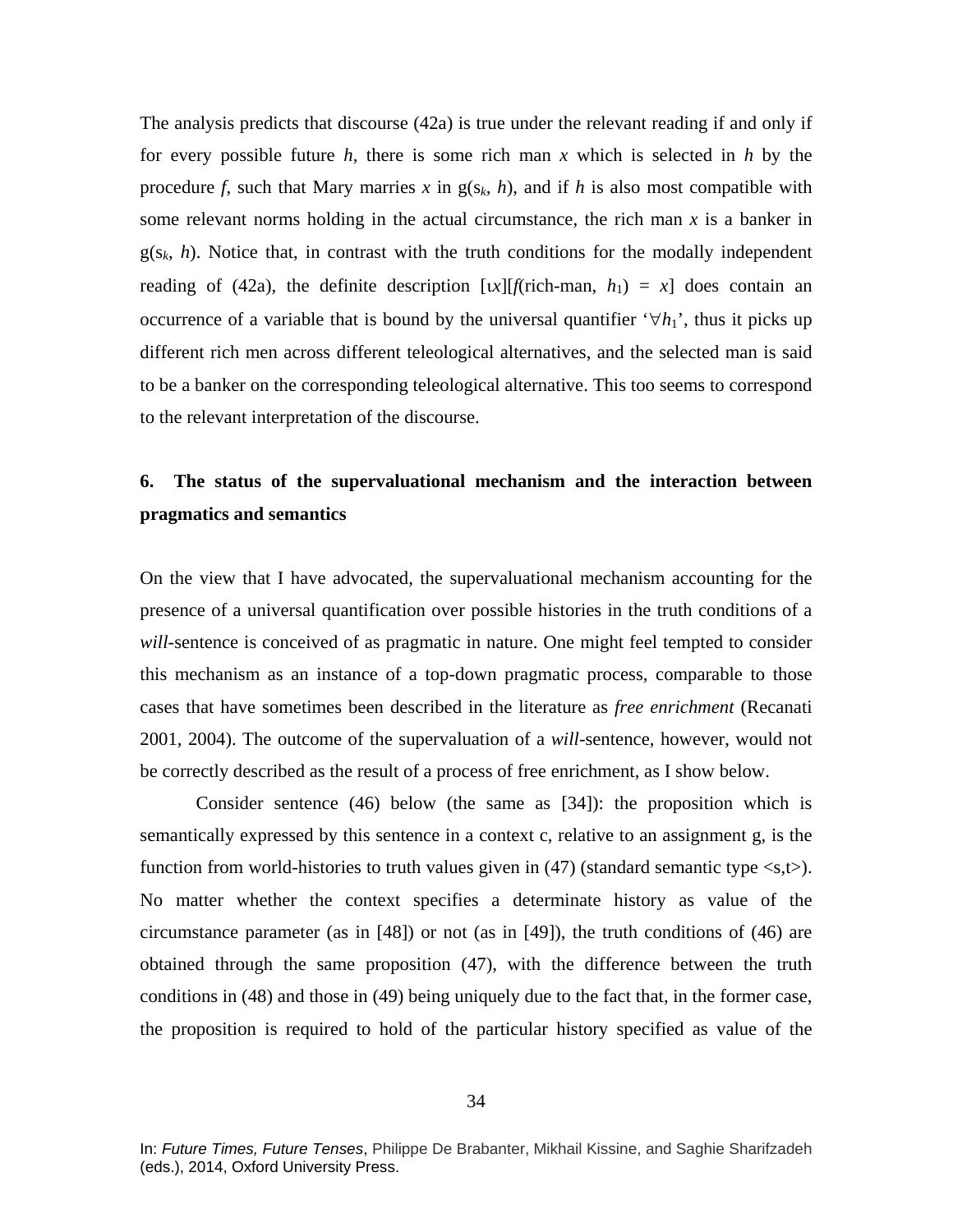circumstance parameter, whereas, in the latter case, it is required to hold of all the histories that are open possibilities in the context.

- (46) John will marry a blond woman.
- (47)  $\left[\right]$  (46)  $\left[\right]$ <sup>c, g</sup> =  $\lambda h$ .  $\{c_t \leq s g(s_k, h)\}$   $\exists x \left[f_c(\text{blond-woman}, g(s_k, h)) = x \land \text{marry}(g(s_k, h))\right]$ *h*), John, x)]
- (48)  $\left[\left(46\right) \right]^{c, g, h} = 1$ *iff*  ${c_t \leq_S g(s_k, h)}$  ∃x  $[f_c(blond-woman, g(s_k, h)) = x \land \text{mary}(g(s_k, h), John, x)]$
- $(49)$  [[(46)]<sup>c, g, c<sub>w</sub> = 1</sup> *iff*  $\forall h_1$  [ $h_1 \approx_{c_t} h_0 \rightarrow \{c_t \leq_S g(s_k, h_1)\}$  ∃x [ $f_c$ (blond-woman,  $g(s_k, h_1)$ ) = x ∧ marry( $g(s_k, h_1)$ , John, x)]]

This shows that the supervaluational strategy actually does not enrich the proposition semantically expressed by the sentence, which is the same before and after the supervaluation has taken place. Accordingly, on my analysis, the modal flavor characterizing a *will*-sentence could not be described as the result of a process of free enrichment.

The point remains that the supervaluational mechanism belongs to the pragmatic domain. One might then wonder why this mechanism is not optional, unlike other more familiar cases of pragmatic processes (e.g. those underlying the generation of implicatures).<sup>[32](#page-34-0)</sup> I suggest that the extent to which this mechanism is not optional matches the extent to which our talks about the future confront us with a plurality of possible outcomes. Since we have assumed that the default situation in human conversations has the context leaving it undetermined what future will become actual, our expectation is that a universal quantification over histories will be triggered whenever a linguistic

<span id="page-34-0"></span><sup>&</sup>lt;sup>32</sup> Thanks to the editors for raising this question and for suggesting the line of answer sketched in the text.

In: *Future Times, Future Tenses*, Philippe De Brabanter, Mikhail Kissine, and Saghie Sharifzadeh (eds.), 2014, Oxford University Press.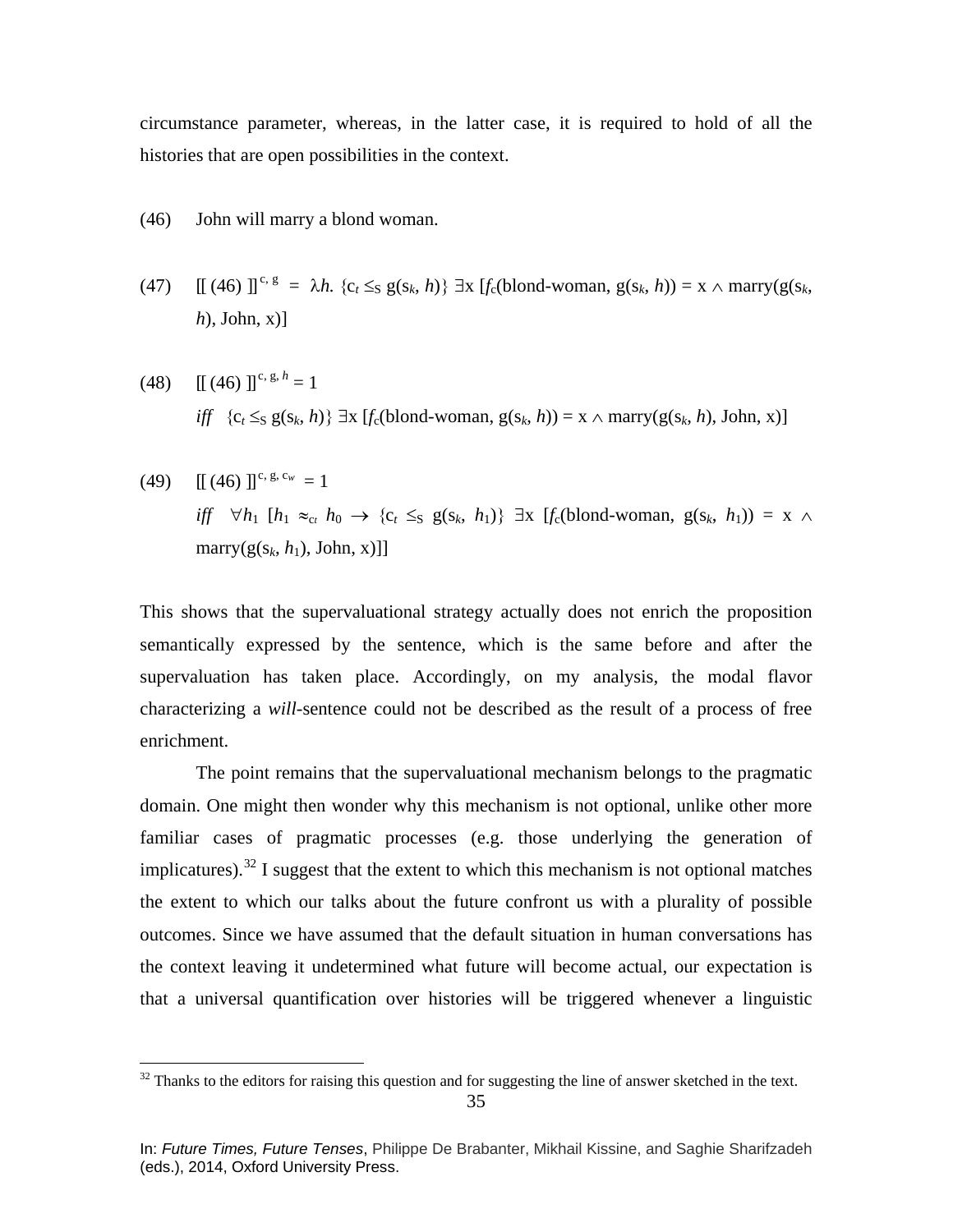expression (be it *will*, *be going to*, the simple present or the progressive) is used in such conversations to refer to some future eventuality.<sup>[33](#page-35-0)</sup>

## **7. Conclusion**

In this paper I have considered two main empirical issues concerning the semantics of *will*-sentences, namely Stalnaker's Asymmetry and modal subordination readings in Karttunen-type discourses with *will*. The former *prima facie* points to drawing a clearcut distinction between *will* and modal verbs like *want*, to the effect that *will* would not license non-specific indefinite objects. The latter points in the opposite direction: *will*  seems to pattern like *want* in certain contexts, allowing for a non-specific interpretation of an indefinite object. This unexpected fact suggests that a modal feature is perhaps present in the interpretation of a *will*-sentence. I have made a theoretical proposal that tries to profit as much as possible from both Stalnaker's and Karttunen's lessons: *will* acts semantically as a tense, not as a modal, hence it doesn't contribute a quantifier over modal alternatives by itself; a modal feature, however, is introduced in the interpretation of *will*-sentences through a supervaluational strategy that universally quantifies over historical alternatives representing the possible futures. The fact that the universal quantification over modal alternatives is not part of the semantics of *will* has been shown to have some natural consequences (*in primis*, the lack of scope interactions) that ultimately contribute to explain some basic facts at the origin of Stalnaker's Asymmetry. On the other hand, the fact that a modal universal quantification is anyway there when a *will-*sentence is interpreted has been shown to have consequences with respect to the possibility of modal subordination readings in Karttunen-type discourses with *will*.

A property of the semantic approach that I have proposed is that, since the modal feature characterizing the interpretation of a *will-*sentence does not come as part of the semantics of *will* but as a consequence of the branching structure of the future, the modal behaviour of *will* is not viewed as an idiosyncratic property of this tense marker. In fact, a

<span id="page-35-0"></span><sup>&</sup>lt;sup>33</sup> While limits of space prevent me from discussing the semantics of other markers of futurity in English (let alone in other languages), I refer the reader to Copley (2009) for an extensive study in which linguistic expressions of future reference are argued to involve universal quantification over histories.

In: *Future Times, Future Tenses*, Philippe De Brabanter, Mikhail Kissine, and Saghie Sharifzadeh (eds.), 2014, Oxford University Press.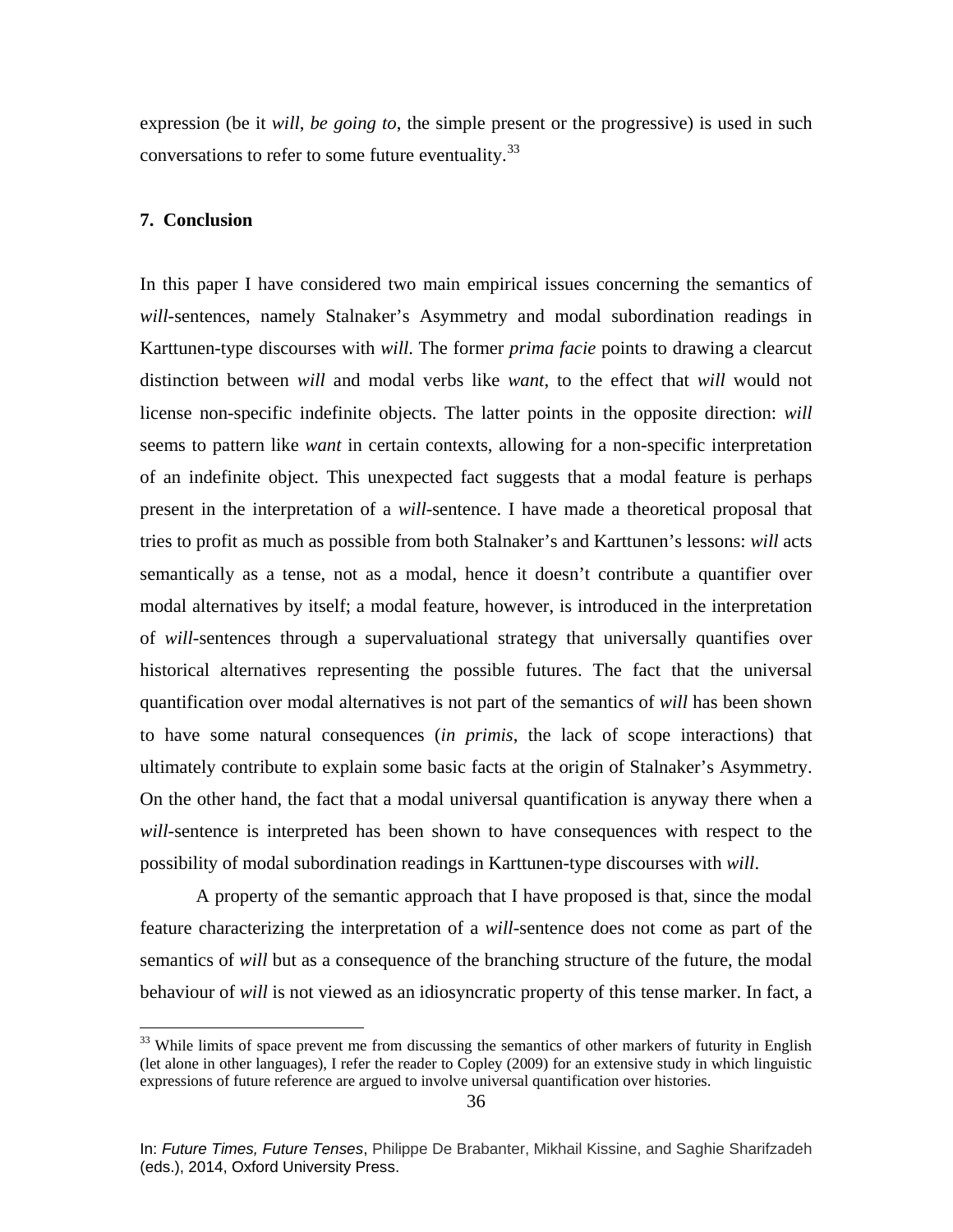prediction that we can make on this approach is that necessity modal interpretations of the future tense should be available cross-linguistically. This prediction, as far as I can tell, has broad empirical support, and is confirmed even by languages which have a fullfledged synthetic (inflectional) future, like Italian.

Finally, it would be interesting to consider the relative merits of the proposed analysis *vis à vis* one which treats *will* as a necessity modal in accounting for cases where *will* interacts with modal adverbs of varying quantificational forces, as are discussed by Kissine (2008). Some relevant examples of this phenomenon are (50) and (51):

- (50) Some of us here today will possibly have lost infants and young children from our own families.<sup>[34](#page-36-0)</sup>
- (51) It will hardly have gone unnoticed that Step 9 has been crammed with do's and don'ts, all worthy of close revision.[35](#page-36-1)

If *will* were lexically a modal, it would be natural to regard such examples as instances of modal concord (in the sense of Geurts & Huytink 2006), but then the necessity modal analysis would face a difficulty in accounting for the co-occurrence of a necessity modal with modal adverbs characterized by such diverse quantificational forces as the ones in (50) and (51). My expectation is that the analysis proposed in this paper would do better than a necessity modal analysis in providing an account of cases like (50) and (51). An attractive possibility would be to analyze the adverbs *possibly* and *hardly* in these examples as modal operators that quantify over the same modal alternatives that would otherwise be universally quantified over by the supervaluational strategy if the *will*  sentence were not adverbially modified. I leave the task of developing this line of analysis for a future occasion.

<span id="page-36-0"></span> <sup>34</sup> From: *beehive.govt.nz*, *the official website of the New Zealand Government*, 28 May 2004 (http://www.beehive.govt.nz/node/19875).

<span id="page-36-1"></span><sup>35</sup> From: Len Weinreich, *Eleven steps to brand heaven*, Kogan Page Publishers 2001.

In: *Future Times, Future Tenses*, Philippe De Brabanter, Mikhail Kissine, and Saghie Sharifzadeh (eds.), 2014, Oxford University Press.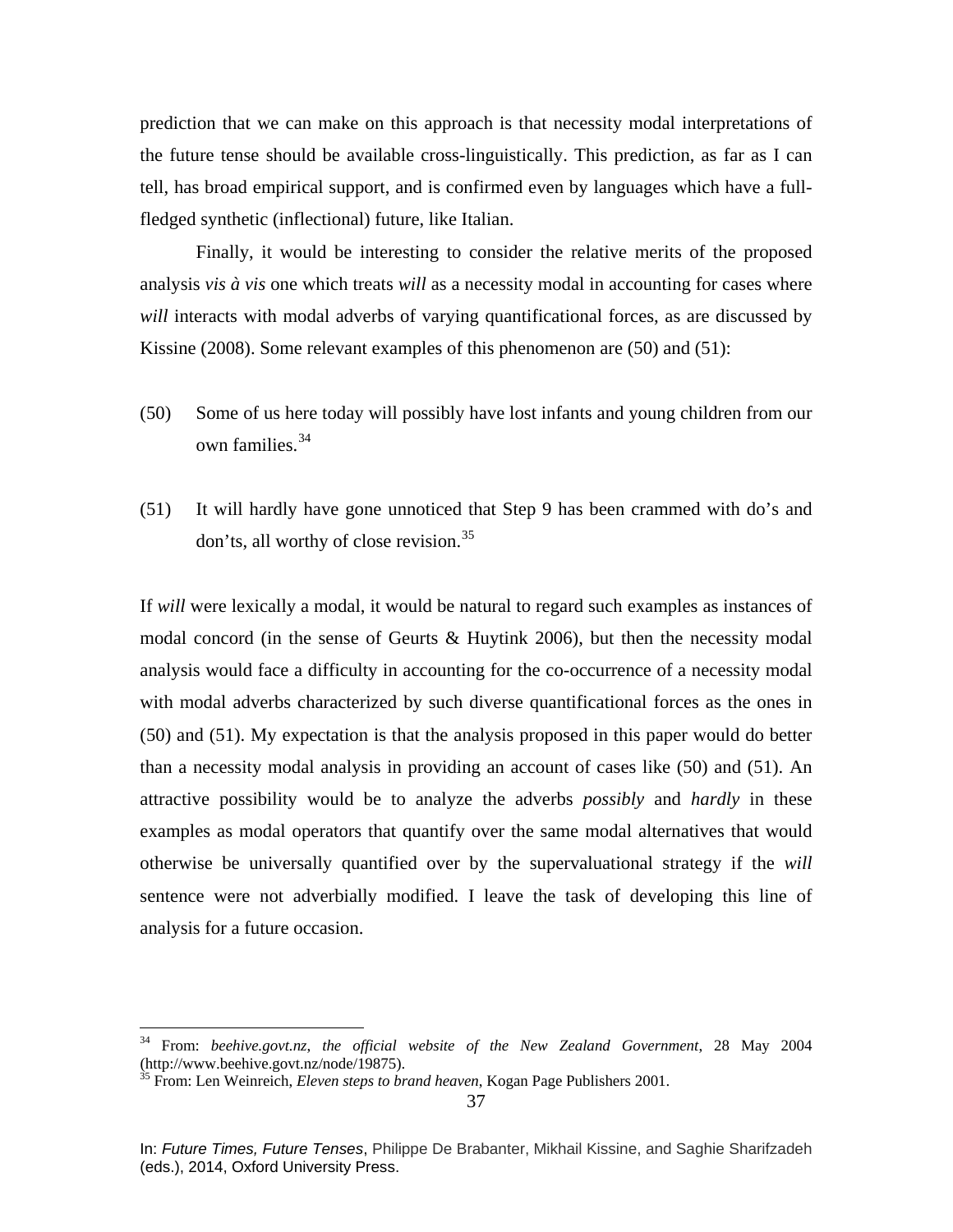## **References**

- Belnap, N. (1992). 'Branching Space-Time', *Synthese* 92.3, 385-434.
- Belnap, N., Perloff, M., & Xu, M. (2001). *Facing the Future. Agents and Choices in our Indeterminist World*, Oxford University Press, Oxford.
- Bonomi, A. & Del Prete, F. (2008). 'Evaluating future-tensed sentences in changing contexts', unpublished manuscript, Università degli Studi di Milano, [http://www.filosofia.unimi.it/~bonomi/future.pdf.](http://www.filosofia.unimi.it/~bonomi/future.pdf)
- Copley, B. (2009). *The Semantics of the Future*, Routledge, New York.
- Del Prete, F. (2013). 'Imperfectivity and Habituality in Italian', in A. Mari, C. Beyssade and F. Del Prete (eds.), *Genericity*, Oxford University Press.
- Elbourne, P. (2002). 'E-Type Anaphora as NP-Deletion', *Natural Language Semantics*  9.3, 241-288.
- Fodor, J. D. & Sag, I. (1982). 'Referential and Quantificational Indefinites', *Linguistics and Philosophy* 5, 355-398.
- Geurts B. & Huitink H. (2006). 'Modal Concord', in P. Dekker & H. Zeijlstra (eds.), *Proceedings of the Workshop on Concord and the Syntax Semantics Interface*.
- Heim, I. (1990). 'E-type Pronouns and Donkey Anaphora', *Linguistics and Philosophy*  13, 137-177.
- Heim, I. (1994). 'Comments on Abusch's theory of tense', in H. Kamp (ed.), *Ellipsis, Tense and Questions,* University of Amsterdam Press, Amsterdam.
- Heim, I. & Kratzer, A. (1998). *Semantics in Generative Grammar*, Blackwell, Oxford.
- Hintikka, J. (1962). *Knowledge and Belief : An Introduction to the Logic of the Two Notions*, Cornell University Press, Cornell.
- Karttunen, L. (1976). 'Discourse Referents', in J. D. McCawley (ed.), *Syntax and Semantics 7*, Academic Press, NY.
- Karttunen, L. (2007). 'Word Play', *Computational Linguistics* 33.4, 443-467.
- Kissine, M. (2008). 'Why *will* is not a modal', *Natural Language Semantics* 16.2, 129- 155.

In: *Future Times, Future Tenses*, Philippe De Brabanter, Mikhail Kissine, and Saghie Sharifzadeh (eds.), 2014, Oxford University Press.